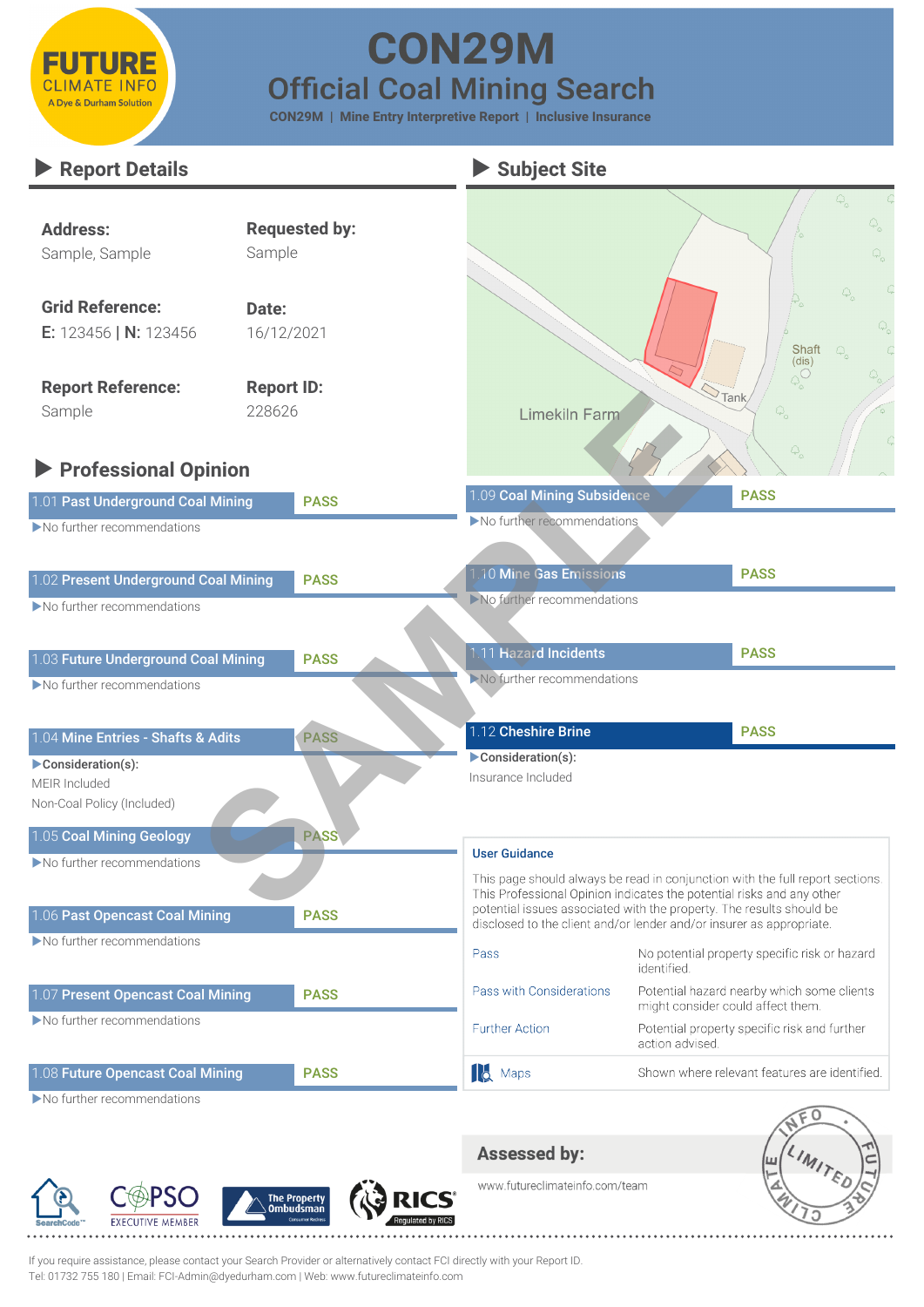

# :ON29M **Official Coal Mining Search CON29M | Mine Entry Interpretive Report | Inclusive Insurance**

# 1. CON29M

These enquiries are the Law Society's CON29M Coal Mining search enquiries and are used with permission of the Law Society. The Law Society's CON29M Coal Mining search enquiries are protected by copyright owned by the Law Society of 113 Chancery Lane, London WC2A 1PL. The Law Society has no responsibility for information provided in response to CON29M Coal Mining search enquiries within The La this report or otherwise.

In the event of damage resulting from subsidence or settlement associated with coal mining, property owners can normally make a claim against the mine owner or responsible person (usually The Coal Authority). Further details are provided in the Notes & Guidance.

# 1.01 Past Underground Coal Mining **PASS** *Is the property within the zone of likely physical influence on the surface of past underground coal workings?* The property is not within the zone of likely physical influence on the surface of recorded underground coal workings. The property is not within an area where unrecorded shallow underground coal workings are suspected to be present. 1.02 Present Underground Coal Mining PASS *Is the property within the zone of likely physical influence on the surface of present underground coal workings?* No. 1.03 Future Underground Coal Mining PASS *(a): Is the property within any geographical area for which the Coal Authority is determining whether to grant a licence to remove coal by underground methods?* No. *(b): Is the property within any geographical area for which a licence to remove coal by underground methods has been granted?* **Example 12 and Solution Control in the Surface of past underground computer of the zone of likely physical influence on the surface of recorded underground coal and are a where unrecorded shallow underground coal workings**

No.

*(c): Is the property within the zone of likely physical influence on the surface of planned future underground coal workings?*

No.

*(d): Has any notice of proposals relating to underground coal mining operations been given under section 46 of the Coal Mining Subsidence Act 1991?*

 $N<sub>0</sub>$ 



Society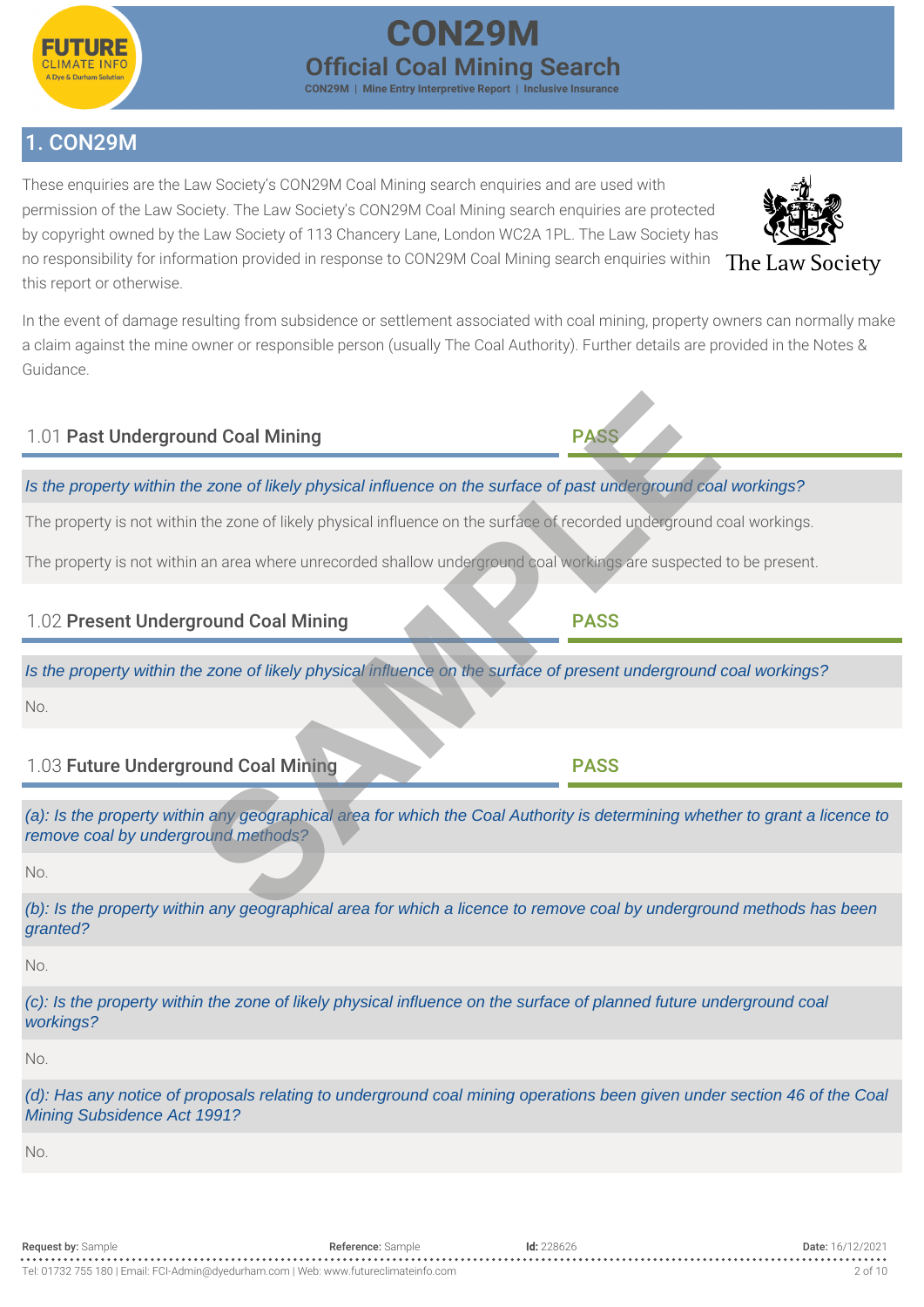

# **CON29M Official Coal Mining Search CON29M | Mine Entry Interpretive Report | Inclusive Insurance**

*Are there any mine entries to underground coal mine workings within the property or within 20 metres of the boundary of* 

# 1.04 Mine Entries - Shafts & Adits PASS (WITH CONSIDERATIONS)

# *the property?* (ල) 20m 50m scales Yes. 50<sub>m</sub> Shaft Records indicate that there are mine entry(ies) to underground  $20<sub>m</sub>$ mine workings within the property or within 20 metres of the Adit boundary of the property. The plan adjacent indicates the approximate position(s). The locations of any mine entries shown on the Mine Entries Note that the state of the state of the state of the state of the state of the state of the state of the state of the state of the state of the state of the state of the state of the state of the state of the state of the Map are 'most probable' locations. Given variations in age, quality, and accuracy of the source records these locations should be regarded as approximate. ID Distance Details Dimensions Treatment Assumed diameter (m): n/a 5 m Type: Shaft Was the entry treated?: No Confirmed diameter (m): 1.5 Mineral: Limestone Details: n/a Reference: 385359-002 Depth (m): 10 Date: n/a Name: Air Shaft Departure (m): 0 Owner: Unknown Source: Ordnance Survey maps **MINE ENTRY INTERPRETIVE REPORT (MEIR)** A Mine Entry Interpretive Report (MEIR) has been provided within this report to offer additional information and expert opinion on the mine entry/ies which have been identified above. Based on their interpretation of the entries, the FCI Risk team offer the

following commentary and next steps.



Commentary:

There us one recorded mine entry within the standard reporting distance of 20 metres from the property. However, based on the Coal Authority's mine entry details and the likely surface deposits, the Zone of Influence (ZOI) for the mine entry should not encroach on the property boundary.

In view of the forgoing it is unlikely that the mine entry poses a ground stability risk to the property.

Please be aware that there are non-coal mine entries identified in this report which may not benefit from the support of the Coal Mining Subsidence Act 1991 (CMSA) in the event they caused subsidence damage to the property. FCI's unique Non-Coal Minerals Insurance policy included within this report has been designed to offer the Property purchaser/owner/lender some degree of protection in such an event. Please see the appendix for the policy certificate and terms.

# 1.05 Coal Mining Geology PASS

Is there any record of any fault or other line of weakness due to coal mining at the surface within the boundary of the *property that has made the property unstable?*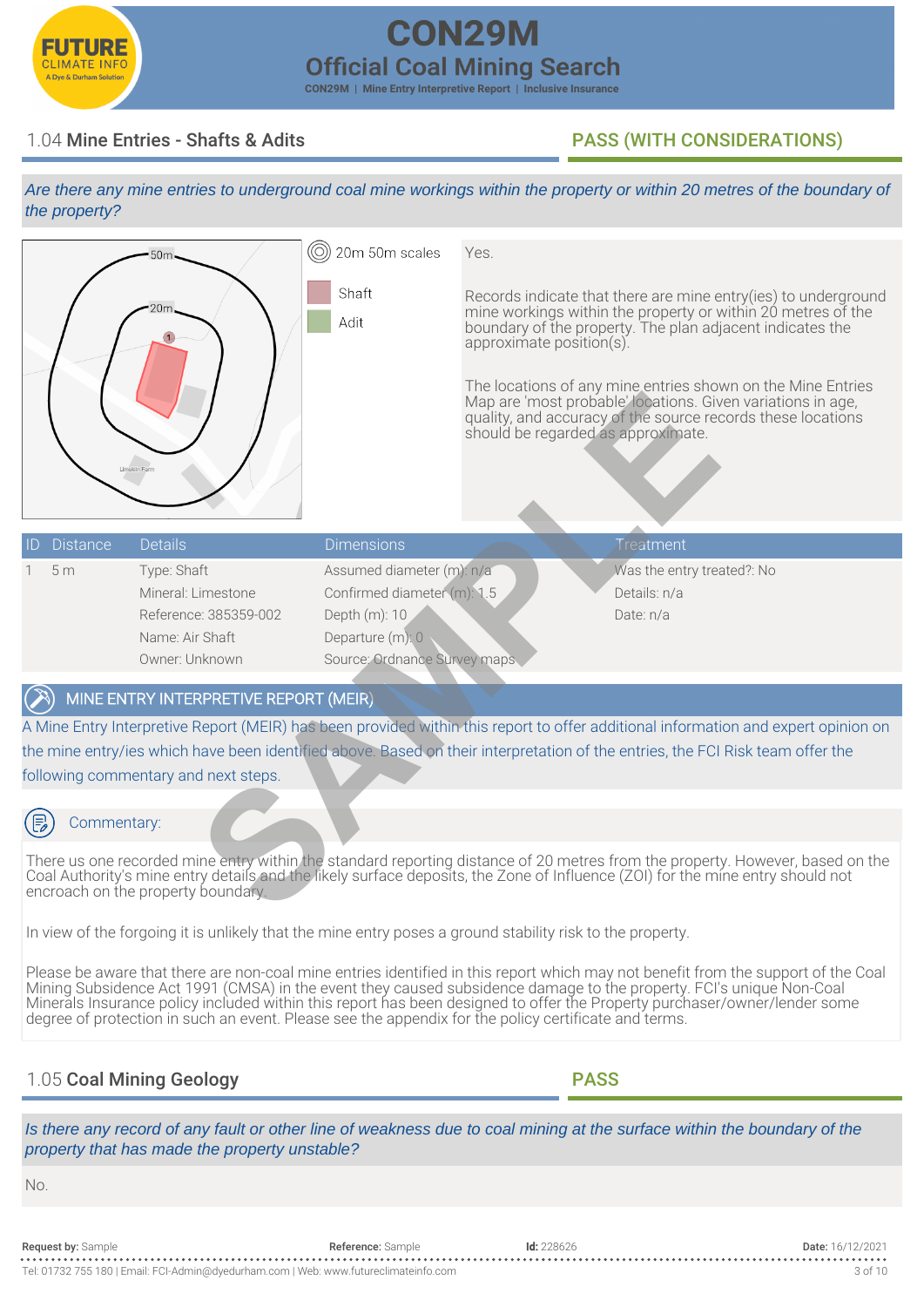

# **CON29M Official Coal Mining Search**

**CON29M | Mine Entry Interpretive Report | Inclusive Insurance**

# 1.06 Past Opencast Coal Mining PASS

| Is the property situated within the geographical boundary of an opencast site from which coal has been removed in the |  |
|-----------------------------------------------------------------------------------------------------------------------|--|
| past by opencast methods?                                                                                             |  |

No.

1.07 Present Opencast Coal Mining PASS

*Is the property within 200 metres of the boundary of a licence area from which coal is being removed by opencast methods?*

No.

1.08 Future Opencast Coal Mining **PASS** 

*(a): Is the property within 800 metres of the boundary of an opencast site for which the Coal Authority are determining whether to grant a licence to remove coal by opencast methods?*

No.

*(b): Is the property within 800 metres of the boundary of an opencast site for which a licence to remove coal by opencast methods has been granted?*

No.

# 1.09 Coal Mining Subsidence PASS

*(a): Has any damage notice or claim for alleged coal mining subsidence damage to the property been given, made or pursued since 31st October 1994?*

No.

*(b): In respect of any such notice or claim has the responsible person given notice agreeing that there is a remedial obligation or otherwise accepted that a claim would lie against them (Whether the claim was accepted, rejected, or whether liability is still being determined)?* No.<br>
1.08 **Future Opencast Coal Mining**<br>
(e): Is the property within 800 meters of the boundary of an opencast web or which the Cost Auth<br>
whether to grant a licence to remove coal by opencast methods?<br>
No.<br>
(b): Is the pr

Not Applicable.

*(c): In respect of any such notice or acceptance has the remedial obligation or claim been discharged?*

Not Applicable.

*(d): Are there any current 'Stop Notice' concerning the deferment of remedial works or repairs affecting the property?*

No.

*(e): Has any request been made to execute preventive works before coal is worked under section 33 of the Coal Mining Subsidence Act 1991?*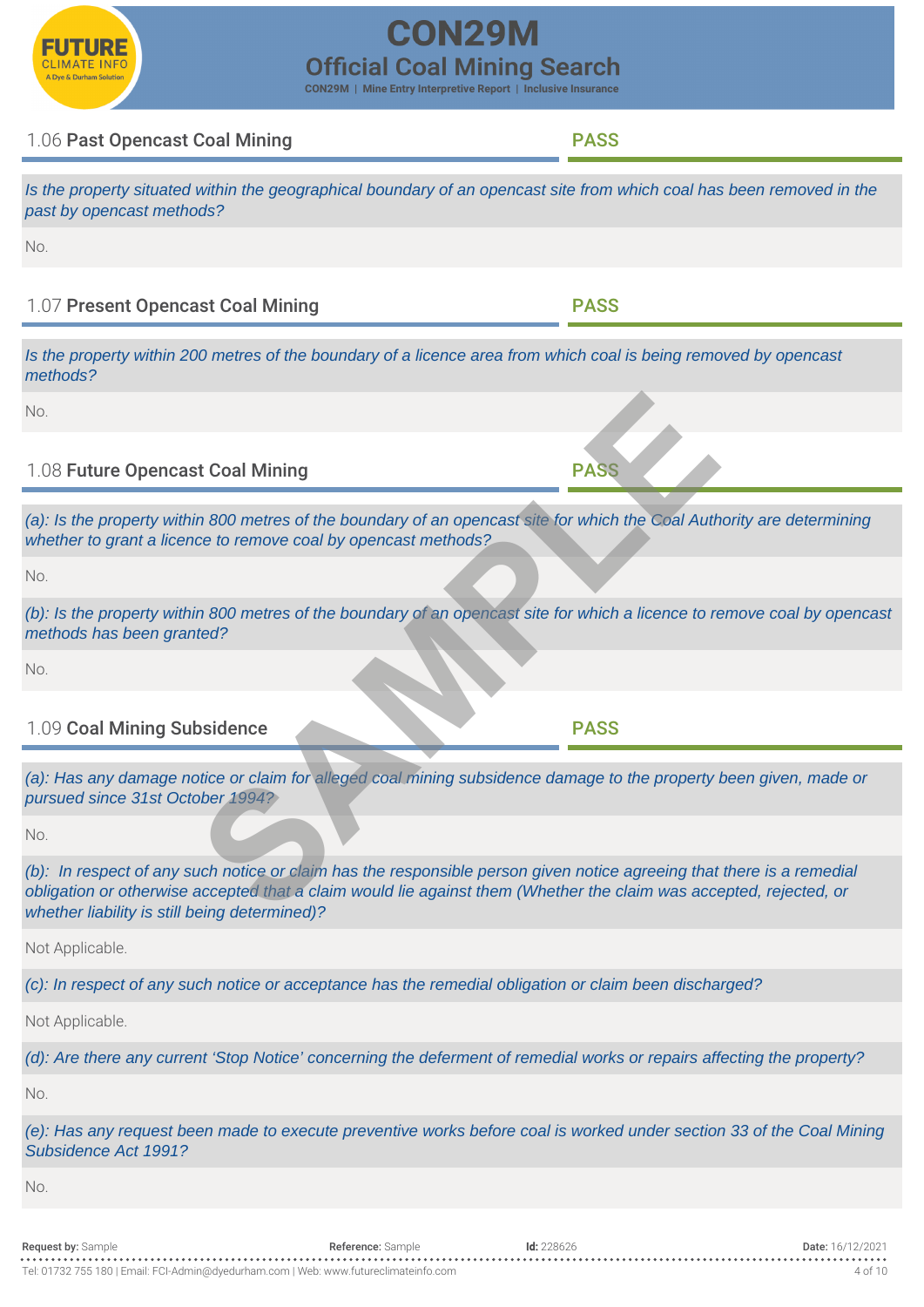# **Official Coal Mining Search CON29M | Mine Entry Interpretive Report | Inclusive Insurance**

# 1.10 Mine Gas Emissions PASS

*Does the Coal Authority have record of any mine gas emission within the boundary of the property being reported that subsequently required action by the Authority to mitigate the effects of the mine gas emission?*

**CON29M** 

No.

# 1.11 Hazard Incidents PASS

*Have the Coal Authority carried out any work on or within the boundaries of the property following a report of an alleged hazard related to coal mining under the Authority's Emergency Surface Hazard Call Out procedures?*

No.

According to the map published by Cheshire Brine Subsidence Compensation Board the property is within the Cheshire Brine Compensation District.

# Commentary:

If a property has been damaged by brine subsidence and has been repaired and/or needs repair this should be highlighted by a building survey and appropriate action recommended.

Should the property be damaged by brine subsidence the compensation provisions of the Cheshire Brine Pumping (Compensation for Subsidence) Acts 1952 and 1964 should be available to the property.

However, if a previous owner of the property received a compensation payment but failed to complete the necessary repairs, the Cheshire Brine Compensation Board may consider future claims to have been 'commuted' and refuse to make further payment.

# Next Steps:

The conveyancer/solicitor should make the purchaser aware of the Cheshire Brine Search Insurance included in this report which will contribute up to £50,000 towards the cost of repairs and any attributable loss of value following a brine subsidence claim made to the Cheshire Brine Compensation Board where future claims have been 'commuted'. Please see the terms and conditions in the attached Cheshire Brine Search Insurance Certificate. **axistance at https://www.gov.uk/guidance**/planning-applications-coal-mining-risk-assessments-<br>according-planning-planning-planning-commented components of the property is with components of the property of the subsidence

For any specific brine subsidence related queries the Cheshire Brine Subsidence Compensation Board can be contacted on 01782 276859, info@cheshirebrine.com.

# 13 Development Considerations NOTE

The property is located within a Development High Risk Area which may include coal mining related features at shallow depth which can impact on new development.

If any development is intended at the property that would disturb the ground (an extension for example) it would be prudent for the property owner/developer to seek appropriate technical advice from a surveyor or structural engineer.

Within such an area the planning authority will require a Coal Mining Risk Assessment in support of any planning application for development unless an exemption applies. Further information on Coal Mining Risk Assessments and the exemptions is<br>available at https://www.gov.uk/guidance/planning-applications-coal-mining-risk-assessments.

| <b>Request by: Sample</b>                                                            | <b>Reference:</b> Sample | Id: 228626 | <b>Date:</b> 16/12/2021 |
|--------------------------------------------------------------------------------------|--------------------------|------------|-------------------------|
|                                                                                      |                          |            |                         |
| Tel: 01732 755 180   Email: FCI-Admin@dyedurham.com   Web: www.futureclimateinfo.com |                          |            | 5 of 10                 |

1.12 Cheshire Brine Passachusetts and the extension of the PASS (WITH CONSIDERATIONS)

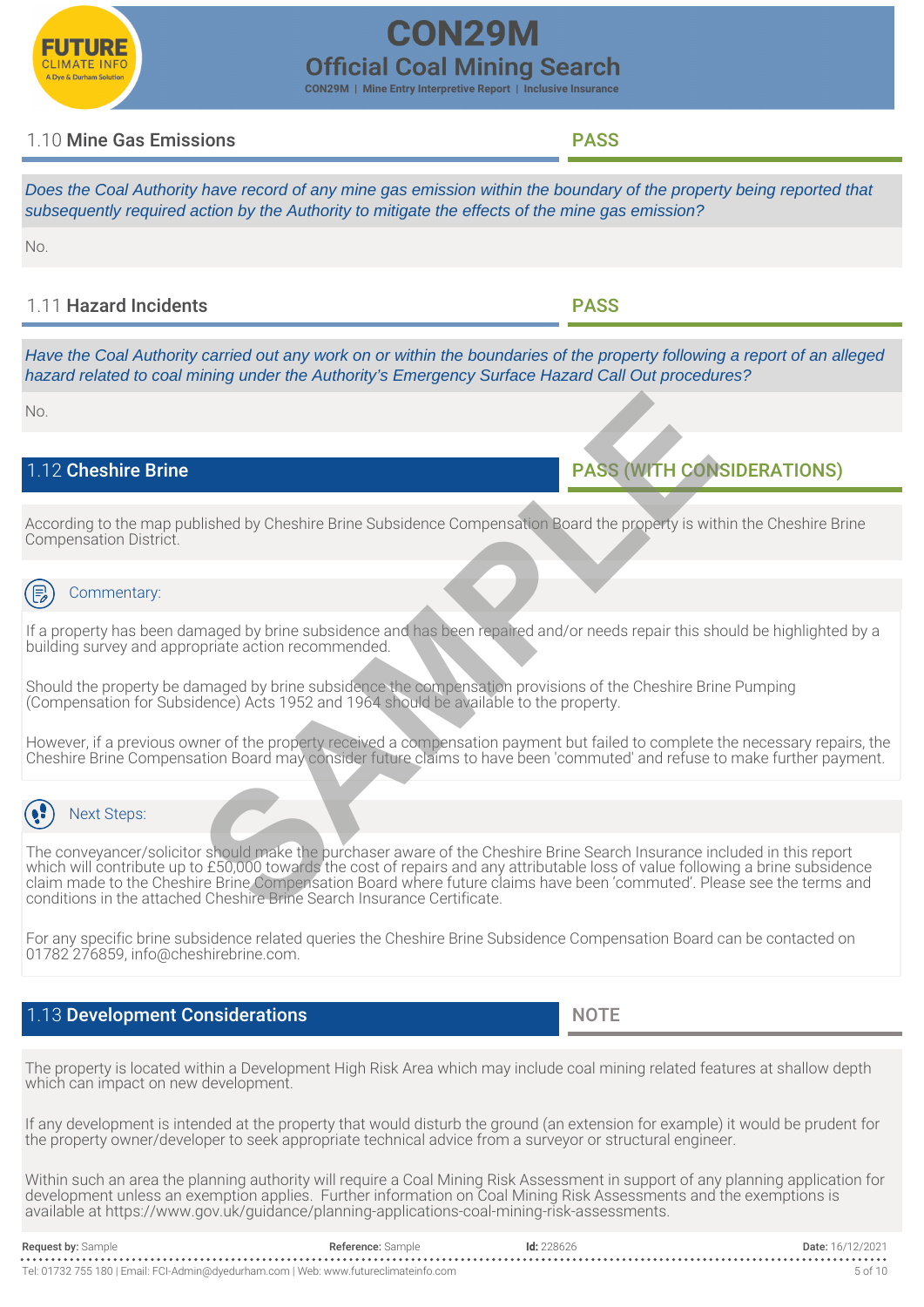

# **CON29M CON29M | Mine Entry Interpretive Report | Inclusive Insurance**

Ownership of coal and mines of coal is normally vested in the Coal Authority and the interference with or removal of any coal found during development would require their permission. If any such features are encountered during development the Coal Authority should be notified immediately by telephoning 0345 762 6848.

SPAMPLE

Tel: 01732 755 180 | Email: FCI-Admin@dyedurham.com | Web: www.futureclimateinfo.com 6 of 10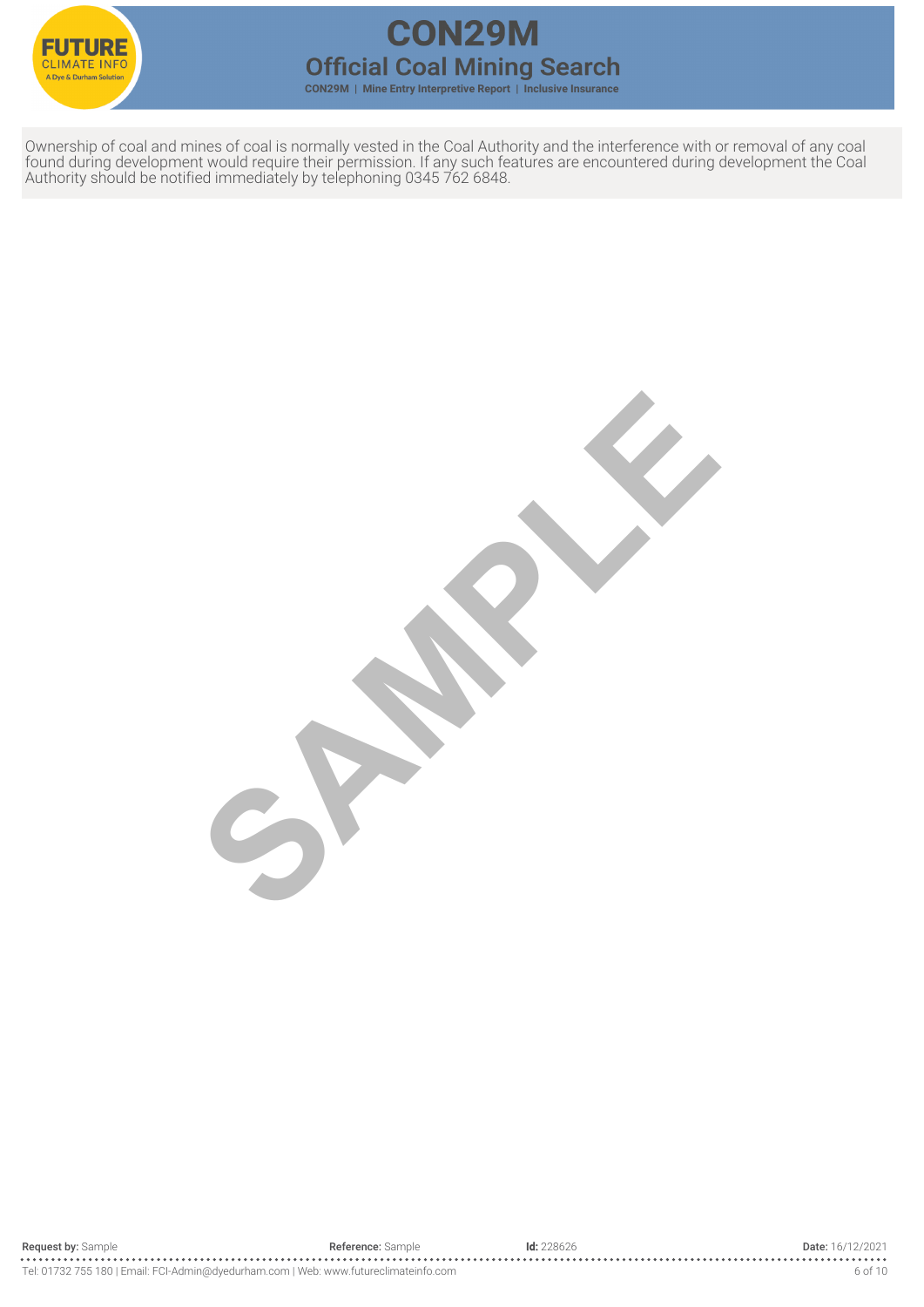

# **2. NOTES & GUIDANCE**

# **2.01 Report Notes METHODOLOGY**

This report is a desk study risk assessment, and no site or ground inspection or physical investigation has been carried out. The impacts of the risks addressed in this report are normally measured in terms of quiet enjoyment, saleability, mortgageability, and the value of the property; the risk assessment in this report is provided by FCI who are regulated by RICS.

# **2.02 CON29M ADDITIONAL INFORMATION**

This official CON29M report is a property specific interpretation of coal mining activity considering past, current and future underground and surface coal mining in terms of the recorded presence and likely impact of any such workings. For the avoidance of doubt, the CON29M element of this report does not consider non-coal mining risks except where such noncoal mineral features are recorded within the data supplied to FCI by the Coal Authority for the purposes of compiling the CON29M under Law Society guidance.

It should be noted that coal mining features may exist which are unrecorded at the time of this report being published. FCI cannot be held liable for any detrimental effect to the property due to the subsequent discovery of such features or where such previously unrecorded features cause subsidence or damage to the property. However, this report includes Coal Search Insurance with an indemnity limit of £100,000, the certificate and terms for which is appended. This report is also backed by Future Climate Info Limited's £10 million Professional Indemnity Insurance.

The coal mining search enquiries within this report comprise an official CON29M (2018) report produced by Future Climate Info Limited under Licence from the Law Society. This report is prepared in accordance with the Law Society's Guidance Notes 2018, User Guide 2018, and Terms and Conditions 2018 (available at: [https://www.lawsociety.org.uk/topics/property/con29-forms\)](https://www.lawsociety.org.uk/topics/property/con29-forms) and Future Climate Info Limited's own Terms and Conditions. CON<sup>2</sup>29M element of this report does not consider non-coal mining risks excepted within the data supplied to FCl by the Coal Authority for the purpose<br>icity guidance.<br>Science is econded within the data supplied to FCl by

In the event of damage resulting from subsidence or settlement associated with coal mining, property owners can normally make a claim against the mine owner or responsible person (usually The Coal Authority) under the provisions of the Coal Mining Subsidence Act 1991 (the 1991 Act). In such an event the mine owner or responsible person will take remedial action and arrange for repairs to the property to be carried out to the reasonable satisfaction of the owner. The Coal Authority operate a 24 hour, 7 day a week call out service on 01623 646 333 for reporting surface hazards caused by coal mining.

A guide setting out the property owners' rights and the obligations of the Coal Authority (or other responsible persons under the 1991 Act) can be obtained by telephoning 0345 762 6848 or visiting: [https://www.gov.uk/government/publications/coal-mining-subsidence-damage-notice-form/coal-mining-subsidence-damage](https://www.gov.uk/government/publications/coal-mining-subsidence-damage-notice-form/coal-mining-subsidence-damage-a-guide-to-your-rights)[a-guide-to-your-rights](https://www.gov.uk/government/publications/coal-mining-subsidence-damage-notice-form/coal-mining-subsidence-damage-a-guide-to-your-rights).

It should be noted that the 1991 Act does not cover subsidence damage caused by the extraction of coal where the working and getting of the coal was ancillary to the working of other minerals; or where the coal was worked or gotten by virtue of the grant of a gale in the Forest of Dean or any other part of the Hundred of St. Briavels, which is in the county of Gloucestershire. Although records relating to other minerals are in the Coal Authority data and may be presented in this report, the protection of the 1991 Act may not apply in respect of workings in other minerals unless deemed ancillary to the working of coal or registered with the Coal Commission under the Coal Act 1938.

# **2.03 Standard T&Cs, QUERIES & COMPLAINTS**

This report is supplied by Future Climate Info Limited subject to Terms and Conditions of Business, available at [https://futureclimateinfo.com/wp-content/uploads/2021/09/FCI-terms-and-conditions-v050821a.pdf.](https://futureclimateinfo.com/wp-content/uploads/2021/09/FCI-terms-and-conditions-v050821a.pdf.%20) In the event of product and content queries please contact [FCI-Admin@dyedurham.com.](mailto:FCI-Admin@dyedurham.com) Our formal complaints procedure can be found at<http://www.futureclimateinfo.com/complaints.>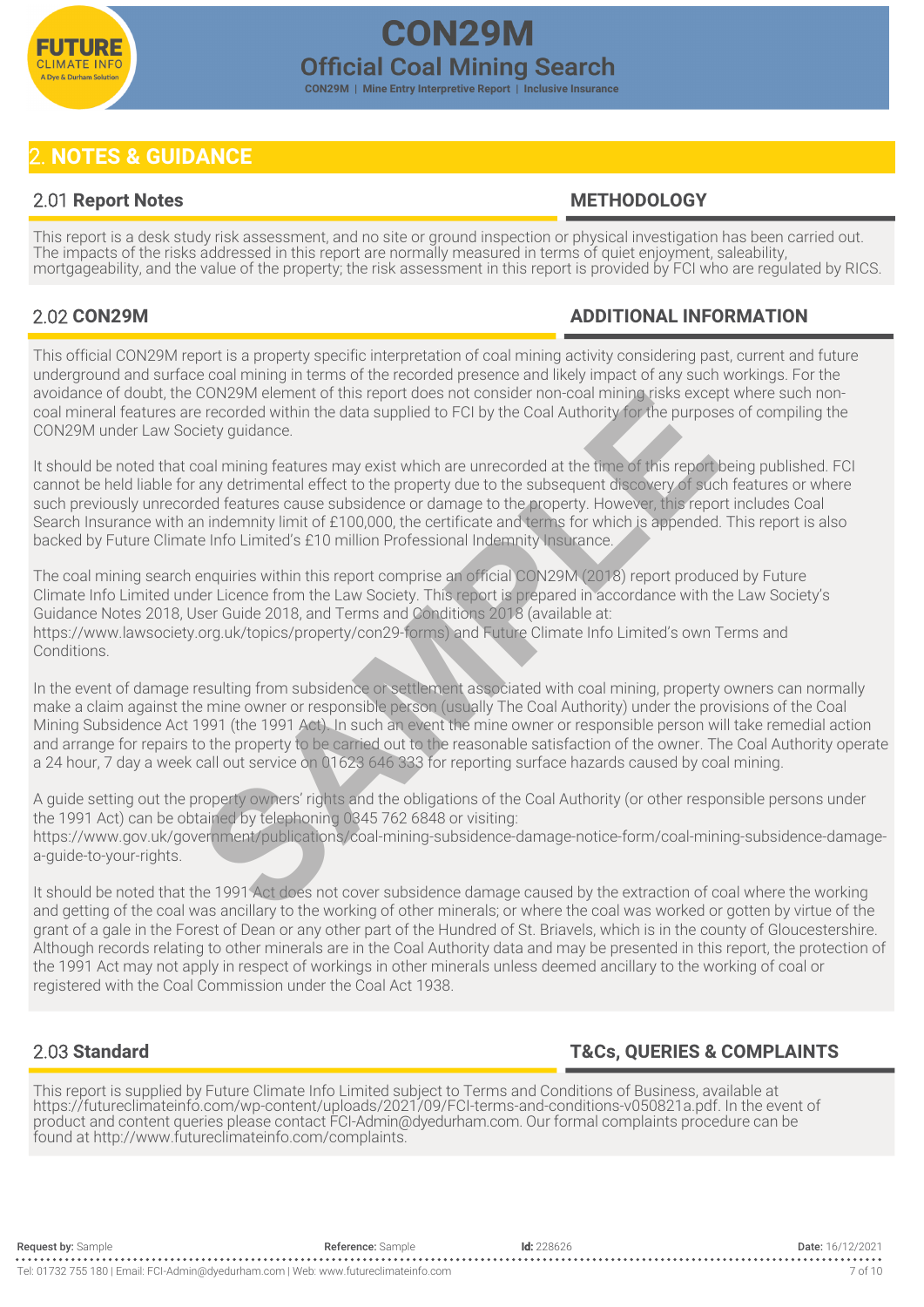

# **2.04 Search Code CONSUMER INFORMATION**

#### IMPORTANT CONSUMER PROTECTION INFORMATION

This search has been produced by Future Climate Info Ltd, Office 119, 26 Kings Hill Avenue, Kings Hill, West Malling, Kent, ME19 4AE, Telephone 01732 755 180, Email: [FCI-Admin@dyedurham.com](mailto:FCI-Admin@dyedurham.com) which is registered with the Property Codes Compliance Board (PCCB) as a subscriber to the Search Code. The PCCB independently monitors how registered search firms maintain compliance with the Code.

#### The Search Code:

- Provides protection for homebuyers, sellers, estate agents, conveyancers and mortgage lenders who rely on the information included in property search reports undertaken by subscribers on residential and commercial property within the United Kingdom.
- Sets out minimum standards which firms compiling and selling search reports have to meet.
- Promotes the best practice and quality standards within the industry for the benefit of consumers and property professionals.
- Enables consumers and property professionals to have confidence in firms which subscribe to the code, their products and services.

By giving you this information, the search firm is confirming that they keep to the principles of the Code. This provides important protection for you.

#### The Code's core principles

Firms which subscribe to the Search Code will:

- display the Search Code logo prominently on their search reports.
- act with integrity and carry out work with due skill, care and diligence
- at all times maintain adequate and appropriate insurance to protect consumers
- conduct business in an honest, fair and professional manner
- handle complaints speedily and fairly
- . ensure that products and services comply with industry registration rules and standards and relevant laws
- monitor their compliance with the Code

#### **Complaints**

If you have a query or complaint about your search, you should raise it directly with the search firm, and if appropriate ask for any complaint to be considered under their formal internal complaints procedure. If you remain dissatisfied with the firm's final response, after your complaint has been formally considered, or if the firm has exceeded the response timescales, you may refer your complaint for consideration under The Property Ombudsman scheme (TPOs). The Ombudsman can award compensation of up to £5,000 to you if the Ombudsman finds that you have suffered actual financial loss and/or aggravation, distress or inconvenience as a result of your search provider failing to keep to the Code. Example the distance of the Property of the Broad Consumers and property professionals to have confidence in firms which subscribe to the consumers and property professionals to have confidence in firms which subscribe to

Please note that all queries or complaints regarding your search should be directed to your search provider in the first instance, not to TPOs or to thePCCB.

#### TPOs Contact Details:

The Property Ombudsman scheme, Milford House, 43-55 Milford Street, Salisbury, Wiltshire SP1 2BP Tel: 01722 333306, Fax: 01722 332296, Email: [admin@tpos.co.uk, W](mailto:admin@tpos.co.uk)eb: [https://www.tpos.co.uk/](http://www.tpos.co.uk/)  You can get more information about the PCCB from [www.propertycodes.org.uk](http://www.propertycodes.org.uk/)

PLEASE ASK YOUR SEARCH PROVIDER IF YOU WOULD LIKE A COPY OF THE SEARCH CODE

# **2.05 Report Licensing METHODOLOGY**

© Crown copyright and database rights 2015 Ordnance Survey 0100056489

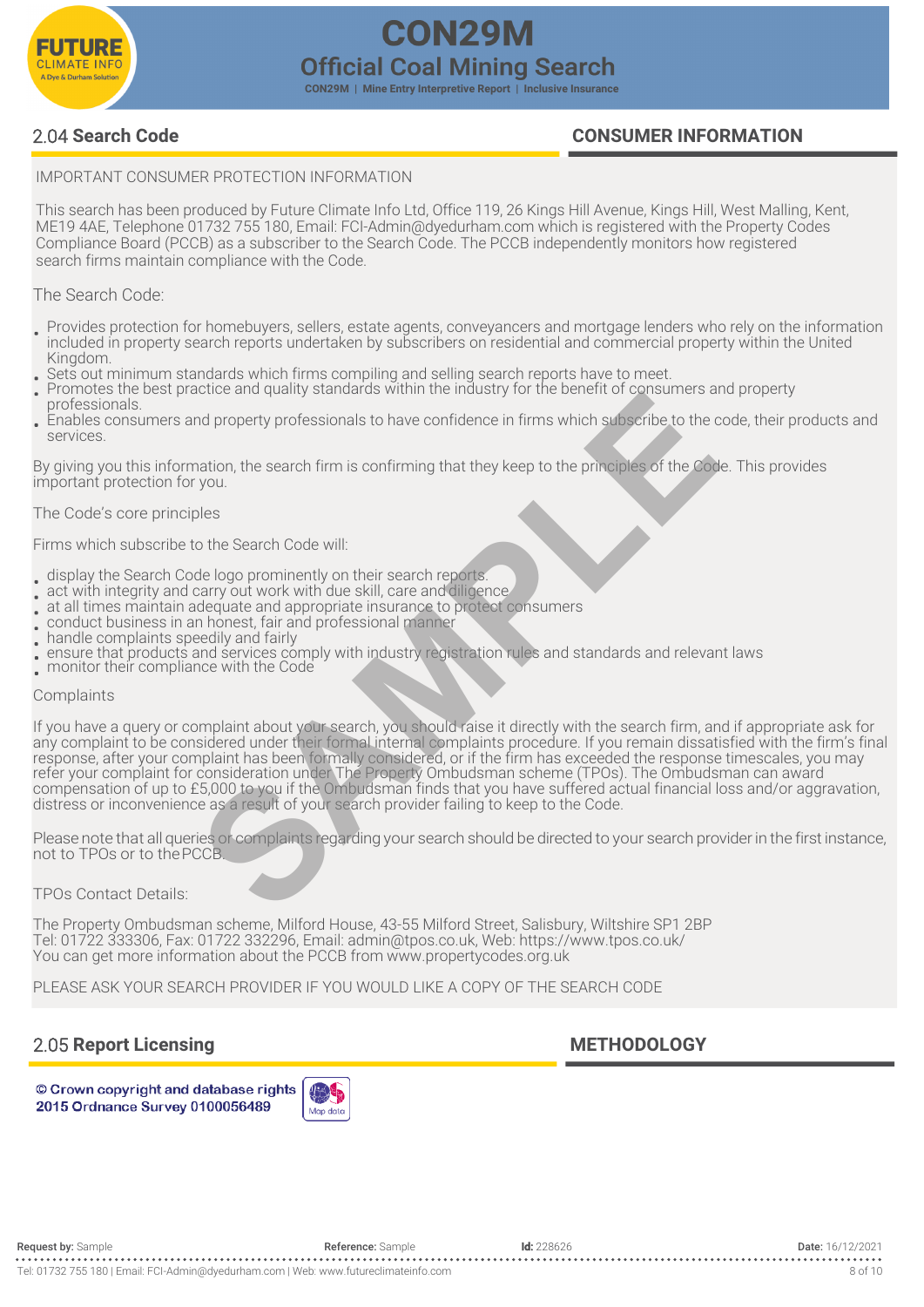

# **2.06 CON29M Licensing METHODOLOGY**

These enquiries are the Law Society's CON29M Coal Mining search enquiries and are used with permission of the Law Society. The Law Society CON29M Coal Mining search enquiries are protected by copyright owned by The Law Society of 113 Chancery Lane, London WC2A 1PL. The Law Society has no responsibility for information provided in response to CON29M (2018) Coal Mining search enquiries within this report or otherwise.



This report contains Data provided by the Coal Authority. Any and all analysis and interpretation of Coal Authority Data in this report is made by Future Climate Info Limited, and is in no way supported, endorsed or authorised by the Coal Authority. The use of the data is restricted to the terms and provisions contained in this report. Data reproduced in this report may be the copyright of the Coal Authority and permission should be sought from Future Climate Info Ltd prior to any re-use.

SPAMPLE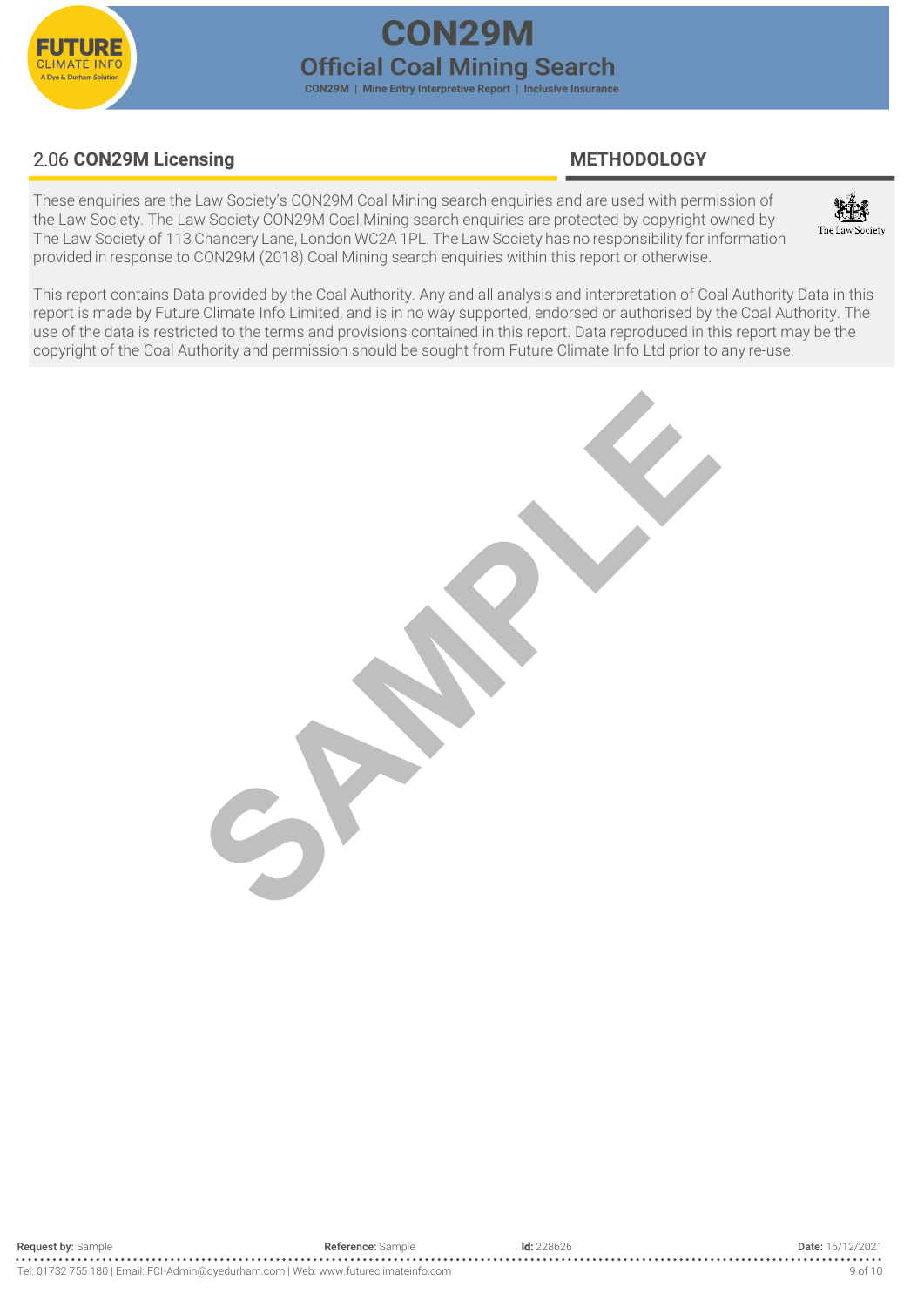

# **3. USEFUL CONTACTS**

| The Coal Authority Property Search Services   200 Lichfield Lane, Berry Hill, Mansfield, Nottinghamshire. NG18 4RG |                             |  |
|--------------------------------------------------------------------------------------------------------------------|-----------------------------|--|
| Tel:                                                                                                               | 0345 762 6848               |  |
| Emergency Call Out:                                                                                                | 01623 646 333               |  |
| Visit:                                                                                                             | www.groundstability.com     |  |
| Email:                                                                                                             | groundstability@coal.gov.uk |  |

|        | Ordnance Survey   Customer Services Ordnance Survey Adanac Drive Southampton SO16 0AS      |
|--------|--------------------------------------------------------------------------------------------|
| Tel:   | Please contact our helpline on 08456 05 05 05 between 8:30am and 5:30pm, Monday to Friday. |
| Visit: | https://www.ordnancesurvey.co.uk                                                           |
|        | RICS   Royal Institution of Chartered Surveyors                                            |
| Visit: | https://www.ricsfirms.com/residential/moving-home/surveys/rics-consumer-guide-home-surv    |
|        |                                                                                            |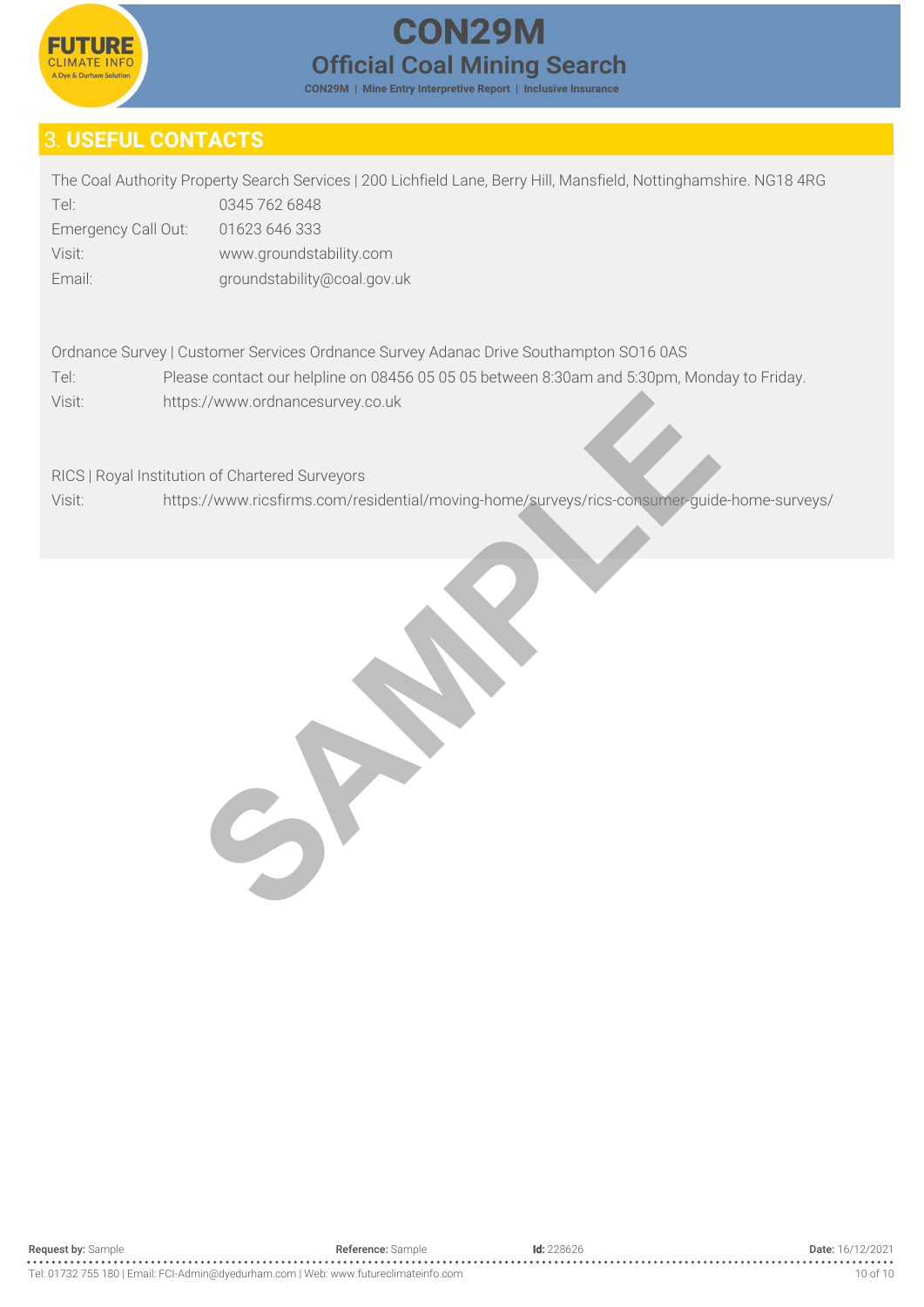

# **FCI CON29M Report Indemnity Certificate of Insurance Schedule Policy Number: GESI 0034071CV/228626**

| <b>Insurer</b>            | Great Lakes Insurance SE is a German insurance company with its headquarters at Königinstrasse<br>107, 80802 Munich. Great Lakes Insurance SE, UK Branch, is authorised and regulated by<br>Bundesanstalt für Finanzdienstleistungsaufsicht. Deemed authorised by the Prudential Regulation<br>Authority. Subject to regulation by the Financial Conduct Authority and limited regulation by the<br>Prudential Regulation Authority. Details of the Temporary Permissions Regime, which allows EEA-<br>based firms to operate in the UK for a limited period while seeking full authorisation, are available<br>on the Financial Conduct Authority's website.                                                                    |
|---------------------------|----------------------------------------------------------------------------------------------------------------------------------------------------------------------------------------------------------------------------------------------------------------------------------------------------------------------------------------------------------------------------------------------------------------------------------------------------------------------------------------------------------------------------------------------------------------------------------------------------------------------------------------------------------------------------------------------------------------------------------|
| Insured/You/Your          | The person who buys the Search Report from the Search Provider and or any of the following:                                                                                                                                                                                                                                                                                                                                                                                                                                                                                                                                                                                                                                      |
|                           | The person who asked for the Search Report in connection with the purchase of the<br>1.<br>Property (and their mortgagee)<br>The person who purchased the Property "the Purchaser" (and their mortgagee) from<br>2.<br>the person who asked for the Search Report for the benefit of the Purchaser as part of<br>a seller's pack including any Purchaser who bought the Property at auction.<br>3.<br>The owner of the Property (and their mortgagee) if they are re-mortgaging the Property<br>or the owner of the Property who has chosen to obtain a Search Report.<br>The estate and beneficiaries, to whom the benefit of the Policy will pass in the event of<br>4.<br>the Insured's death during the Period of Insurance. |
| Property                  | The residential property for which a Search Report is provided by the Search Provider for the<br>benefit of the Insured at the Effective Date                                                                                                                                                                                                                                                                                                                                                                                                                                                                                                                                                                                    |
| <b>Limit of Indemnity</b> | £100,000.00 in the aggregate in respect of any one Property                                                                                                                                                                                                                                                                                                                                                                                                                                                                                                                                                                                                                                                                      |
| <b>Effective Date</b>     | Being the date that the Con29M Search Report was ordered and which this Certificate of Insurance<br>is attached hereto.                                                                                                                                                                                                                                                                                                                                                                                                                                                                                                                                                                                                          |
| Period of Insurance       | From the Effective Date until the Insured of the Search Report either (a) no longer has an<br>interest in the Property or until the date of a Subsequent Con29M search is obtained by the<br>Insured after the Effective Date, whichever is the sooner.                                                                                                                                                                                                                                                                                                                                                                                                                                                                          |
| <b>Insured Use</b>        | The continued use of the Property as a single residential house or flat as constructed at the<br>Effective Date (consisting of no more than 100 hectares).<br>R. Partigle                                                                                                                                                                                                                                                                                                                                                                                                                                                                                                                                                        |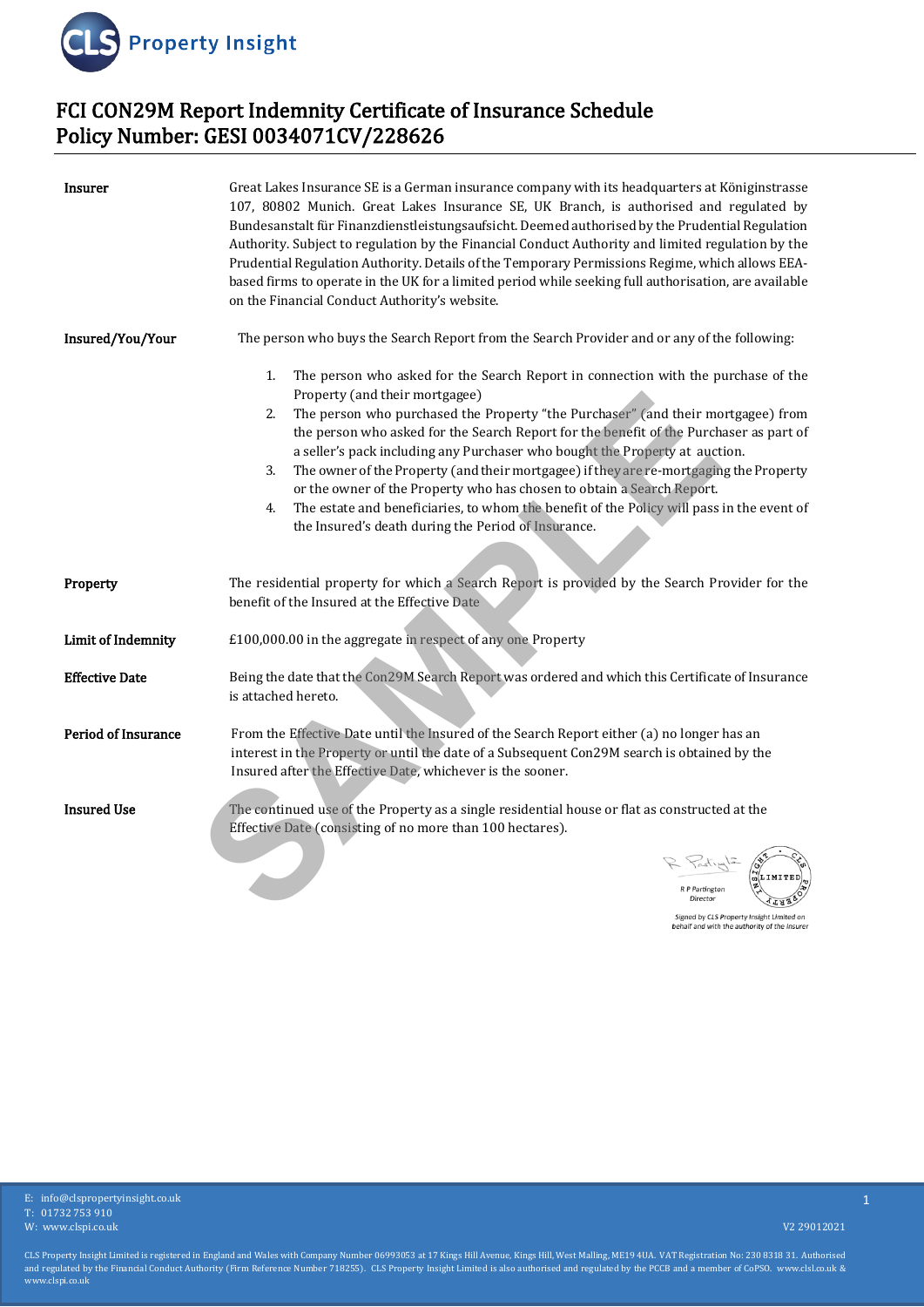

### **Definitions**

Where a word is defined below or in the Schedule, it will have the same meaning whenever it appears in this Policy

| Administrator/We/U<br>s           | CLS Property Insight Limited, 17 Kings Hill Avenue, West Malling, Kent, ME19 4UA. CLS Property<br>Insight Limited can be contacted by email at: info@clspropertyinsight.co.uk or by telephone<br>on 01732 753 910.                                                                                                                                                                                                                                                                                                                               |
|-----------------------------------|--------------------------------------------------------------------------------------------------------------------------------------------------------------------------------------------------------------------------------------------------------------------------------------------------------------------------------------------------------------------------------------------------------------------------------------------------------------------------------------------------------------------------------------------------|
| <b>Adverse Matter</b>             | 1. Any matter(s) having a detrimental effect on the Fair Market Value of Your Property, that would                                                                                                                                                                                                                                                                                                                                                                                                                                               |
|                                   | or should have been disclosed in the Search Report:-<br>but were not disclosed or answers were inaccurate because the Registers and/or the<br>i.<br>answers provided by the Appropriate Authority for the purposes of the Search Report were<br>incorrect as at the policy Effective Date; and/or                                                                                                                                                                                                                                                |
|                                   | but were inaccurate due to the Policyholder interpreting the data from the Appropriate<br>ii.<br>Authority incorrectly; and/or                                                                                                                                                                                                                                                                                                                                                                                                                   |
|                                   | but were not disclosed as the Appropriate Authority updated their records after the<br>ii.<br>Inception Date.                                                                                                                                                                                                                                                                                                                                                                                                                                    |
| Appropriate<br>Authority          | The Coal Authority being the statutory authority for maintaining the mining registers forming the<br>subject matter of the Search Report.                                                                                                                                                                                                                                                                                                                                                                                                        |
| <b>Coal Mining Search</b><br>Form | The CON29M Coal Mining search form and guidance notes copyright of the Law Society. Updated<br>in May 2018 in collaboration with the Coal Authority.                                                                                                                                                                                                                                                                                                                                                                                             |
| <b>Effective Date</b>             | The date the Search Report is provided to the Insured by the Search Provider being the date that<br>cover will commence for each individual Property.                                                                                                                                                                                                                                                                                                                                                                                            |
| <b>Market Value</b>               | The value of the Insured's interest in the title to the Property as determined by a surveyor<br>appointed by agreement between the Insurer and the Insured, but subject to General Condition 11.                                                                                                                                                                                                                                                                                                                                                 |
| <b>Registers</b>                  | Registers maintained by the Appropriate Authority which are the subject matter of a Search<br>Report.                                                                                                                                                                                                                                                                                                                                                                                                                                            |
| <b>Search Provider</b>            | Future Climate Info (Registered Company Number 08318444)                                                                                                                                                                                                                                                                                                                                                                                                                                                                                         |
| <b>Search Report</b>              | Search Report means the search that this insurance forms part, which is the FCI Con29m which<br>searches the Appropriate Authority's Registers including Coal Mining information ("Information")<br>compiled from: The Coal Authority's records in relation to past, present and future underground<br>and opencast coal-mining activity, shafts and adits (vertical and horizontal entries to mines), coal-<br>mining geology, coal-mining related hazards, coal-mining subsidence and mine gas, as recorded in<br>the Coal Mining Search Form. |
| over:                             |                                                                                                                                                                                                                                                                                                                                                                                                                                                                                                                                                  |
|                                   | ubject to the terms and conditions of this Policy and provided the Property has been declared to the Insurer and the<br>remium inclusive of Insurance Premium Tax has been paid to the Administrator, the Insurer will indemnify the Insured<br>luring the Period of Insurance in respect of Loss.                                                                                                                                                                                                                                               |

#### **Cover**

#### **Loss**

- 1. The loss in Market Value of the Property upon You becoming aware of an Adverse Matter following your reliance on a Search Report provided to the Purchaser.
- 2. All other costs and expenses which have been agreed in advance by the Insurer.

2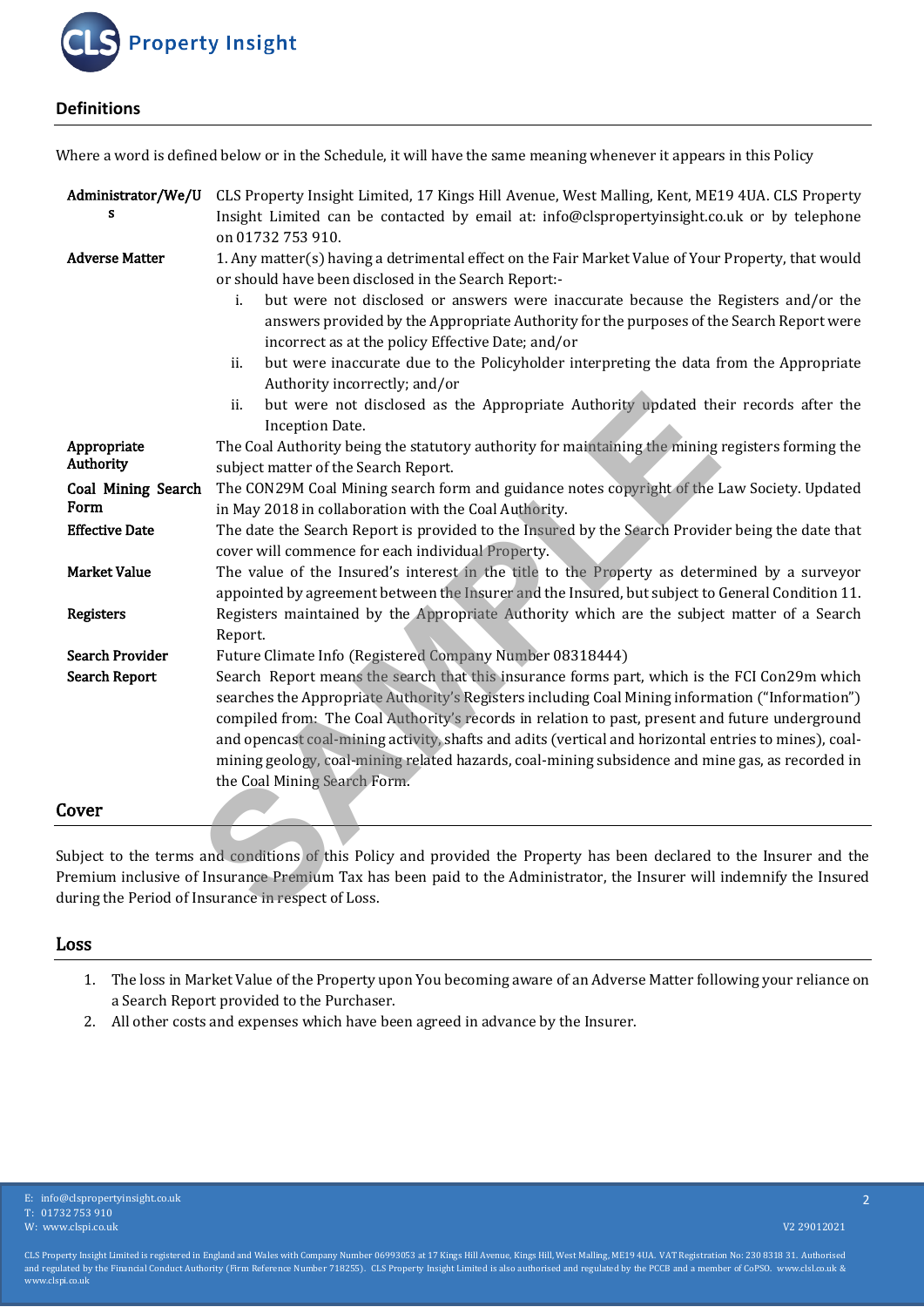

## **Exclusions**

The Insurer will not be liable to indemnify the Policyholder and/or the Insured for:

- 1. Loss which is or would otherwise be recoverable under a buildings insurance policy;
- 2. Loss arising wholly or partly because of the wilful act or neglect of the Search Provider and/or the Insured;
- 3. Loss if at the date of a claim the Insured is not the legal or beneficial owner of the Property;
- 4. Loss in relation to loss of a transaction for the sale or for the purchase of the Property and any costs incurred by the Insured in relation to the loss of such transaction;
- 5. Loss in respect of structural or other physical damage caused to the Property by subsidence or flooding after the Effective Date;.
- 6. Loss as a result of any change in information in response to sections 3 Future underground coal mining and 8 Future opencast coal mining of the Search Report carried out at the Effective Date.
- 7. Loss suffered by the Insured in respect of any Adverse Matter:
	- (a) which was disclosed to the Insured in the Search Report; and/or
	- (b) which the Insured was aware of at the Inception Date.
- 8. Loss in relation to any change to the Coal Mining Search Form and/or the Search Report made after the Effective Date which affects the Insurer's responsibility under this Policy, if Insurers would not have been responsible for the Loss before such change.
- 9. Loss in relation to any change in the interpretation of information upon which the Search Report was produced provided such information remains unchanged.
- 10. Loss which is recoverable by You under any buildings insurance policy covering Your Property.
- 11. Any consequential Loss or penalty interest suffered by You.

# **Claims Conditions**

- 1. It is a condition precedent of the Insurer's liability under this Policy that the Insurer and/or the Insured will give written notice to the Administrator at the address shown under "Making a Claim", below, as soon as reasonably practicable, of any circumstances likely to give rise to a claim for which the Insurer may be liable under this Policy and provide the Administrator with such information and documentation as may reasonably be requested. (a) which was dischosed to the hasterd by the Search Report; and/or<br>
(by which the Insured vas stowers of at the Inception Rate, Chronomati/or the Insured may be entitled to Figure 1.0 and<br>
On the Insure of the Insure of t
- 2. The Insurer will be entitled to decide how to defend or settle a claim.
- 3. The Insurer will be entitled to participate fully in any defence, negotiation or settlement of a claim or circumstance and in any such event the Insurer and/or the Insured will (to the extent reasonably practicable in the circumstances, but without limitation):
	- (i) not incur any cost or expense without first consulting with and receiving written consent from the Insurer;
	- (ii) not make any admission of liability, offer, settlement, promise, payment or discharge without first consulting with and receiving written consent from the Insurer;
	- (iii) give the Insurer access to and provide the Insurer with copies of all correspondence and documentation available to the Insured in relation to the claim or circumstance and afford the Insurer sufficient time in which to review and comment on such documentation;
	- (iv) inform the Insurer of any proposed meeting with any third party in relation to a claim or circumstance and allow the Insurer to attend such meeting and, if the Insurer so requests, provide a detailed written account of the subject and outcome of any such meeting or discussion at which the Insurer was not present;
	- (v) conduct all negotiations and proceedings in respect of any claim or circumstance with advisers of which the Insurer has approved in writing and take such action as the Insurer may reasonably require to contest, avoid, resist, compromise or otherwise defend any claim or circumstance;
	- (vi) provide the Insurer with such other information and assistance in connection with any claim or circumstance as the Insurer may reasonably request.
- 4. The Insurer will be entitled to all rights and defences it may have in respect of a claim by a Insured against any successor to that Insured.
- 5. If at the time of any claim made under this Certificate of Insurance there is any other insurance in place whether

E: info@clspropertyinsight.co.uk T: 01732 753 910 W: www.clspi.co.uk V2 29012021

 $\overline{a}$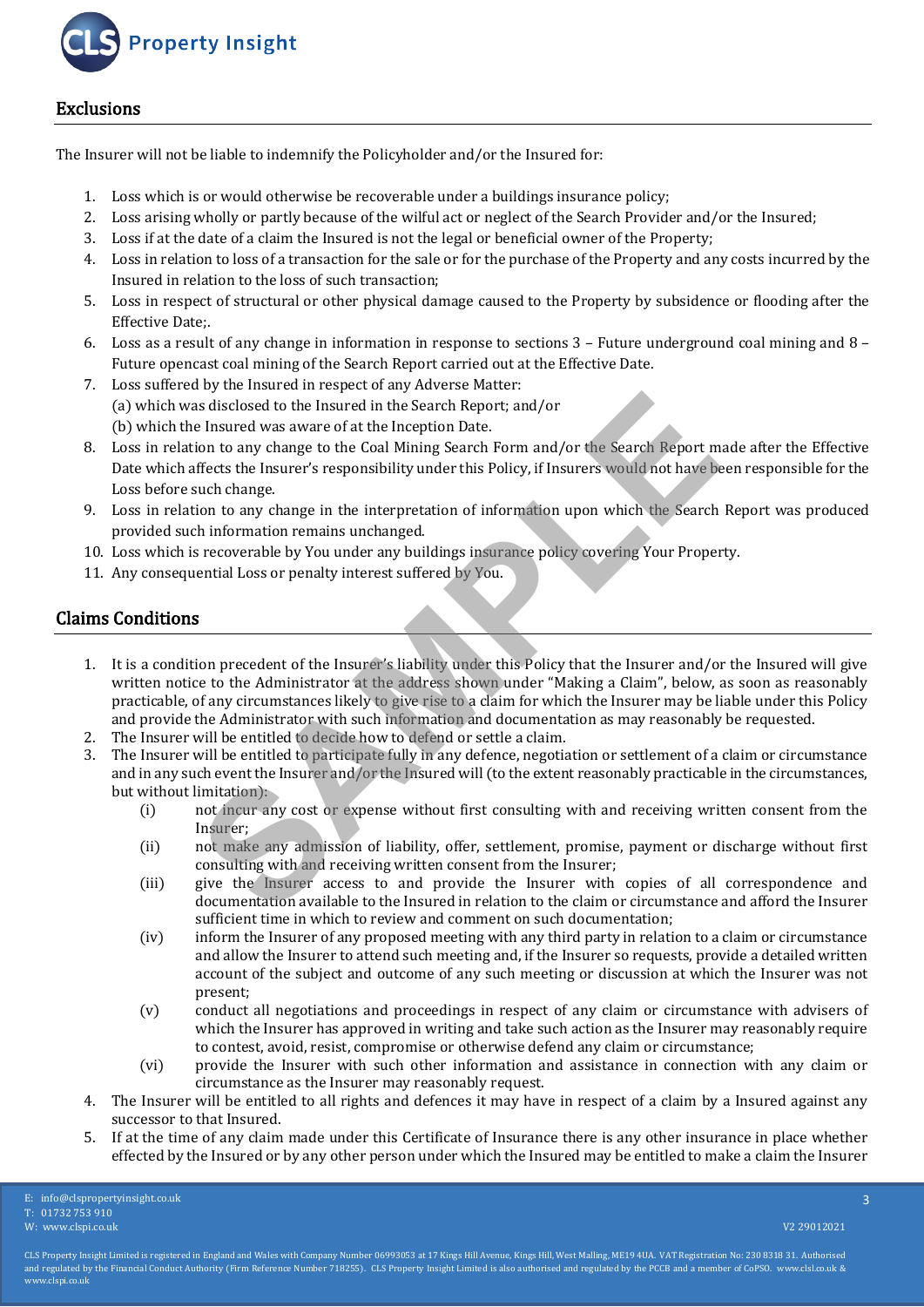

will be liable to pay or contribute in respect of a claim under this Certificate of Insurance only rateably with such other insurance.

6. If the Insured makes any claim knowing it to be false or fraudulent as regards amount or otherwise, this Certificate of Insurance will become voidable and all claims under it may be forfeited.

### **General Conditions**

- 1. The due observance and fulfilment of these General Conditions and all other terms of this Policy, so far as they relate to anything to be done or complied with by the Policyholder and/or the Purchaser, are conditions precedent to any liability of the Insurer under this Policy.
- 2. The Insurer and Administrator agree that each will, where required to take any action or provide its consent or compliance, do so reasonably and without undue delay.
- 3. The Insured will only use the Property for the Insured Use.
- 4. The Insured will not, without the written consent of the Insurer, communicate on any matter regarding this Policy with any party without the Insurer's prior written consent.
- 5. This Policy will be governed by and construed in accordance with the law of England, Wales and Scotland and is subject to the jurisdiction of the courts of England, Wales and Scotland.
- 6. The total liability of the Insurer in respect of all claims made under this Certificate of Insurance will not exceed, in the aggregate, the Limit of Indemnity in respect of the Property.
- 7. This Certificate of Insurance will not be in force unless it has been signed by a person who has been authorised to do so by the Insurer.
- 8. The Insured will take reasonable steps to mitigate Loss provided that the cost of such steps taken at the request of or with the written consent of the Insurer after notification of a claim or circumstance likely to give rise to a claim to the Insurer will be borne by the Insurer.
- 9. The Insurer may, at its discretion and at its own cost, with the prior consent of the Insured, take any action which it considers necessary to prevent or minimise Loss whether or not it is liable under this Policy (including but not limited to pursuing or defending any action at law or otherwise or making an application to a court, the Upper Tribunal (Lands Chamber) or the Upper Tribunal for Scotland, or the Registry of Scotland, or other body of competent jurisdiction in the name of and on behalf of the Purchaser in relation to any Loss and by doing so the Insurer will not be taken to have conceded any liability or waived any provision of this Policy. ity without the Insurer's prior written consent.<br>
Will be governed by and constructed in accordance with the law of England, Wale<br>
illity of the insurer in respect of all claims made under this Certificate of Insura<br>
e jur
- 10. If the Insurer agrees or is obliged to make any payment to or on behalf of a Purchaser because of any loss relating to an insured Property, the Insurer will immediately be subrogated to any rights which that Purchaser may have in relation to any loss.
- 11. If any dispute arises as to Market Value or an amount to be paid under this Policy (the Insurer having otherwise accepted liability) such dispute will be referred to an arbitrator to be appointed by agreement between the Insurer and Insured or, failing agreement, by the President at that time of the Royal Institution of Chartered Surveyors. Where referral to arbitration is made under this Condition, the making of an award will be a condition precedent to any right of action against the Insurer. The costs of any arbitration will be shared equally by the Insurer and Insured.
- 12. For the purposes of this Certificate of Insurance, the Administrator is authorised to provide any consent required under the terms of this Certificate of Insurance on behalf of the Insurer.

# **Cancellation Rights**

The cancellations terms reflect those of the Search Report.

 $\overline{A}$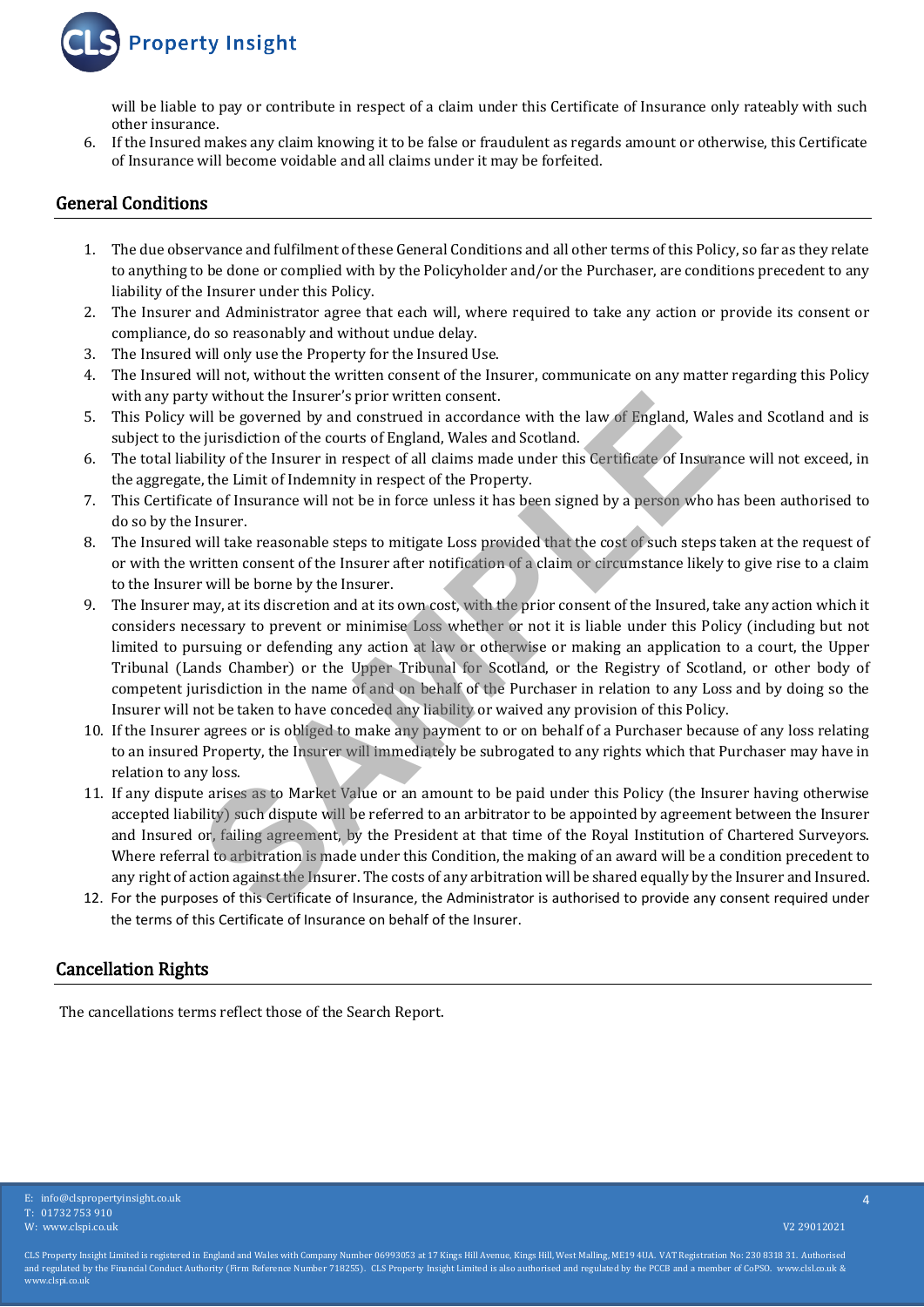

# **Making a Claim**

As soon as any circumstances likely to lead to a claim under the policy become known to You, please write with details to theClaims Managerat [claims@clspropertyinsight.co.uk](mailto:claims@clsrs.co.uk)quoting the policy number. Please be aware of the Claims Conditions and General Conditions of the policy.

### **Complaints Procedure**

We aim to provide an excellent service. If You have any cause for complaint You should, in the first instance, contact the Administrator by email [complaints@clspropertyinsight.co.uk,](mailto:complaints@clsrs.co.uk) by telephone at 0203 409 9510 or by post to CLS Property Insight Limited, 17 Kings Hill Avenue, West Malling, Kent, ME19 4UA. Please quote the details of the Policy (surname and initials, policy number and property address). If the matter is not resolved to Your satisfaction, please write to:

The Complaints Manager, ERGO UK Specialty Limited for Great Lakes Insurance SE, UK Branch, by email complaints@ergocommercial.co.uk, by telephone 020 3003 7130 or by post to ERGO UK Specialty Limited for Great Lakes Insurance SE, Munich Re Group Offices, Plantation Place, 30 Fenchurch Street, London, EC3M 3AJ.

If You are still dissatisfied then You may have a right to refer Your complaint to: The Financial Ombudsman Service Exchange Tower London E14 9SR 0800 023 4 567 Calls to this number are now free on mobile phones and landlines 0300 123 9 123 Calls to this number cost no more than calls to 01 and 02 numbers Email at: [complaint.info@financial-ombudsman.org.uk](mailto:complaint.info@financial-ombudsman.org.uk). **SPECIES 1998 7130 or by post to ERGO UK Specialty Limited for Great Lakes Insura<br>
Fig. 30 Fenchurch Street, London, EC3M 3AJ.<br>
Hed then You may have a right to refer Your complaint to:<br>
and Service<br>
this number are now fr** 

### **Financial Services Compensation Scheme (FSCS)**

ERGO Versicherung AG, UK Branch is covered by the Financial Services Compensation Scheme (FSCS) You may be entitled to compensation from the scheme in the unlikely event that it cannot meet its obligations if You are an individual, an unincorporated association or a small business. The FSCS will meet up to 90% of Your claim without any upper limit. Further details can be obtained from www.fscs.org.uk or You may contact the FSCS on 020 7741 4100 for further details.

# **Data Privacy Notice**

The privacy and security of Your personal information is very important to CLS Property Insight Limited ('CLS'). The details provided here are a summary of how We process – that is collect, use, share, transfer and store – Your information.

For our full Data Privacy Notice please visit Our website https://www.clsl.co.uk/assets/documents/Privacy%20Notice.pdf or contact our Compliance Manager at: 17 Kings Hill Avenue, Kings Hill, West Malling, ME19 4UA or by email: Compliance@clspropertyinsight.co.uk or by telephone: 01732 753 910.

Your insurance brokers or other intermediaries (if applicable) may have their own reasons for processing Your personal data. Please contact them directly should You require further information about their uses of Your data.

5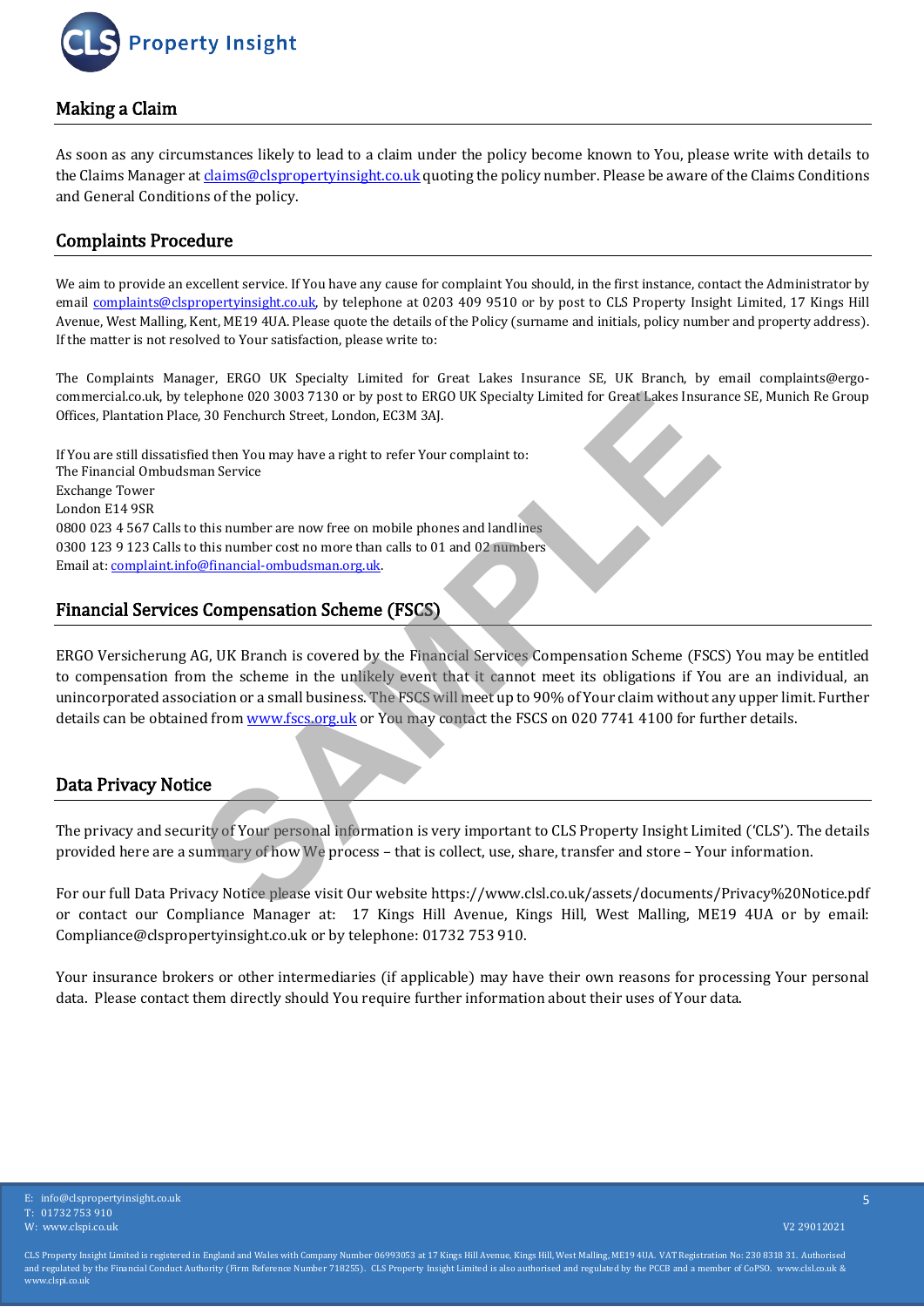

# **Collection of data**

CLS may collect a range of personal and business information supplied by You or third parties on Your behalf. This information may include the following: basic personal details such as Your name, address, telephone number, gender, marital status, and additional information about Your insurance requirements, such as details of Your business.

We will always attempt to explain clearly when and why We need this information and the purposes for which We will use it and where necessary We will obtain Your explicit consent to use personal data.

CLS may also collect data about You, Your business or the insured property from a number of different sources, including but not limited to the electoral roll, third party databases available to the insurance industry, other insurance firms, loss adjusters and/or other parties involved in the process of administrating a claim, as well as publicly available sources.

#### **Personal data about others**

We may collect data about other individuals, such as Employees, family, or members of Your household. If You give Us information about another person, it is Your responsibility to ensure and confirm that You have told that person why and how CLS uses personal data and that You have that person's permission to provide that data to Us and for Us to process it.

# **Our uses of data**

CLS uses the data We collect to operate our business and provide the products We offer. The information We collect may be used for (amongst other purposes) the following: to assess Your application for a quote or product; to evaluate the risk You present; to verify Your identity; to administer Your Policy and deliver our services; to conduct statistical analysis for pricing purposes; to administer claims; and to investigate and resolve complaints. about other individuals, such as Employees, family, or members of Your house<br>heat energy, it is Your responsibility to ensure and confirm that You have tolal data and that You have that person's permission to provide that

Should the need arise, CLS may also use data for the following purposes: to collate Your Policy or claims history; to undertake credit referencing or credit scoring and to assist with financial crime and fraud detection.

# **Sharing Your data**

If You request a quote, or purchase a product, Your personal information may be shared with and processed by a number of third parties which include but are not limited to regulatory, dispute resolution or law enforcement bodies; other insurance organisations including reinsurers; fraud prevention and credit reference agencies (who may keep a record of the search); or other relevant third parties within our administrative structure.

Your data may be disclosed when We believe in good faith that the disclosure is required by law; necessary to protect the safety of our employees or the public; required to comply with a judicial proceeding, court order or legal process; or for the prevention or detection of crime (including fraud).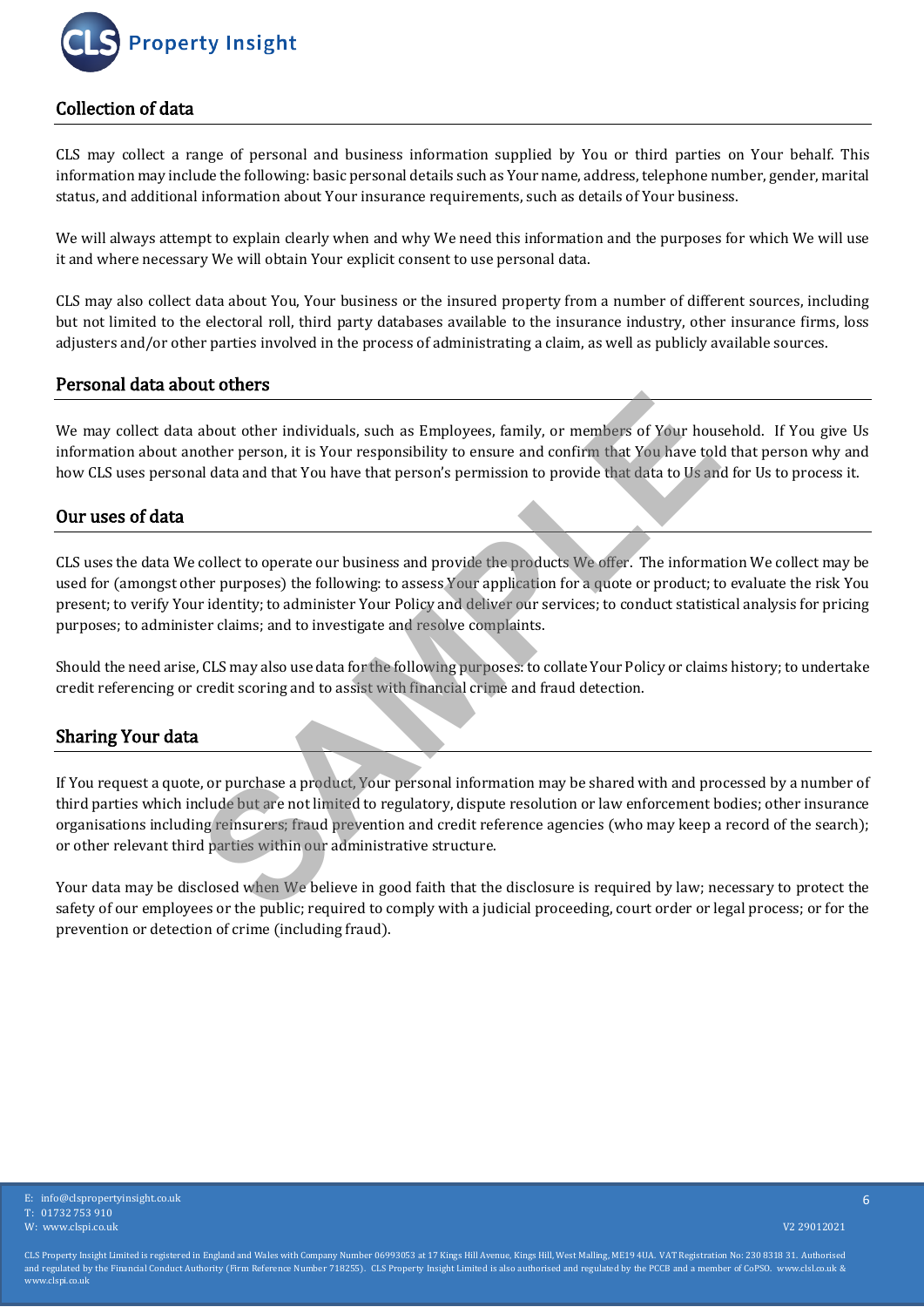

# **Transfer and Storage of Your Data Overseas**

Personal details may be transferred to countries outside the EEA. They will at all times be held securely and handled with the utmost care in accordance with all applicable principles of English law. Personal details will not be transferred outside the EEA unless the transfer is to a country which is considered to have equivalent standards with regard to data protection, or We have taken reasonable steps to ensure that suitable data protection standards are in place.

# **Data Retention**

CLS will only keep data for as long as it is necessary to continue providing our products and services to You and/or to fulfil our legal and regulatory obligations in line with our data retention policy.

# **Data Subject Rights**

You have a number of rights in relation to the information We hold about You. These rights include but are not limited to the right to a copy of Your personal information We hold; to object to the use of Your personal information; to withdraw any permission You have previously provided; and to complain to the Information Commissioner's Office at any time if You are not satisfied with our use of Your information. For a more complete list of Your rights please refer to the full Data Privacy Notice. of rights in relation to the information We hold about You. These rights include<br>Your personal information We hold; to object to the use of Your personal inform<br>previously provided; and to complain to the Information Commi

Please note that there are times when We will not be able to delete Your information. This may be as a result of a requirement to fulfil our legal and regulatory obligations, or where there is a minimum statutory period of time for which We have to keep Your information. If We are unable to fulfil a request We will always let You know our reasons.

### **Changes to this Data Privacy Notice**

We may amend this Data Privacy Notice from time to time for example, to keep it up to date or to comply with legal requirements. Should any significant changes be made to the ways in which CLS processes data from those described at the time of collection, We will post a notice on our website.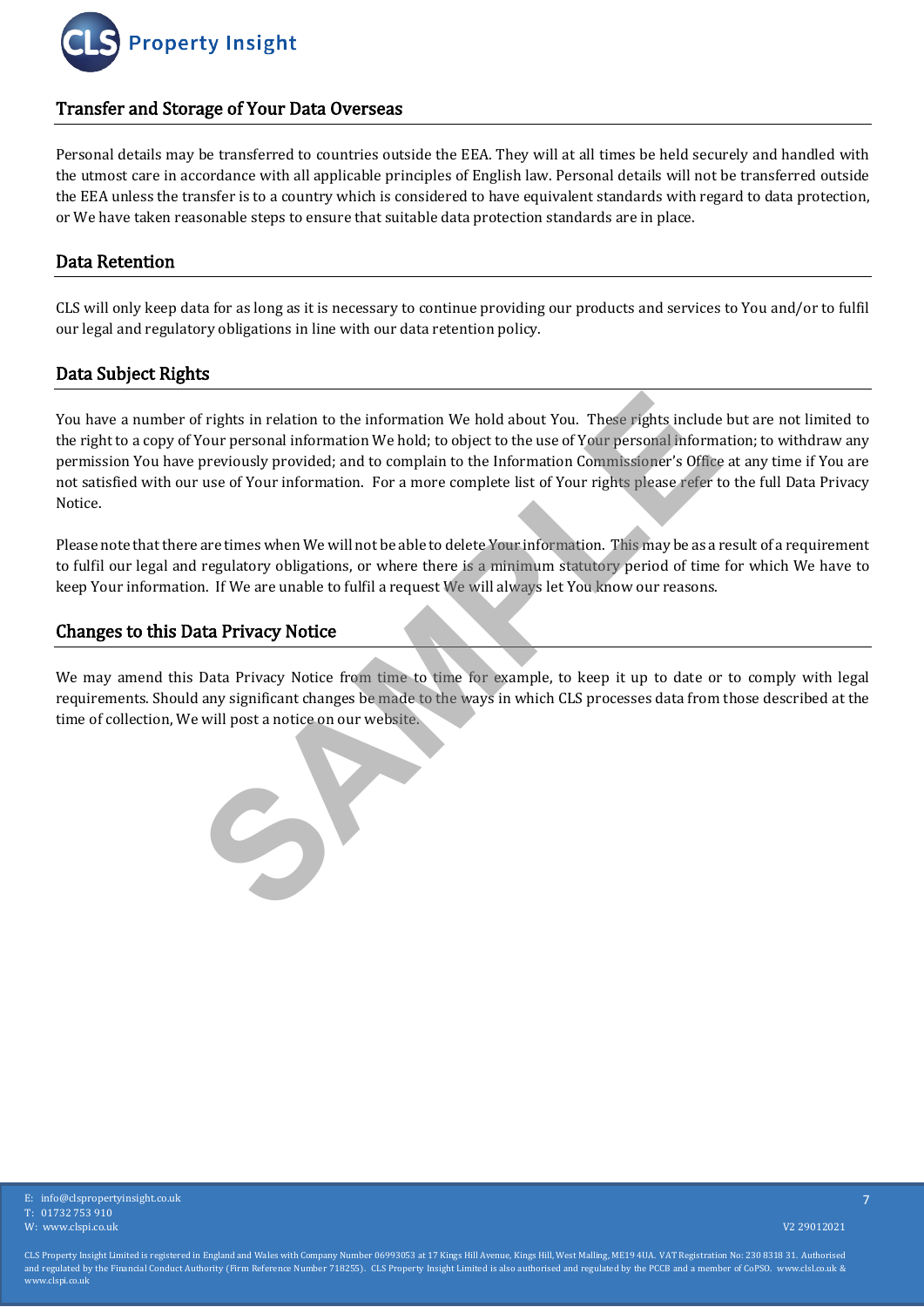# **Insurance Product Information Document**

#### **Company: Great Lakes Insurance SE, UK Branch Product: FCI CON29M Report Indemnity Policy**

Great Lakes Insurance SE is a German insurance company with its headquarters at Königinstrasse 107, 80802 Munich. Great Lakes Insurance SE, UK Branch, is authorised and regulated by Bundesanstalt für Finanzdienstleistungsaufsicht. Deemed authorised by the Prudential Regulation Authority. Subject to regulation by the Financial Conduct Authority and limited regulation by the Prudential Regulation Authority. Details of the Temporary Permissions Regime, which allows EEA-based firms to operate in the UK for a limited period while seeking full authorisation, are available on the Financial Conduct Authority's website.

This Insurance Product Information Document is only intended to provide a summary of the main coverage and exclusions and is not personalised to your specific individual needs in any way. Complete pre-contractual and contractual information on the product is provided in your policy documentation.

#### **What is this type of insurance?**

This policy provides protection in the event that the market value of the property is affected following matters which would or should have been included within the results of a Con29M Mining Report but were either not disclosed within the report or were inaccurate. **Insurance?**<br>
protection in the event that the market value of the property is affected following matter<br>
cluded within the results of a Con29M Mining Report but were either hor disclosed withi<br> **SAMPLE CON CONSET CONSET C** 



# **What is insured?**

(see the policy document for full details of the losses covered).

- Any matter(s) having a detrimental effect on the Fair Market Value of Your Property, that would or should have been disclosed in the Search Report:
	- but were not disclosed or answers were inaccurate because the Registers and/or the answers provided by the
	- Appropriate Authority for the purposes of the Search Report were incorrect as at the policy Effective Date; and/or
	- but were inaccurate due to the Policyholder interpreting the data from the Appropriate Authority incorrectly; and/or but were not disclosed as the Appropriate Authority updated their records after the Effective Date.



# **What is not insured?**

(see the policy document for full details of the losses that are not covered).

- Loss which is or would otherwise be recoverable under a buildings insurance policy;
- Loss arising wholly or partly because of the wilful act or neglect of the Search Provider and/or the Insured;
- **EXECUTE:** Loss if at the date of a claim the Insured is not the legal or beneficial owner of the Property;
- **EXECUTE:** Loss in relation to loss of a transaction for the sale or for the purchase of the Property and any costs incurred by the Insured in relation to the loss of such transaction;
- Loss in respect of structural or other physical damage caused to the Property by subsidence or flooding after the Effective Date;.
- Loss as a result of any change in information in response to sections 3 Future underground coal mining and 8 Future opencast coal mining of the Search Report carried out at the Effective Date.
- Loss suffered by the Insured in respect of any Adverse Matter:
	- (a) which was disclosed to the Insured in the Search Report; and/or
	- (b) which the Insured was aware of at the Effective Date.
- **EXECT** Loss in relation to any change to the Coal Mining Search Form and/or the Search Report made after the Effective Date which affects the Insurer's responsibility under this Policy, if Insurers would not have been responsible for the Loss before such change.
- Loss in relation to any change in the interpretation of information upon which the Search Report was produced provided such information remains unchanged.
- Loss which is recoverable by You under any buildings insurance policy covering Your Property.
- Any consequential Loss or penalty interest suffered by You.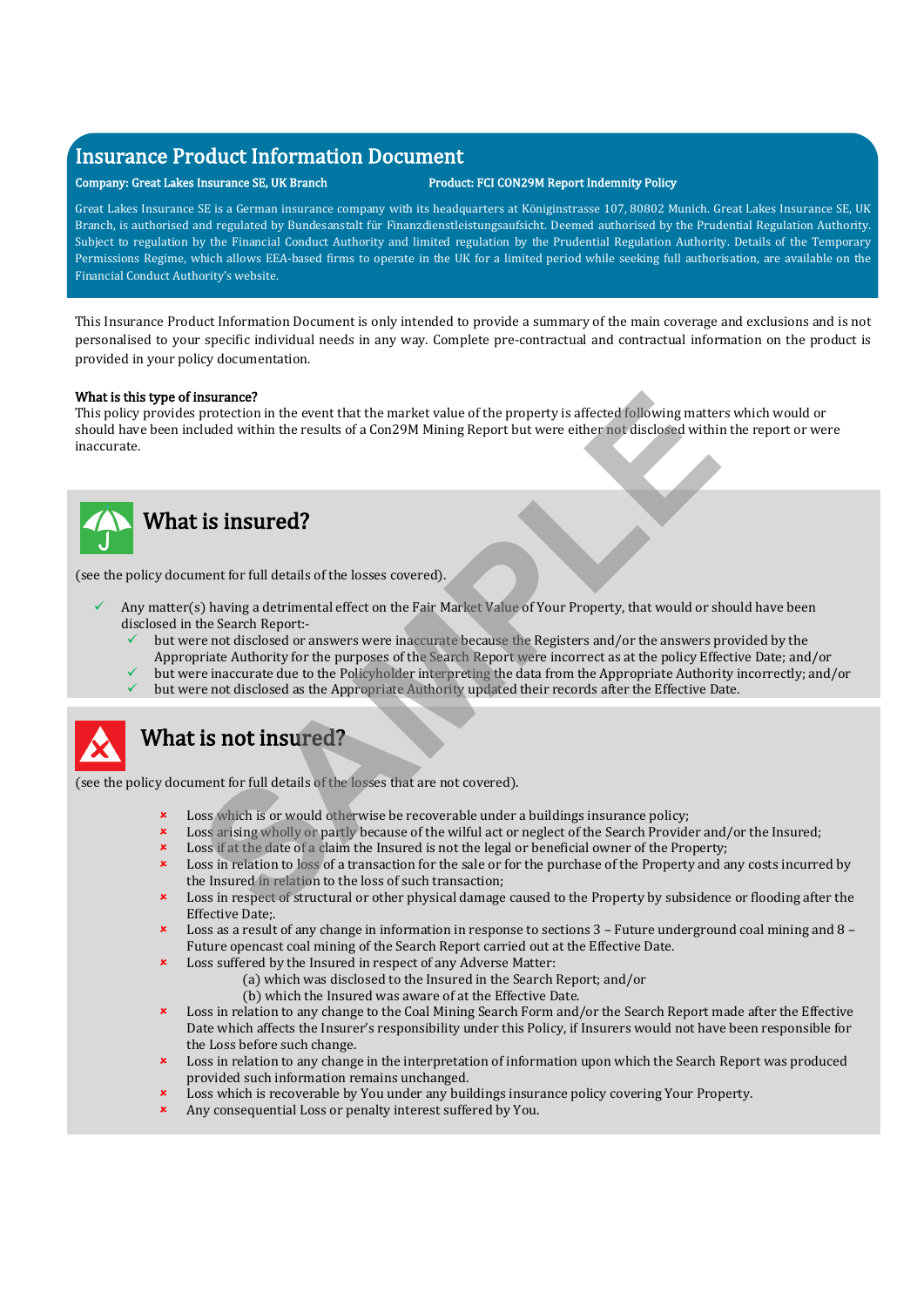

# **Are there any restrictions on cover?**

! You must only use the property for the insured use.



# **Where am I covered?**

You are covered at the risk address(es) shown on your schedule of insurance.



# **What are my obligations?**

- You are required to keep to the conditions as shown in your full policy documentation.
- As soon as any circumstances which are likely to lead to a claim under the policy become known to you, please write with details to theClaims Managerat claims@clspropertyinsight.co.ukquoting the policy number. Please be aware of the claims conditions and general conditions of the policy. **Example 18 and Secure 18 and Secure 19 and Secure 18 and Secure 18 and Secure 18 and Secure 18 and Secure 18 and Secure 18 and Secure 18 and Secure 18 and Secure 18 and Secure 18 and Secure 18 and Secure 18 and Secure 18**



# **When and how do I pay?**

Your search provider will pay the premium directly to us, the Administrator.



# **When does the cover start and end?**

The cover will start from the effective date as documented in the property schedule of this policy.

From the Effective Date until the Insured of the Search Report either (a) no longer has an interest in the Property or until the date of a Subsequent Con29M search is obtained by the Insured after the Effective Date, whichever is sooner.



# **How do I cancel the contract?**

This policy can be cancelled in accordance with the terms of the Search Report.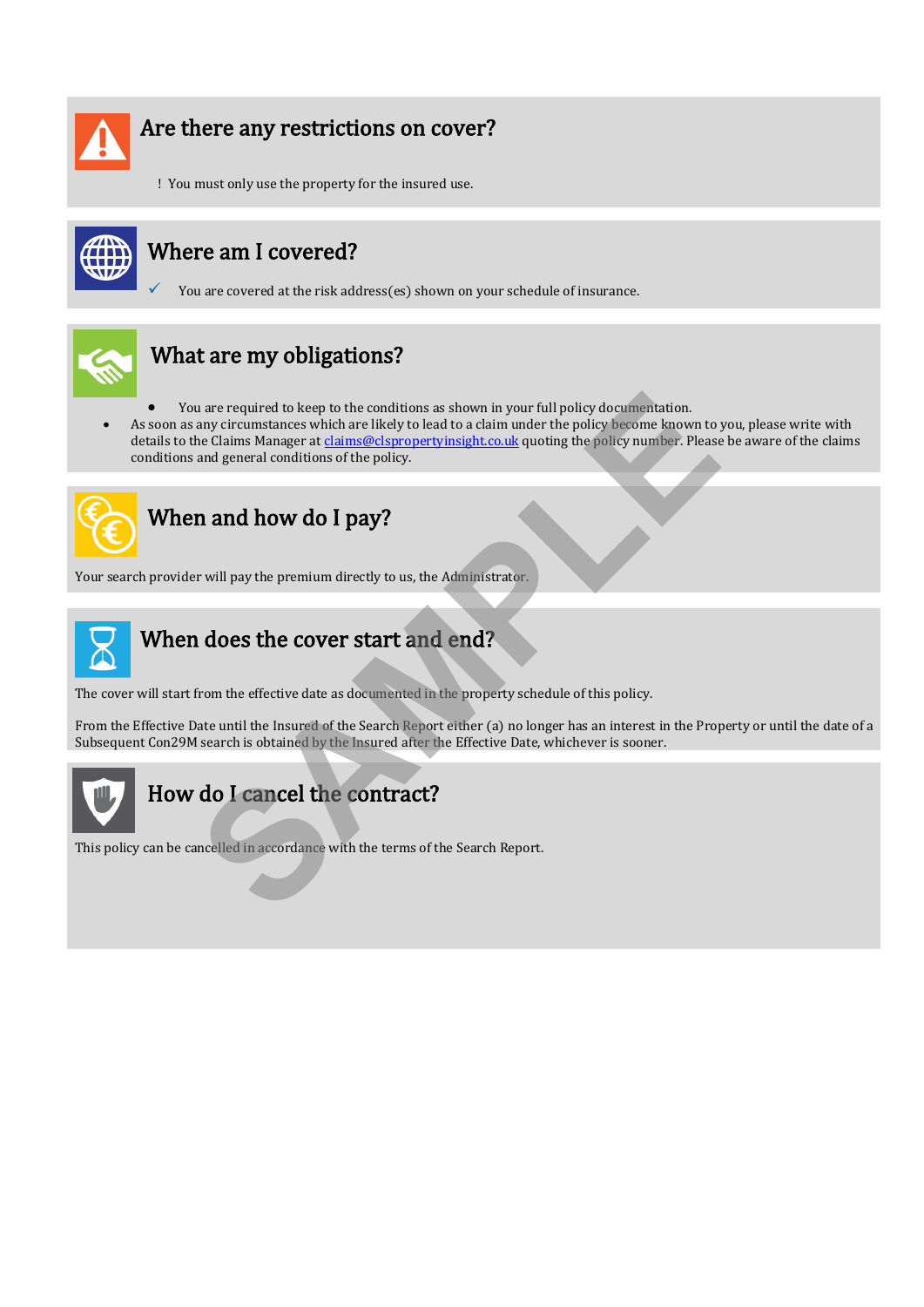

# **Cheshire Brine Certificate of Insurance** *(for properties in England and Wales)*  **Schedule Policy Number: GESI 0034072CV/228626**

| <b>Insurer</b>        | Great Lakes Insurance SE is a German insurance company with its headquarters at<br>Königinstrasse 107, 80802 Munich. Great Lakes Insurance SE, UK Branch, is authorised and<br>regulated by Bundesanstalt für Finanzdienstleistungsaufsicht. Deemed authorised by the<br>Prudential Regulation Authority. Subject to regulation by the Financial Conduct Authority<br>and limited regulation by the Prudential Regulation Authority. Details of the Temporary<br>Permissions Regime, which allows EEA-based firms to operate in the UK for a limited<br>period while seeking full authorisation, are available on the Financial Conduct Authority's<br>website.                                                                                                                               |
|-----------------------|-----------------------------------------------------------------------------------------------------------------------------------------------------------------------------------------------------------------------------------------------------------------------------------------------------------------------------------------------------------------------------------------------------------------------------------------------------------------------------------------------------------------------------------------------------------------------------------------------------------------------------------------------------------------------------------------------------------------------------------------------------------------------------------------------|
| Insured               | The person who buys the Search Report and/or any of the following:<br>The person who asked for the Search Report in connection with the purchase of<br>1.<br>the Property (and their mortgagee)<br>The person who purchased the Property (and their mortgagee) if the person<br>2.<br>selling the Property has asked for a Search Report for the benefit of the Purchaser<br>as part of a seller's pack or if the Property has been purchased by way of auction<br>The owner of the Property (and their mortgagee) if they are re-mortgaging the<br>3.<br>Property or the owner of the Property who has chosen to obtain a Search Report.<br>Their estate and beneficiaries, to whom the benefit of the Policy will pass in the<br>4.<br>event of their death during the Period of Insurance. |
| Property              | Any single residential or commercial property, which is less than 15 hectares located<br>within the Cheshire Brine Compensation District for which a Search Report is provided to<br>the Insured by Future Climate Info Ltd and to which this Certificate of Insurance is attached.                                                                                                                                                                                                                                                                                                                                                                                                                                                                                                           |
| Limit of Indemnity    | £50,000.00 in the aggregate in respect of the Property.                                                                                                                                                                                                                                                                                                                                                                                                                                                                                                                                                                                                                                                                                                                                       |
| Premium               | None payable by the Insured.                                                                                                                                                                                                                                                                                                                                                                                                                                                                                                                                                                                                                                                                                                                                                                  |
| <b>Effective Date</b> | Being the date that the Search Report was ordered and to which this Certificate is<br>attached hereto.                                                                                                                                                                                                                                                                                                                                                                                                                                                                                                                                                                                                                                                                                        |
| Period of Insurance   | From the Effective Date until the Insured no longer has an<br>interest in the Property or until the date of a subsequent search<br>LIMITED<br>report containing Cheshire salt data in respect of the Property,<br>R P Partington<br>Director<br>whichever is sooner.<br>Signed by CLS Property Insight Limited on<br>behalf and with the authority of the Insurer                                                                                                                                                                                                                                                                                                                                                                                                                             |
| <b>Insured Use</b>    | The continued use of the Property as a single residential house or flat, or a single<br>commercial unit as constructed at Effective Date which does not exceed 15 hectares.                                                                                                                                                                                                                                                                                                                                                                                                                                                                                                                                                                                                                   |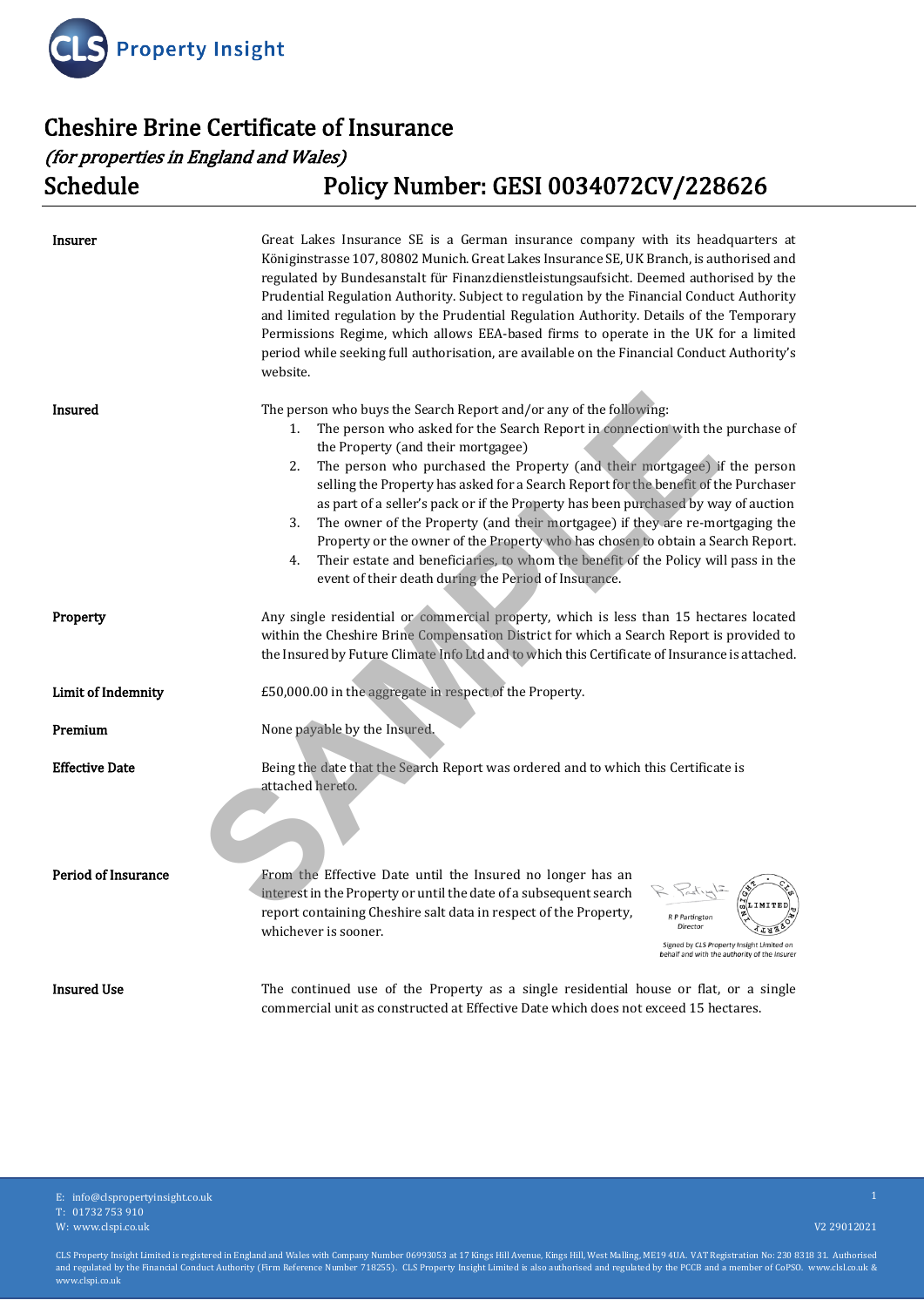

# **Definitions**

|                                                       | Where a word is defined below or in the Schedule, it will have the same meaning whenever it appears in this Policy                                                                                                             |
|-------------------------------------------------------|--------------------------------------------------------------------------------------------------------------------------------------------------------------------------------------------------------------------------------|
| Administrator/We/Us                                   | CLS Property Insight Limited, 17 Kings Hill Avenue, West Malling, Kent, ME19 4UA. CLS Property<br>Insight Limited can be contacted by email at: info@clspropertyinsight.co.uk or by telephone<br>on 01732 753 910.             |
| <b>Cheshire Brine</b><br><b>Compensation District</b> | As prescribed by the First Schedule to the Cheshire Brine Pumping (Compensation for Subsidence)<br>Act. 1952.                                                                                                                  |
| <b>Market Value</b>                                   | The value of the Purchaser's interest in the title to the Property as determined by a surveyor appointed<br>by agreement between the Insurer and the Purchaser, but subject to General Condition 11.                           |
| <b>Search Report</b>                                  | An 'FCI CON29M' coal search report for a residential property; or an 'FCI Premium Plus CON29M'<br>environmental search report for a residential property which includes the FCI CON29M residential<br>coal search as a module. |
| Cover                                                 |                                                                                                                                                                                                                                |

Subject to the terms and conditions of this Policy (and subject to the terms and conditions of the Search Report detailed in the 'Notes & Guidance' Section of the report), the Insurer will indemnify the Insured during the Period of Insurance in respect of Loss arising from any claim by the Insured under the provisions of section 3.02 (Mining | Cheshire Brine Compensation District Area) or section 1.12 (Cheshire Brine) of the Search Report resulting from Future Climate Info Limited being unable to ascertain whether previous compensation claims having been paid in respect of the Property by the Cheshire Brine Compensation Board prior to the Effective Date. coal search as a module.<br>
coal search as a module.<br>
conditions of this Policy (and subject to the terms and conditions of the Search Report<br>
repertyr); the Insurer will indemnify the Insured during the Period of Insurance

#### **Loss**

- 1. The cost of repairs in respect of any Property following a claim by the Insured against the Cheshire Brine Compensation Board following subsidence but where the Cheshire Brine Compensation Board refuse to make payment on the basis that a previous owner of the Property had previously received compensation payment from the Cheshire Brine Compensation Board but had failed to complete the necessary remediation of subsidence or where the Cheshire Brine Compensation Board refuses a subsequent claim on the grounds that future claims were commuted; and
- 2. The loss in Market Value of the Property directly attributable to the failure of a previous owner of the Property to remediate subsidence following payment by the Cheshire Brine Compensation Board and where the Cheshire Brine Compensation Board refuses a subsequent claim on the grounds that future claims were commuted, such loss in Market Value to be calculated at the date of the subsequent search of the Cheshire Brine Compensation Board's data; and
- 3. All other costs and expenses which have been agreed in advance by the Insurer.

#### **Exclusions**

The Insurer will not be liable to indemnify the Insured for:

- 1. Loss which is or would otherwise be recoverable under a buildings insurance policy;
- 2. Loss arising wholly or partly because of the wilful act or neglect of the Insured;
- 3. Loss if at the date of a claim the Insured is not the legal or beneficial owner of the Property;
- 4. Loss in relation to loss of a transaction for the sale or for the purchase of the Property and any costs incurred by the Insured in relation to the loss of such transaction;
- 5. Loss in respect of structural or other physical damage caused to the Property by subsidence or flooding after the Effective Date;
- 6. Loss in relation to any change to the Search Report made after the Effective Date which affects Insurer's responsibility under this Policy, if Insurers would not have been responsible for the Loss before such change;
- 7. Loss for which the Cheshire Brine Subsidence Compensation Board may be required to pay by Law other than where payment has already been made by the Cheshire Brine Compensation Board but where such monies were not used for the purpose of repair of the Property by the previous owner.
- 9. Loss arising from matter(s) revealed by a previous search result containing Cheshire Salt data obtained by You or provided to You by a previous owner of the Property in respect of an Insured Risk.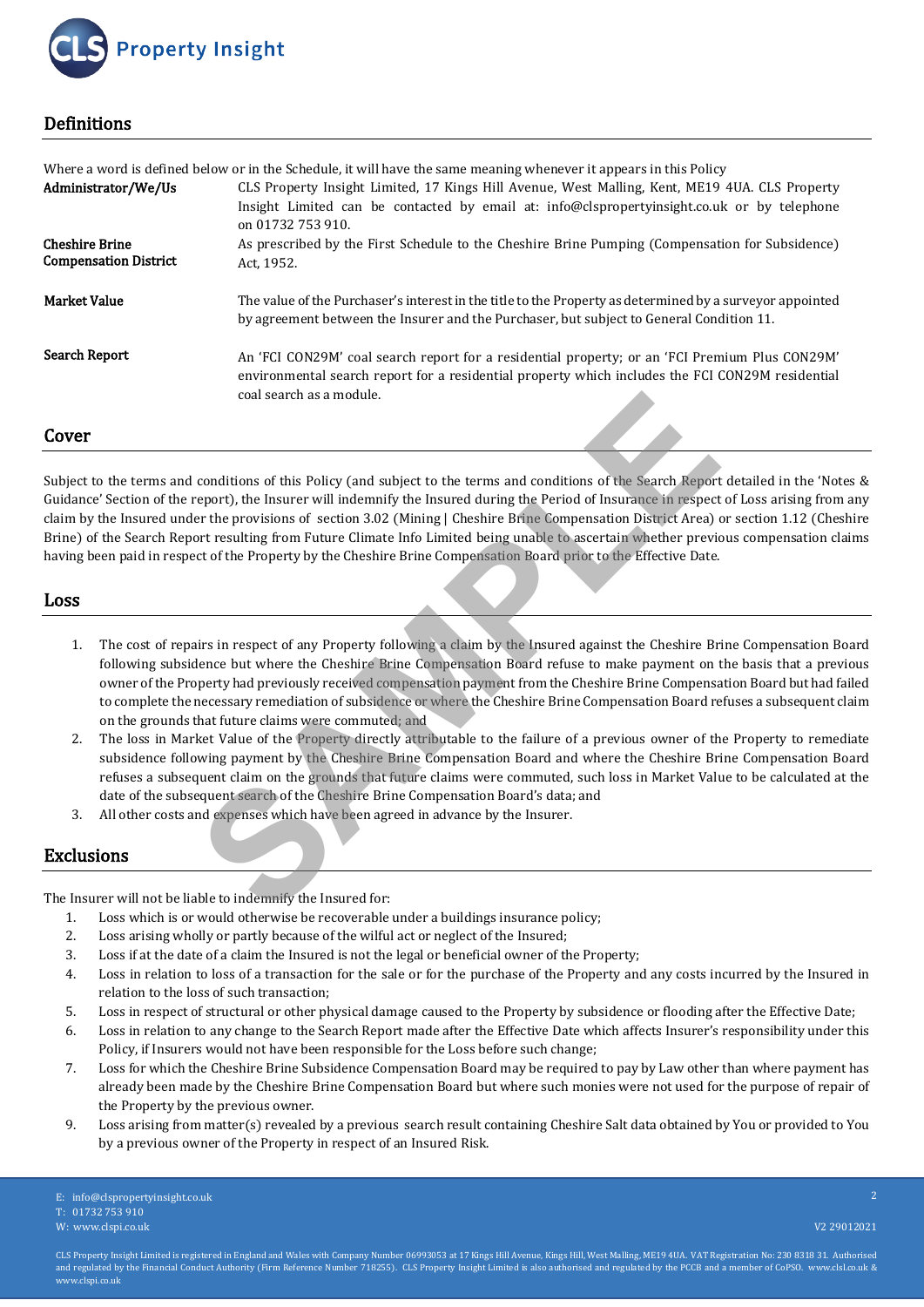

10. Loss arising from matter(s) in a search containing Cheshire Salt data ordered after the Effective Date and either obtained by You or provided to You by a potential purchaser of the Property.

### **Claims Conditions**

- 1. It is a condition precedent of the Insurer's liability under this Policy that the Insured will give written notice to the Administrator at the address shown under "Making a Claim", below, as soon as reasonably practicable, of any circumstances likely to give rise to a claim for which the Insurer may be liable under this Policy and provide the Administrator with such information and documentation as may reasonably be requested.
- 2. The Insurer will be entitled to decide how to defend or settle a claim.
- 3. The Insurer will be entitled to participate fully in any defence, negotiation or settlement of a claim or circumstance and in any such event the Insured will (to the extent reasonably practicable in the circumstances, but without limitation):
	- (i) not incur any cost or expense without first consulting with and receiving written consent from the Insurer;
	- (ii) not make any admission of liability, offer, settlement, promise, payment or discharge without first consulting with and receiving written consent from the Insurer;
	- (iii) give the Insurer access to and provide the Insurer with copies of all correspondence and documentation available to the Insured in relation to the claim or circumstance and afford the Insurer sufficient time in which to review and comment on such documentation;
	- (iv) inform the Insurer of any proposed meeting with any third party in relation to a claim or circumstance and allow the Insurer to attend such meeting and, if the Insurer so requests, provide a detailed written account of the subject and outcome of any such meeting or discussion at which the Insurer was not present; written consent from the Insurer;<br>
	sturent consent from the Insurer with copies of all correspondence and document<br>
	relation to the claim or circumstance and afford the Insurer sufficient time in which to re<br>
	relation to t
	- (v) conduct all negotiations and proceedings in respect of any claim or circumstance with advisers of which the Insurer has approved in writing and take such action as the Insurer may reasonably require to contest, avoid, resist, compromise or otherwise defend any claim or circumstance;
	- (vi) provide the Insurer with such other information and assistance in connection with any claim or circumstance as the Insurer may reasonably request.
- 4. The Insurer will be entitled to all rights and defences it may have in respect of a claim by an Insured against any successor to that Insured.
- 5. If at the time of any claim made under this Policy there is any other insurance in place whether effected by the Insured or by any other person under which the Insured may be entitled to make a claim the Insurer will be liable to pay or contribute in respect of a claim under this Policy only rateably with such other insurance.
- 6. If the Insured makes any claim knowing it to be false or fraudulent as regards amount or otherwise, this Policy will become voidable and all claims under it may be forfeited.

# **General Conditions**

- 1. The due observance and fulfilment of these General Conditions and all other terms of this Policy, so far as they relate to anything to be done or complied with by the Insured, are conditions precedent to any liability of the Insurer under this Policy.
- 2. The Insurer and Administrator agree that each will, where required to take any action or provide its consent or compliance, do so reasonably and without undue delay.
- 3. The Insured will only use the Property for the Insured Use.
- 4. The Insured will not, without the written consent of the Insurer, communicate on any matter regarding this Policy with any party without the Insurer's prior written consent.
- 5. This Policy will be governed by and construed in accordance with the law of England and Wales and is subject to the jurisdiction of the courts of England and Wales.
- 6. The total liability of the Insurer in respect of all claims made under this Policy will not exceed, in the aggregate, the Limit of Indemnity in respect of the Property.
- 7. This Policy will not be in force unless it has been signed by a person who has been authorised to do so by the Insurer.
- 8. The Insured will take reasonable steps to mitigate Loss provided that the cost of such steps taken at the request of or with the written consent of the Insurer after notification of a claim or circumstance likely to give rise to a claim to the Insurer will be borne by the Insurer.
- 9. The Insurer may, at its discretion and at its own cost, with the prior consent of the Insured, take any action which it considers necessary to prevent or minimise Loss whether or not it is liable under this Policy (including but not limited to pursuing or defending any action at law or otherwise or making an application to a court, the Upper Tribunal (Lands Chamber) or other body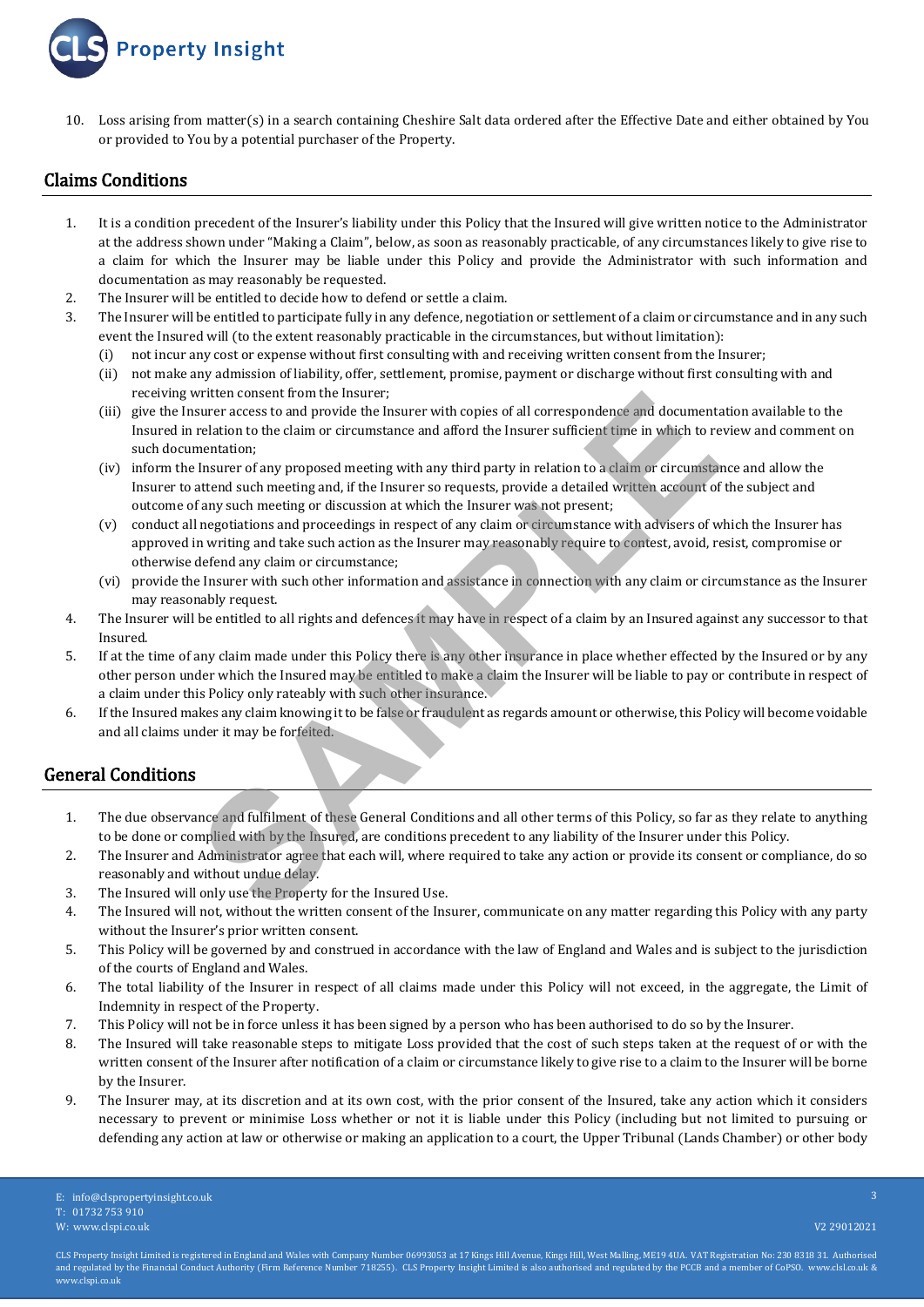

of competent jurisdiction in the name of and on behalf of the Insured in relation to any Loss and by doing so the Insurer will not be taken to have conceded any liability or waived any provision of this Policy.

- 10. If the Insurer agrees or is obliged to make any payment to or on behalf of the Insured because of any loss relating to an insured Property, the Insurer will immediately be subrogated to any rights which that Insured may have in relation to any loss.
- 11. If any dispute arises as to Market Value or an amount to be paid under this Policy (the Insurer having otherwise accepted liability) such dispute will be referred to an arbitrator to be appointed by agreement between the Insurer and Insured or, failing agreement, by the President at that time of the Royal Institution of Chartered Surveyors. Where referral to arbitration is made under this Condition, the making of an award will be a condition precedent to any right of action against the Insurer. The costs of any arbitration will be shared equally by the Insurer and Insured.
- 12. For the purposes of this Policy, the Administrator is authorised to provide any consent required under the terms of this Policy on behalf of the Insurer.

# **Cancellation Rights**

This Policy may be cancelled by contacting the Cancellations Department at [cancellations@clspropertyinsight.co.uk](mailto:cancellations@clsrs.co.uk) within 14 days of the Effective Date. Provided no claim has been made or is pending any premium paid will be refunded in full. No refund of premium will be available if the policy is cancelled after 14 days from the Effective Date.

If the premium is not paid to Us within 14 days, We have the right to cancel the policy from the Effective Date. Notice will be sent to the Insured in the post.

If this Policy is cancelled, this may breach a condition of a loan secured over the Property or other terms for the sale of the Property.

#### **Making a Claim**

As soon as any circumstances likely to lead to a claim under the policy become known to You, please write with details to theClaims Manager at [claims@clspropertyinsight.co.uk](mailto:claims@clsrs.co.uk)quoting the policy number. Please be aware of the Claims Conditions and General Conditions of the policy.

# **Complaints Procedure**

We aim to provide an excellent service. If You have any cause for complaint You should, in the first instance, contact the Administrator by email [complaints@clspropertyinsight.co.uk,](mailto:complaints@clsrs.co.uk) by telephone at 0203 409 9510 or by post to CLS Property Insight Limited, 17 Kings Hill Avenue, West Malling, Kent, ME19 4UA. Please quote the details of the Policy (surname and initials, policy number and property address). If the matter is not resolved to Your satisfaction, please write to: Filled by contacting the Cancellations Department at cancellations@cispropertyinsight.co.<br>The change made or is pending any premium paid will be refunded in full. No re<br>ancelled after 14 days from the Effective Date.<br>Id to

The Complaints Manager, ERGO UK Specialty Limited for Great Lakes Insurance SE, UK Branch, by email complaints@ergo-commercial.co.uk, by telephone 020 3003 7130 or by post to ERGO UK Specialty Limited for Great Lakes Insurance SE, Munich Re Group Offices, Plantation Place, 30 Fenchurch Street, London, EC3M 3AJ.

If You are still dissatisfied then You may have a right to refer Your complaint to: The Financial Ombudsman Service Exchange Tower London E14 9SR 0800 023 4 567 Calls to this number are now free on mobile phones and landlines 0300 123 9 123 Calls to this number cost no more than calls to 01 and 02 numbers Email at: [complaint.info@financial-ombudsman.org.uk.](mailto:complaint.info@financial-ombudsman.org.uk)

# **Financial Services Compensation Scheme (FSCS)**

Great Lakes Insurance SE, UK Branch is covered by the Financial Services Compensation Scheme (FSCS). You may be entitled to compensation from the scheme in the unlikely event that it cannot meet its obligations if You are an individual, an unincorporated association or a small business. The FSCS will meet up to 90% of Your claim without any upper limit. Further details can be obtained from [www.fscs.org.uk](http://www.fscs.org.uk/) or You may contact the FSCS on 0800 678 1100 for further details.

E: info@clspropertyinsight.co.uk

T: 01732 753 910

4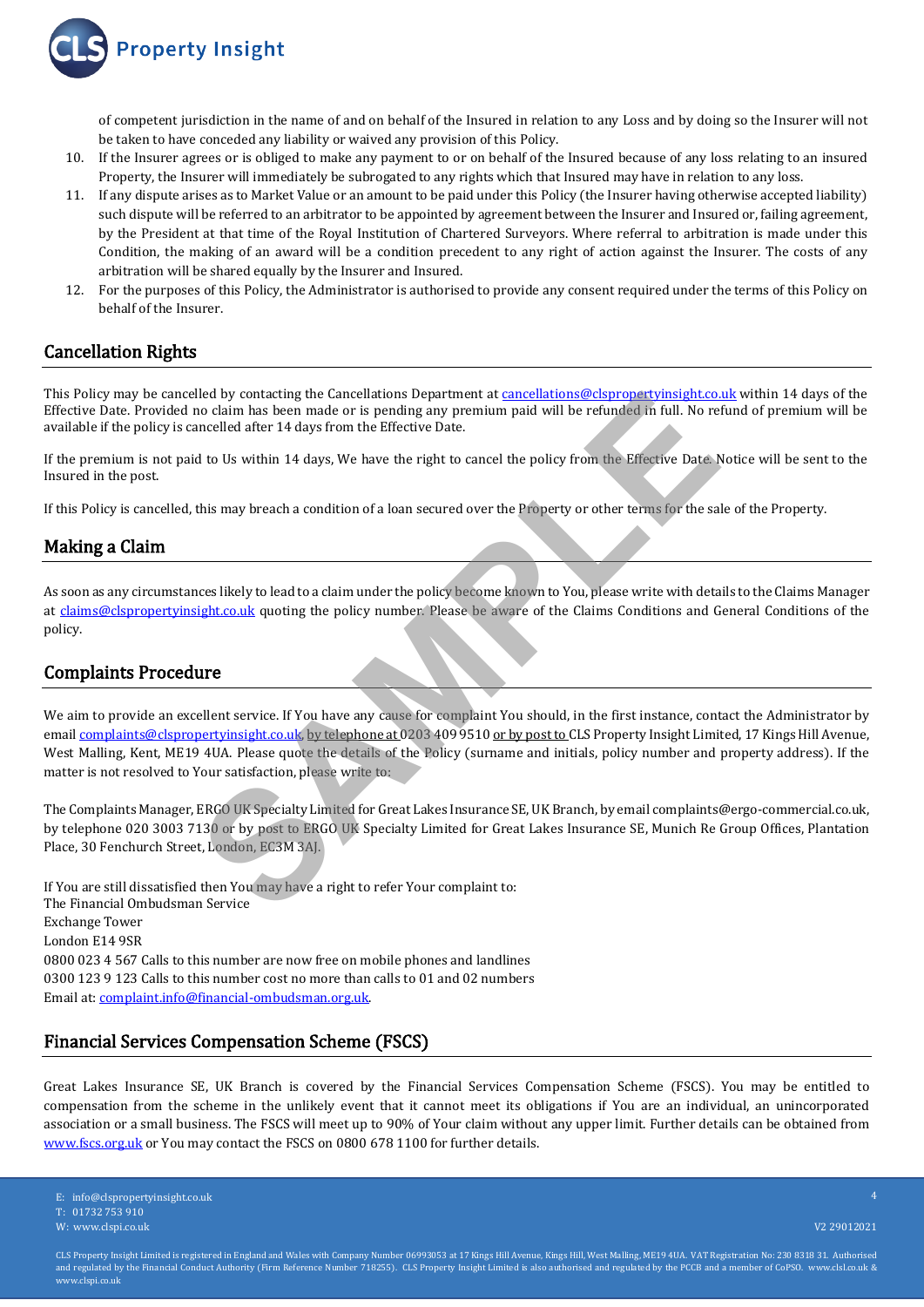

# **Data Privacy Notice**

The privacy and security of Your personal information is very important to CLS Property Insight Limited ('CLS'). The details provided here are a summary of how We process – that is collect, use, share, transfer and store – Your information.

For our full Data Privacy Notice please visit Our website https://clsl.co.uk/Content/PDFs/Website/Privacy%20Statement.pdf or contact our Compliance Manager at: 17 Kings Hill Avenue, Kings Hill, West Malling, ME19 4UA or by email: Compliance@clspropertyinsight.co.uk or by telephone: 01732 753 910.

Your insurance brokers or other intermediaries (if applicable) may have their own reasons for processing Your personal data. Please contact them directly should You require further information about their uses of Your data.

### **Collection of data**

CLS may collect a range of personal and business information supplied by You or third parties on Your behalf. This information may include the following: basic personal details such as Your name, address, telephone number, gender, marital status, and additional information about Your insurance requirements, such as details of Your business.

We will always attempt to explain clearly when and why We need this information and the purposes for which We will use it and where necessary We will obtain Your explicit consent to use personal data.

CLS may also collect data about You, Your business or the insured property from a number of different sources, including but not limited to the electoral roll, third party databases available to the insurance industry, other insurance firms, loss adjusters and/or other parties involved in the process of administrating a claim, as well as publicly available sources.

#### **Personal data about others**

We may collect data about other individuals, such as Employees, family, or members of Your household. If You give Us information about another person, it is Your responsibility to ensure and confirm that You have told that person why and how CLS uses personal data and that You have that person's permission to provide that data to Us and for Us to process it.

#### **Our uses of data**

CLS uses the data We collect to operate our business and provide the products We offer. The information We collect may be used for (amongst other purposes) the following: to assess Your application for a quote or product; to evaluate the risk You present; to verify Your identity; to administer Your Policy and deliver our services; to conduct statistical analysis for pricing purposes; to administer claims; and to investigate and resolve complaints. If personal and business information supplied by You or third parties on Your behalf. This<br>nal details such as Your name, address, telephone number, gender, marital status, and add<br>ents, such as details of Your business.<br>T

Should the need arise, CLS may also use data for the following purposes: to collate Your Policy or claims history; to undertake credit referencing or credit scoring and to assist with financial crime and fraud detection.

#### **Sharing Your data**

If You request a quote, or purchase a product, Your personal information may be shared with and processed by a number of third parties which include but are not limited to regulatory, dispute resolution or law enforcement bodies; other insurance organisations including reinsurers; fraud prevention and credit reference agencies (who may keep a record of the search); or other relevant third parties within our administrative structure.

Your data may be disclosed when We believe in good faith that the disclosure is required by law; necessary to protect the safety of our employees or the public; required to comply with a judicial proceeding, court order or legal process; or for the prevention or detection of crime (including fraud).

E: info@clspropertyinsight.co.uk

T: 01732 753 910

W: www.clspi.co.uk V2 29012021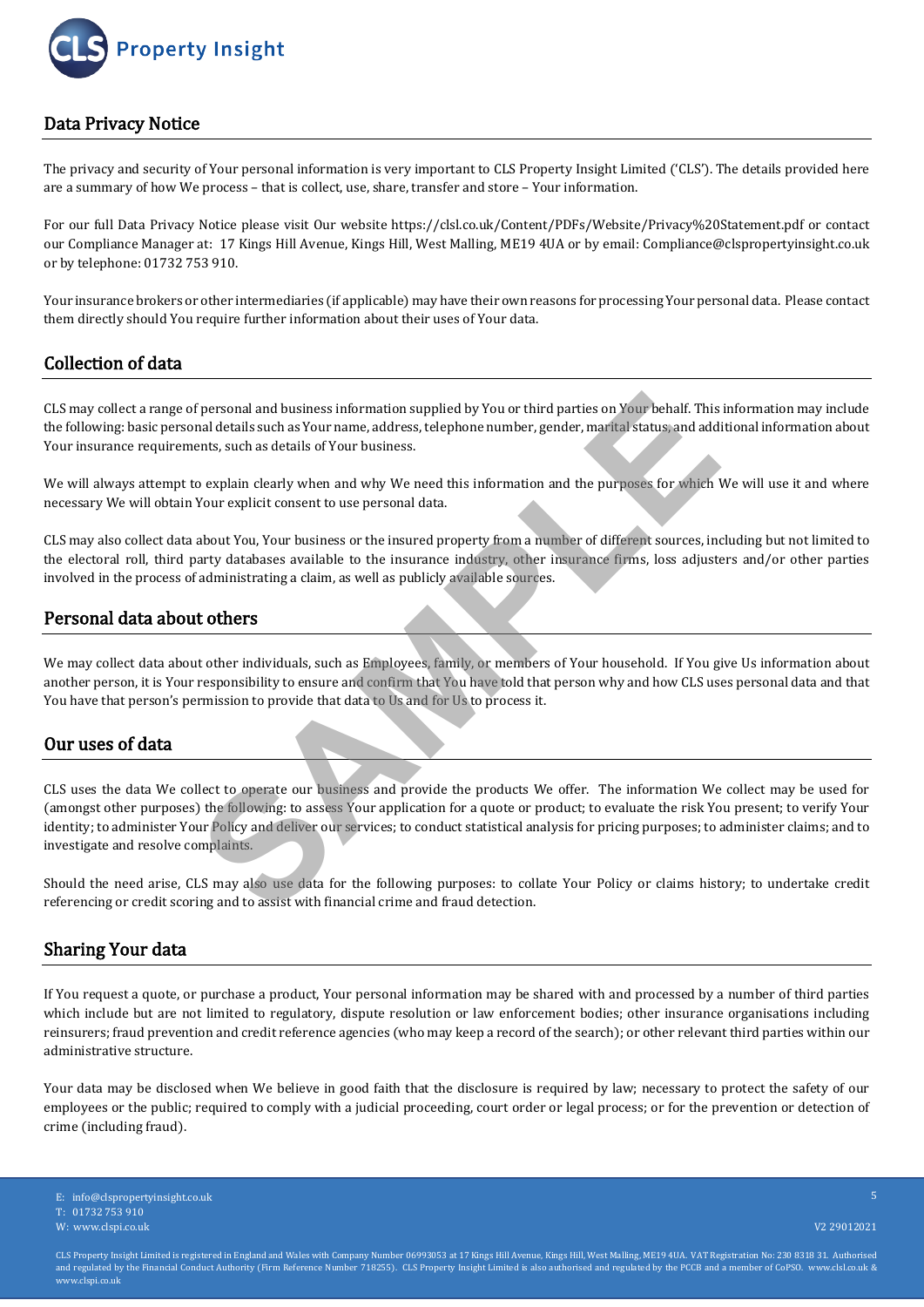

# **Transfer and Storage of Your Data Overseas**

Personal details may be transferred to countries outside the EEA. They will at all times be held securely and handled with the utmost care in accordance with all applicable principles of English law. Personal details will not be transferred outside the EEA unless the transfer is to a country which is considered to have equivalent standards with regard to data protection, or We have taken reasonable steps to ensure that suitable data protection standards are in place.

#### **Data Retention**

CLS will only keep data for as long as it is necessary to continue providing our products and services to You and/or to fulfil our legal and regulatory obligations in line with our data retention policy.

# **Data Subject Rights**

You have a number of rights in relation to the information We hold about You. These rights include but are not limited to the right to a copy of Your personal information We hold; to object to the use of Your personal information; to withdraw any permission You have previously provided; and to complain to the Information Commissioner's Office at any time if You are not satisfied with our use of Your information. For a more complete list of Your rights please refer to the full Data Privacy Notice. this in relation to the information We hold about You. These rights include but are not limit tion We hold; to object to the use of Your personal information; to withdraw any permision to the information Commissioner's Off

Please note that there are times when We will not be able to delete Your information. This may be as a result of a requirement to fulfil our legal and regulatory obligations, or where there is a minimum statutory period of time for which We have to keep Your information. If We are unable to fulfil a request We will always let You know our reasons.

### **Changes to this Data Privacy Notice**

We may amend this Data Privacy Notice from time to time for example, to keep it up to date or to comply with legal requirements. Should any significant changes be made to the ways in which CLS processes data from those described at the time of collection, We will post a notice on our website.

6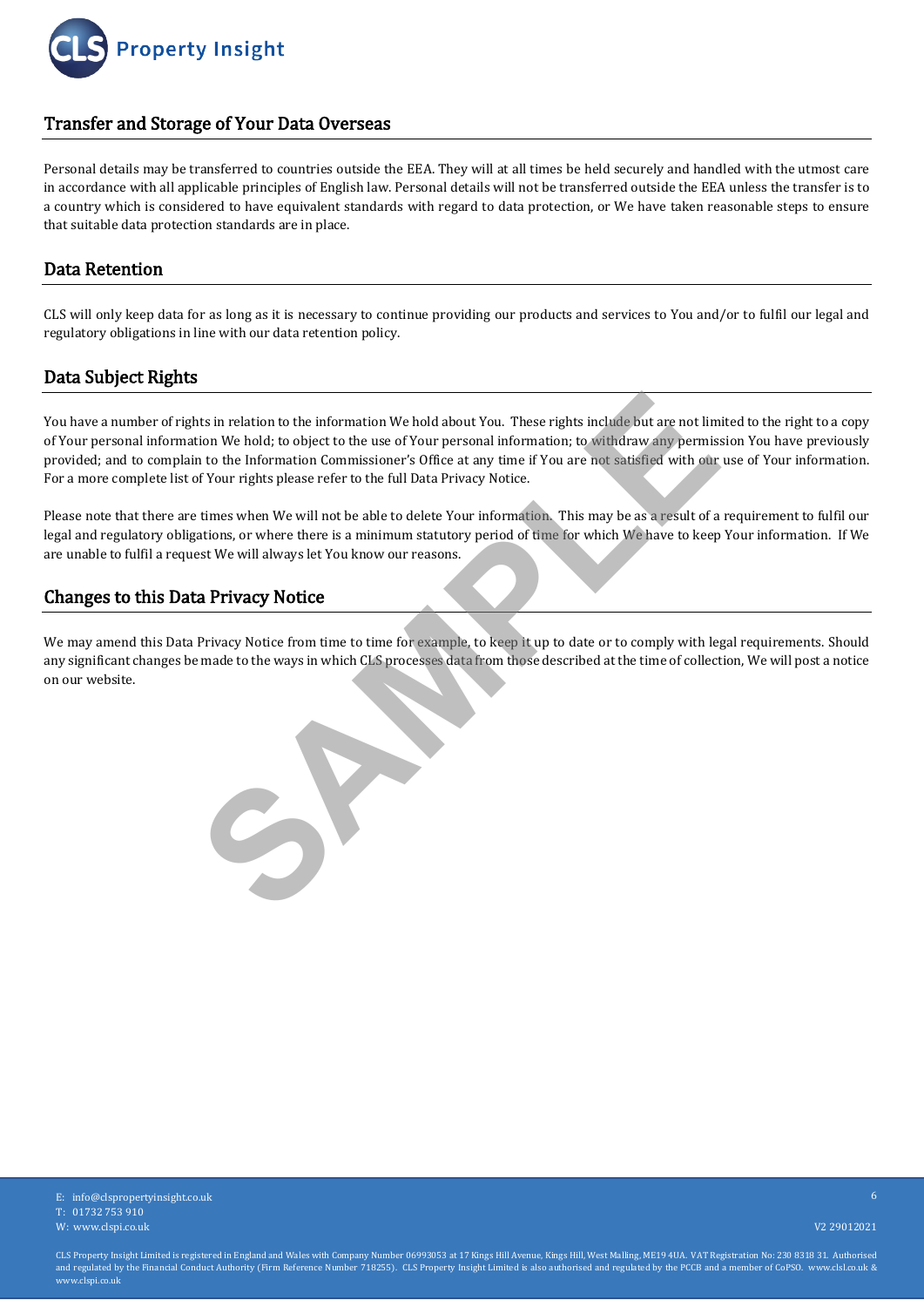# **Insurance Product Information Document**

#### **Company:** Great Lakes Insurance SE, UK Branch Product: Cheshire Brine Indemnity Policy

Great Lakes Insurance SE is a German insurance company with its headquarters at Königinstrasse 107, 80802 Munich. Great Lakes Insurance SE, UK Branch, is authorised and regulated by Bundesanstalt für Finanzdienstleistungsaufsicht. Deemed authorised by the Prudential Regulation Authority. Subject to regulation by the Financial Conduct Authority and limited regulation by the Prudential Regulation Authority. Details of the Temporary Permissions Regime, which allows EEA-based firms to operate in the UK for a limited period while seeking full authorisation, are available on the Financial Conduct Authority's website.

This Insurance Product Information Document is only intended to provide a summary of the main coverage and exclusions and is not personalised to your specific individual needs in any way. Complete pre-contractual and contractual information on the product is provided in your policy documentation.

#### **What is this type of insurance?**

This policy provides protection in the event that the Cheshire Brine Compensation Board refuse to make payment for remediation to the property following subsidence, on the basis that the Compensation Board have made payment in the past and future claims were either commuted, or where payment was made to a previous owner and the work was not carried out.



(see the policy document for full details of the losses covered).

- The cost of repairs in respect of any Property following a claim by the Purchaser against the Cheshire Brine Compensation Board following subsidence but where the Cheshire Brine Compensation Board refuse to make payment on the basis that a previous owner of the Property had previously received compensation payment from the Cheshire Brine Compensation Board but had failed to complete the necessary remediation of subsidence or where the Cheshire Brine Compensation Board refuses a subsequent claim on the grounds that future claims were commuted; and s subsidence, on the basis that the Compensation Board have made payment in the past a<br>there payment was made to a previous owner and the work was not carried out.<br> **SS insured?**<br> **SS insured?**<br> **SS insured?**<br> **SS insured?**
- The loss in Market Value of the Property directly attributable to the failure of a previous owner of the Property to remediate subsidence following payment by the Cheshire Brine Compensation Board and where the Cheshire Brine Compensation Board refuses a subsequent claim on the grounds that future claims were commuted, such loss in Market Value to be calculated at the date of the subsequent search of the Cheshire Brine Compensation Board's data; and
- All other costs and expenses which have been agreed in advance by the Insurer.



# **What is not insured?**

(see the policy document for full details of the losses that are not covered).

- The Insurer will not be liable to indemnify the Policyholder and/or the Purchaser for:
- Loss which is or would otherwise be recoverable under a buildings insurance policy;
- Loss arising wholly or partly because of the wilful act or neglect of the Policyholder and/or the Purchaser;
- Loss if at the date of a claim the Purchaser is not the legal or beneficial owner of the Property;
- Loss in relation to loss of a transaction for the sale or for the purchase of the Property and any costs incurred by the Purchaser in relation to the loss of such transaction;
- Loss in respect of structural or other physical damage caused to the Property by subsidence or flooding after the Effective Date;
- Loss in relation to any change to the Search Report made after the Effective Date which affects Insurer's responsibility under this Policy, if Insurers would not have been responsible for the Loss before such change;
- Loss in relation to any change in the interpretation of information upon which the Search Report was produced provided such information remains unchanged;
- Loss for which the Cheshire Brine Subsidence Compensation Board may be required to pay by Law other than where payment has already been made by the Cheshire Brine Compensation Board but where such monies were not used for the purpose of repair of the Property by the previous owner.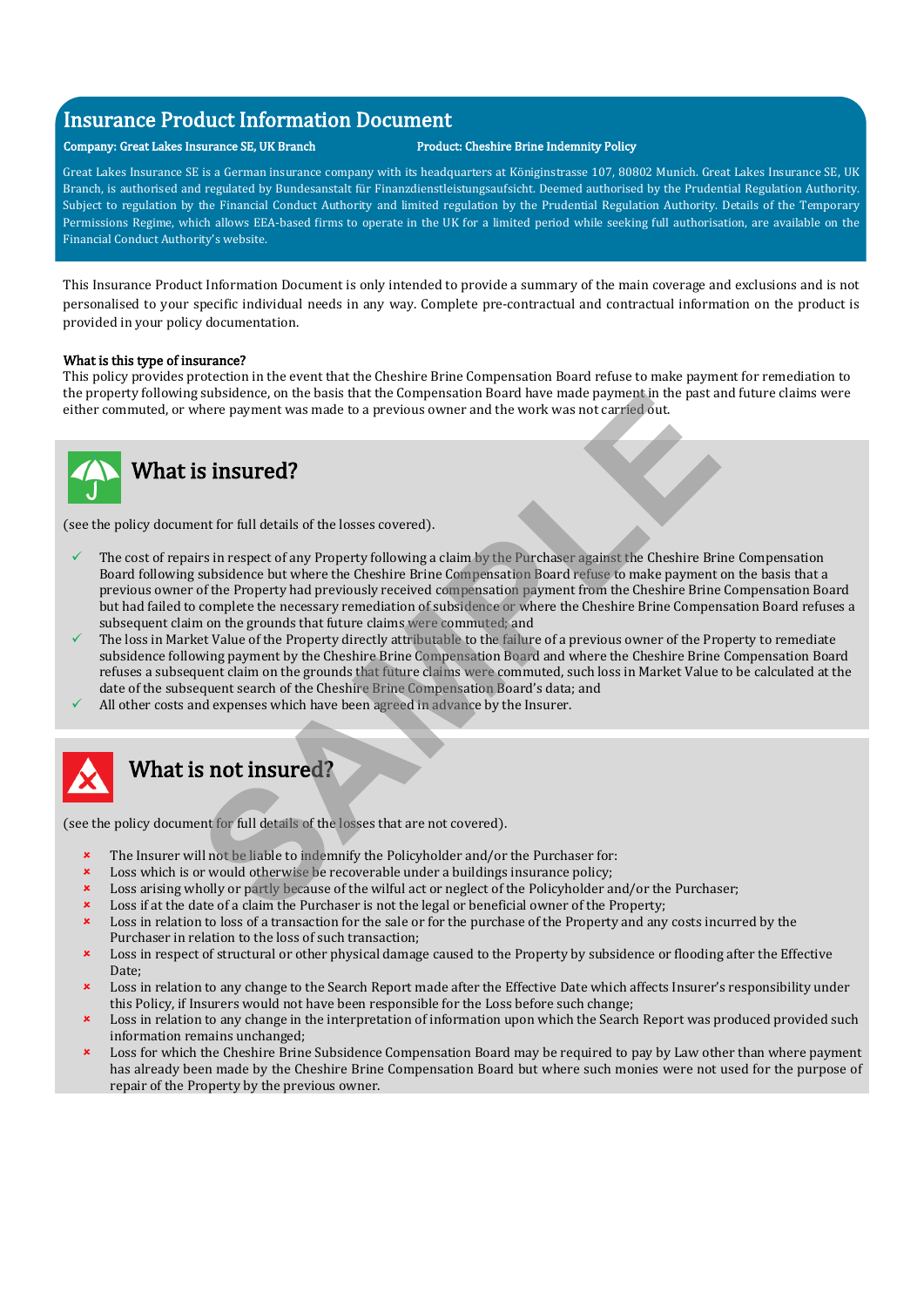

# **Are there any restrictions on cover?**

! You must only use the property for the insured use.



# **Where am I covered?**

You are covered at the risk address(es) shown on your schedule of insurance.



# **What are my obligations?**

- You are required to keep to the conditions as shown in your full policy documentation.
- As soon as any circumstances which are likely to lead to a claim under the policy become known to you, please write with details to theClaims Managerat claims@clspropertyinsight.co.ukquoting the policy number. Please be aware of the claims conditions and general conditions of the policy. are required to keep to the conditions as shown in your full policy documentation.<br>The value of claims Marager at claims (*Calgarentyinsight.co.uk* quoting the policy become known to ye<br>Claims Marager at claims (*Calgarent*



# **When and how do I pay?**

Your search provider will pay the premium directly to us, the Administrator.



# **When does the cover start and end?**

The cover will start from the effective date as documented in the property schedule of this policy.

The duration of the policy will continue until the purchaser of the Search Report no longer has an interest in the property or until the date of a subsequent report containing Cheshire salt data , whichever is sooner.



# **How do I cancel the contract?**

This policy can be cancelled in accordance with the terms of the Search Report.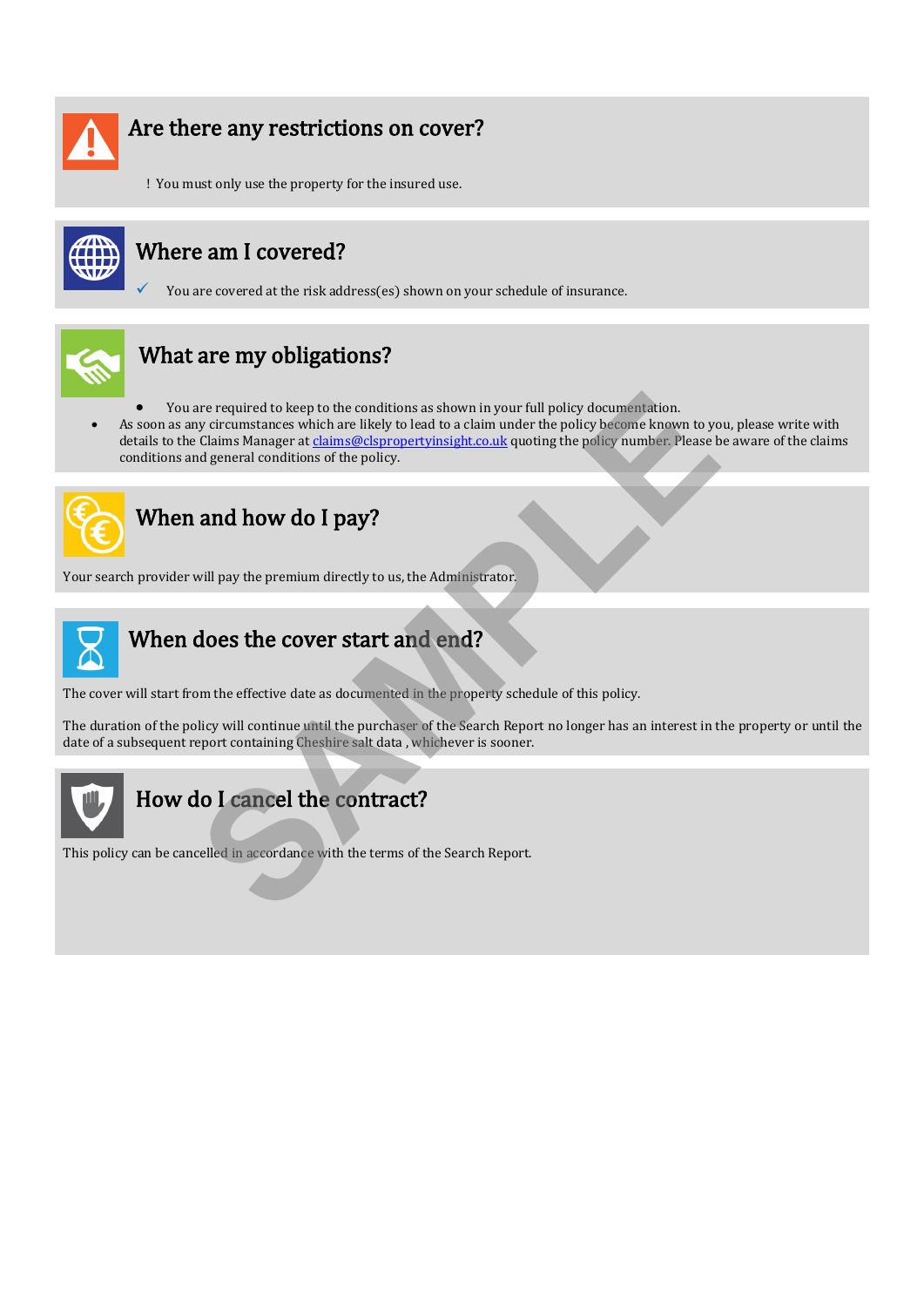

# **Identified Non-Coal Minerals (CON29M) - Certificate of Insurance**  *(for properties in England and Wales)*  **Schedule Policy Number: GESI 0035019CV/228626**

| <b>Insurer</b>         | Great Lakes Insurance SE is a German insurance company with its headquarters at<br>Königinstrasse 107, 80802 Munich. Great Lakes Insurance SE, UK Branch, is authorised and<br>regulated by Bundesanstalt für Finanzdienstleistungsaufsicht. Deemed authorised by the<br>Prudential Regulation Authority. Subject to regulation by the Financial Conduct Authority<br>and limited regulation by the Prudential Regulation Authority. Details of the Temporary<br>Permissions Regime, which allows EEA-based firms to operate in the UK for a limited<br>period while seeking full authorisation, are available on the Financial Conduct Authority's<br>website.                                                                                                                                                                                                                                                                                                         |
|------------------------|-------------------------------------------------------------------------------------------------------------------------------------------------------------------------------------------------------------------------------------------------------------------------------------------------------------------------------------------------------------------------------------------------------------------------------------------------------------------------------------------------------------------------------------------------------------------------------------------------------------------------------------------------------------------------------------------------------------------------------------------------------------------------------------------------------------------------------------------------------------------------------------------------------------------------------------------------------------------------|
| <b>Search Provider</b> | Future Climate Info Limited ("FCI") Registered Company Number 08318444.                                                                                                                                                                                                                                                                                                                                                                                                                                                                                                                                                                                                                                                                                                                                                                                                                                                                                                 |
| Insured                | The person who buys the FCI CON29M Report or an FCI Premium Plus CON29M Report<br>and/or any of the following:<br>The person who asked for the FCI CON29M Report or an FCI Premium Plus<br>1.<br>CON29M Report in connection with the purchase of the Property (and their<br>mortgagee)<br>The person who purchased the Property (and their mortgagee) if the person<br>2.<br>selling the Property has asked for a FCI CON29M Report or an FCI Premium Plus<br>CON29M Report for the benefit of the Purchaser as part of a seller's pack or if the<br>Property has been purchased by way of auction<br>The owner of the Property (and their mortgagee) if they are re-mortgaging the<br>3.<br>Property or the owner of the Property who has chosen to obtain an FCI CON29M<br>Report or an FCI Premium Plus CON29M.<br>Their estate and beneficiaries, to whom the benefit of the Policy will pass in the<br>4.<br>event of their death during the Period of Insurance. |
| Property               | Any single residential property for which an FCI CON29M Report or an FCI Premium Plus<br>CON29M Report is provided by the Search Provider and to which a Certificate of Insurance<br>is attached and which does not exceed 15 hectares in size.                                                                                                                                                                                                                                                                                                                                                                                                                                                                                                                                                                                                                                                                                                                         |
| Limit of Indemnity     | £50,000.00 in the aggregate in respect of the Property.                                                                                                                                                                                                                                                                                                                                                                                                                                                                                                                                                                                                                                                                                                                                                                                                                                                                                                                 |
| Premium                | None payable by the Insured.                                                                                                                                                                                                                                                                                                                                                                                                                                                                                                                                                                                                                                                                                                                                                                                                                                                                                                                                            |
| <b>Effective Date</b>  | The date that the FCI CON29M Report or an FCI Premium Plus CON29M Report was<br>ordered and to which this Certificate of Insurance is enclosed.                                                                                                                                                                                                                                                                                                                                                                                                                                                                                                                                                                                                                                                                                                                                                                                                                         |



Signed by CLS Property Insight Limited on<br>behalf and with the authority of the Insurer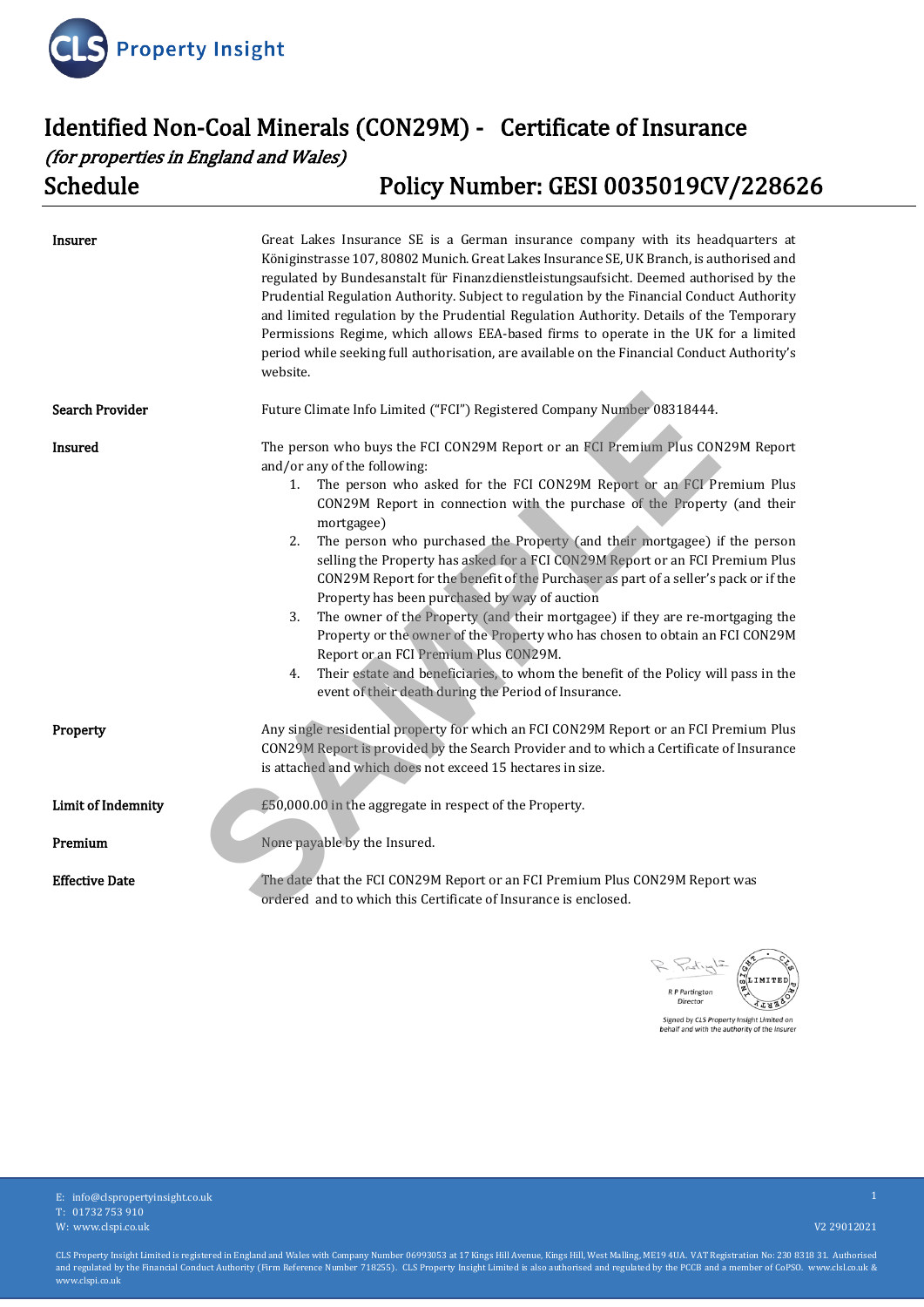

| Period of Insurance | From the Effective Date until the Insured no longer has an interest in the Property.                                                                                 |
|---------------------|----------------------------------------------------------------------------------------------------------------------------------------------------------------------|
| <b>Insured Use</b>  | The continued use of the Property as a single residential house or flat as constructed at the<br>Effective Date which does not exceed either 0.25ha in size or 15ha. |

## **Definitions**

Where a word is defined below or in the Schedule, it will have the same meaning whenever it appears in this Policy

| Administrator/We/Us               | CLS Property Insight Limited, 17 Kings Hill Avenue, West Malling, Kent, ME19 4UA. CLS Property<br>Insight Limited can be contacted by email at: info@clspropertyinsight.co.uk or by telephone<br>on 01732 753 910.                                                                                                                                                                                                                                                                                                                                                                                                                                                                                                                                                                                                                                                                                               |
|-----------------------------------|------------------------------------------------------------------------------------------------------------------------------------------------------------------------------------------------------------------------------------------------------------------------------------------------------------------------------------------------------------------------------------------------------------------------------------------------------------------------------------------------------------------------------------------------------------------------------------------------------------------------------------------------------------------------------------------------------------------------------------------------------------------------------------------------------------------------------------------------------------------------------------------------------------------|
| <b>Assumed Responsible Person</b> | The Coal Authority (or other responsible person as defined by the Coal Industry Act 1994).                                                                                                                                                                                                                                                                                                                                                                                                                                                                                                                                                                                                                                                                                                                                                                                                                       |
| FCI CON29M Report                 | A conveyancing search product, comprising an Official CON29M coal mining search report created by<br>FCI under Law Society licence using official Coal Authority data, where the report has flagged that a<br>claim for subsidence may be ineligible under the Coal Mining Subsidence Act 1991 and to which this<br>Certificate of Insurance is enclosed.                                                                                                                                                                                                                                                                                                                                                                                                                                                                                                                                                        |
| FCI Premium Plus CON29M           | A conveyancing search product comprising of multiple modules relating to environmental<br>considerations, which includes an Official CON29M coal mining search report created by FCI under<br>Law Society licence using official Coal Authority data, where the report has flagged that a claim for<br>subsidence may be ineligible under the Coal Mining Subsidence Act 1991 and to which this Certificate<br>of Insurance is enclosed.                                                                                                                                                                                                                                                                                                                                                                                                                                                                         |
| <b>Market Value</b>               | The value of the Purchaser's interest in the title to the Property as determined by a surveyor appointed<br>by agreement between the Insurer and the Purchaser, but subject to General Condition 11.                                                                                                                                                                                                                                                                                                                                                                                                                                                                                                                                                                                                                                                                                                             |
| Mineral Working(s)                | Any structure or void remaining after minerals have been extracted from land or otherwise deriving<br>from the carrying out of operations for the winning and working of minerals in, on or under land.                                                                                                                                                                                                                                                                                                                                                                                                                                                                                                                                                                                                                                                                                                          |
| Cover                             |                                                                                                                                                                                                                                                                                                                                                                                                                                                                                                                                                                                                                                                                                                                                                                                                                                                                                                                  |
|                                   | Subject to the terms and conditions of this Policy and provided the Property has been declared to the Insurer and the Premium inclusive<br>Insurance Premium Tax has been paid by the Search Provider to the Administrator, the Insurer will indemnify the Insured during the Per<br>of Insurance in respect of Loss arising where the Insured has an FCI CON29M Report or an FCI Premium Plus CON29M Report and<br>Assumed Responsible Person refuses to pay a claim after the Effective Date, in respect of subsidence to the Property due to histor<br>underground Mineral Workings within a 650 metre radius of the Property as it falls outside the provisions of the Coal Mining Subside<br>Act 1991 due to (1) subsidence occurring from historical non-coal mineral mining and/or (2) subsidence occurring from historical o<br>mining but where this activity was ancillary to non-coal mineral mining. |

#### **Loss**

- 1. The cost of repairs in respect of any Property following a claim by the Purchaser against the Assumed Responsible Person following subsidence but where the Assumed Responsible Person refuses to pay a claim as it falls outside the provisions of the Coal Mining Subsidence Act 1991 as a result of either;
	- a) subsidence occurring from historical non-coal mineral mining and/or
	- b) subsidence occurring from historical coal mining but where this activity was ancillary to non-coal mineral mining.
- 2. The loss in Market Value of the Property directly attributable to subsidence but where the Assumed Responsible Person refuses to pay a claim as it falls outside the provisions of the Coal Mining Subsidence Act 1991 as a result of either;
	- a) subsidence occurring from historical non-coal mineral mining and/or
	- b) subsidence occurring from historical coal mining but where this activity was ancillary to non-coal mineral mining.
- 3. All other costs and expenses which have been agreed in advance by the Insurer.

E: info@clspropertyinsight.co.uk

T: 01732 753 910

W: www.clspi.co.uk V2 29012021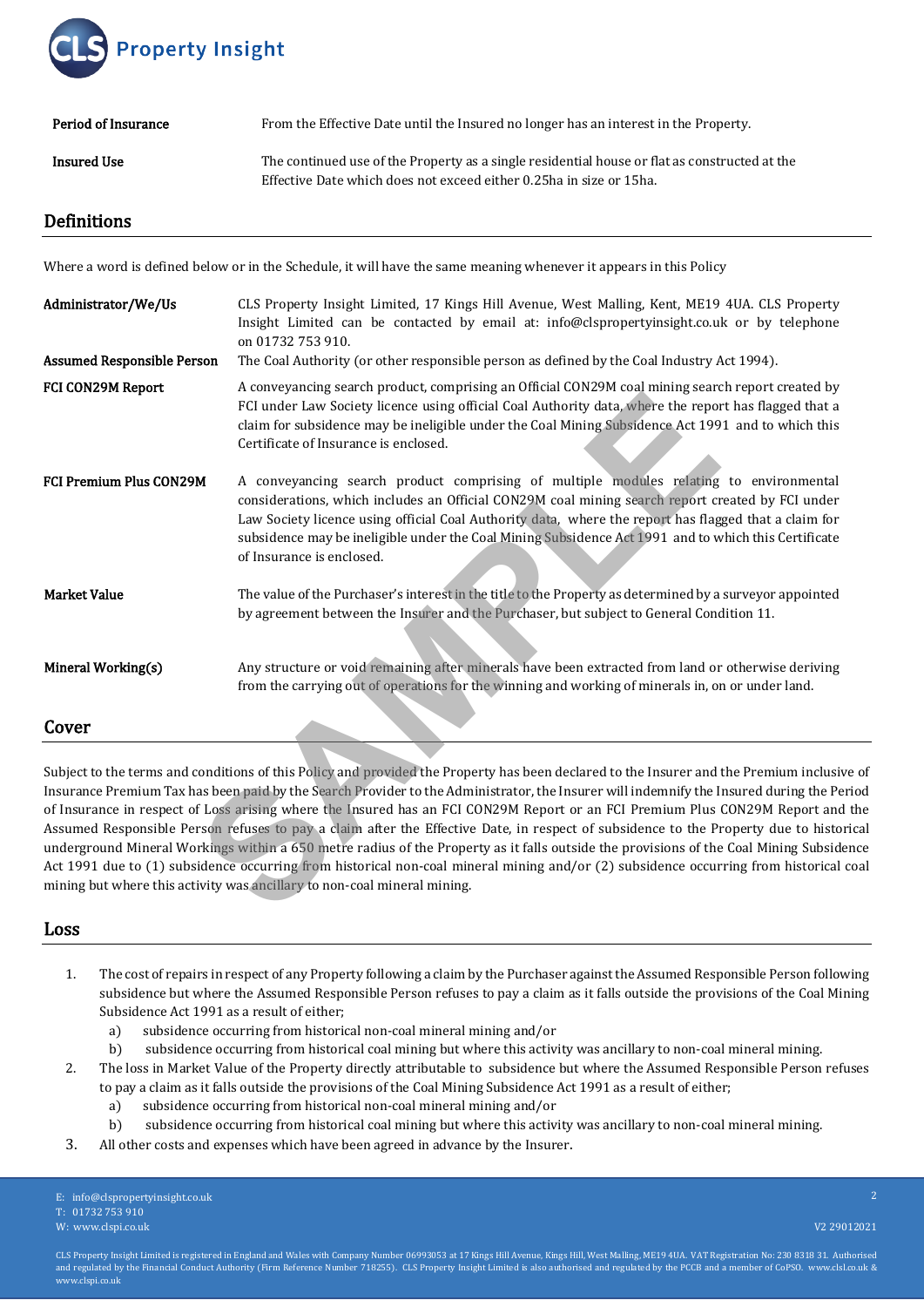

### **Exclusions**

The Insurer will not be liable to indemnify the Search Provider and/or the Insured for:

- 1. Loss arising from subsidence occurring after the Effective Date which is or would otherwise be recoverable under a buildings insurance policy;
- 2. Loss arising wholly or partly because of the wilful act or neglect of the Search Provider and/or the Insured;
- 3. Loss if at the date of a claim the Insured is not the legal or beneficial owner of the Property;
- 4. Loss in relation to loss of a transaction for the sale or for the purchase of the Property and any costs incurred by the Purchaser in relation to the loss of such transaction;
- 5. Loss in respect of structural or other physical damage caused to the Property by subsidence or flooding following mining which occurred after the Effective Date;
- 6. Loss in relation to any change to the FCI CON29M Report or an FCI Premium Plus CON29M Report made after the Effective Date which affects Insurer's responsibility under this Policy, if Insurers would not have been responsible for the Loss before such change;
- 7. Loss in relation to any change in the interpretation of information upon which the FCI CON29M Report or an FCI Premium Plus CON29M Report was produced provided such information remains unchanged;
- 8. Loss arising where Search Provider did not include within the FCI CON29M Report or an FCI Premium Plus CON29M Report that a subsidence claim may be deemed ineligible under the Coal Mining and Subsidence Act 1991;
- 9. Loss for which the Coal Authority may be required to pay by Law;
- 10. Loss arising where the Assumed Responsible Person has previously repudiated to cover claims for subsidence under the Coal Mining Subsidence Act 1991;
- 11. Loss arising in respect of coal Mineral Working which is not ancillary to non-coal Mineral Working;
- 12. Loss arising from subsidence in respect of Mineral Workings which are not contained within the Coal Authority dataset used to compile the FCI CON29M Report or an FCI Premium Plus CON29M.
- 13. Loss where the Insured was aware that the Property had already suffered subsidence damage prior to either the Effective Date or the date at which the Insured exchanged contracts on the purchase of the Property (whichever is later).

# **Claims Conditions**

- 1. It is a condition precedent of the Insurer's liability under this Policy that the Insured will give written notice to the Administrator at the address shown under "Making a Claim", below, as soon as reasonably practicable, of any circumstances likely to give rise to a claim for which the Insurer may be liable under this Policy and provide the Administrator with such information and documentation as may reasonably be requested. to any change in the interpretation of information upon which the FCI CON29M Report<br>to any change in the interpretation formation remains unchanged;<br>two sy produced provider did not include within the FCI CON29M Report or
- 2. The Insurer will be entitled to decide how to defend or settle a claim.
- 3. The Insurer will be entitled to participate fully in any defence, negotiation or settlement of a claim or circumstance and in any such event the Insured will (to the extent reasonably practicable in the circumstances, but without limitation):
	- (i) not incur any cost or expense without first consulting with and receiving written consent from the Insurer;
	- (ii) not make any admission of liability, offer, settlement, promise, payment or discharge without first consulting with and receiving written consent from the Insurer;
	- (iii) give the Insurer access to and provide the Insurer with copies of all correspondence and documentation available to the Insured in relation to the claim or circumstance and afford the Insurer sufficient time in which to review and comment on such documentation;
	- (iv) inform the Insurer of any proposed meeting with any third party in relation to a claim or circumstance and allow the Insurer to attend such meeting and, if the Insurer so requests, provide a detailed written account of the subject and outcome of any such meeting or discussion at which the Insurer was not present;
	- (v) conduct all negotiations and proceedings in respect of any claim or circumstance with advisers of which the Insurer has approved in writing and take such action as the Insurer may reasonably require to contest, avoid, resist, compromise or otherwise defend any claim or circumstance;
	- (vi) provide the Insurer with such other information and assistance in connection with any claim or circumstance as the Insurer may reasonably request.
- 4. The Insurer will be entitled to all rights and defences it may have in respect of a claim by an Insured against any successor to that Insured.
- 5. If at the time of any claim made under this Policy there is any other insurance in place whether effected by the Insured or by any other person under which the Insured may be entitled to make a claim the Insurer will be liable to pay or contribute in respect of a claim under this Policy only rateably with such other insurance.

W: www.clspi.co.uk V2 29012021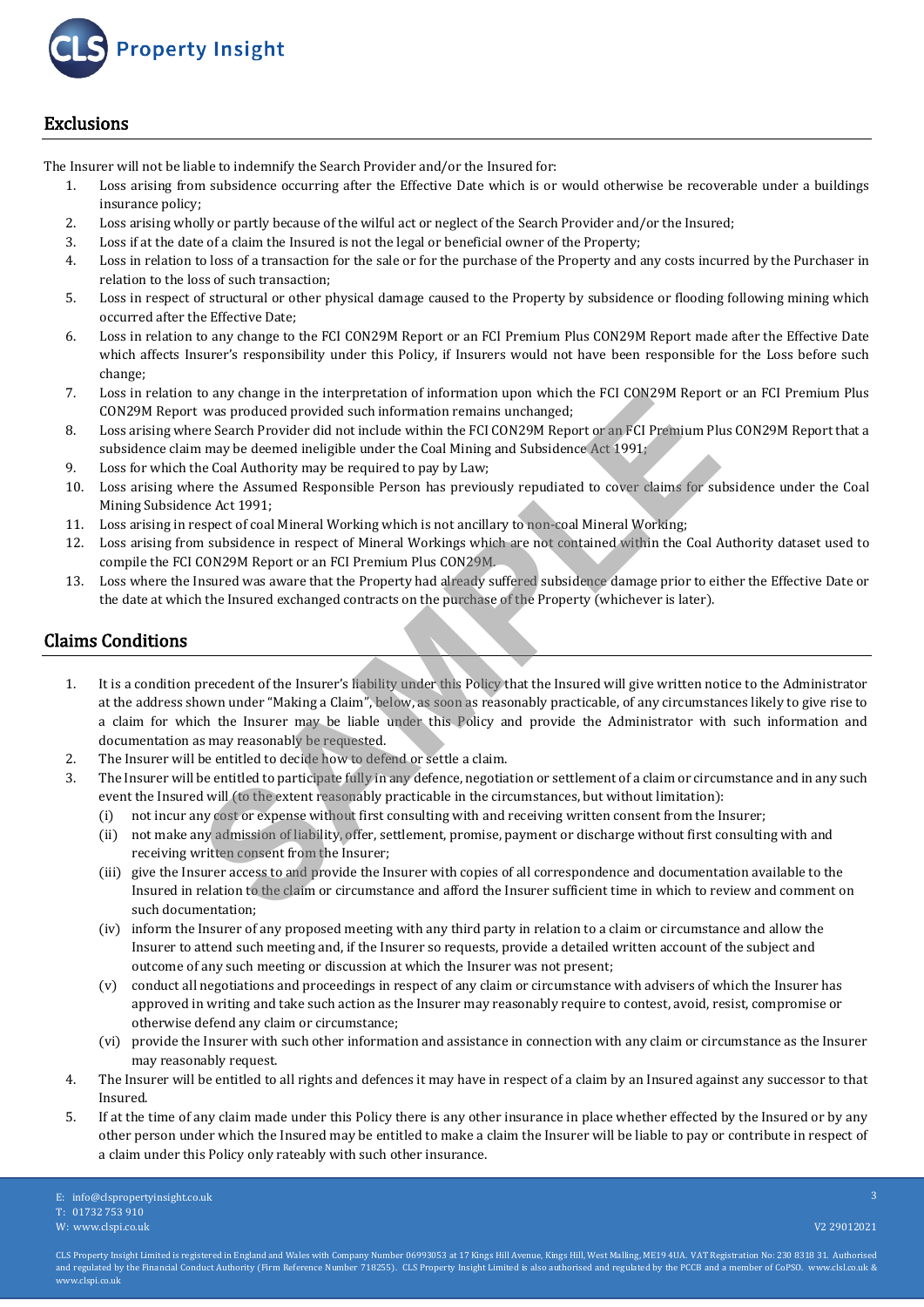

6. If the Insured makes any claim knowing it to be false or fraudulent as regards amount or otherwise, this Policy will become voidable and all claims under it may be forfeited.

### **General Conditions**

- 1. The due observance and fulfilment of these General Conditions and all other terms of this Policy, so far as they relate to anything to be done or complied with by the Insured, are conditions precedent to any liability of the Insurer under this Policy.
- 2. The Insurer and Administrator agree that each will, where required to take any action or provide its consent or compliance, do so reasonably and without undue delay.
- 3. The Insured will only use the Property for the Insured Use.
- 4. The Insured will not, without the written consent of the Insurer, communicate on any matter regarding this Policy with any party without the Insurer's prior written consent.
- 5. This Policy will be governed by and construed in accordance with the law of England and Wales and is subject to the jurisdiction of the courts of England and Wales.
- 6. The total liability of the Insurer in respect of all claims made under this Policy will not exceed, in the aggregate, the Limit of Indemnity in respect of the Property.
- 7. This Policy will not be in force unless it has been signed by a person who has been authorised to do so by the Insurer.
- 8. The Insured will take reasonable steps to mitigate Loss provided that the cost of such steps taken at the request of or with the written consent of the Insurer after notification of a claim or circumstance likely to give rise to a claim to the Insurer will be borne by the Insurer.
- 9. The Insurer may, at its discretion and at its own cost, with the prior consent of the Insured, take any action which it considers necessary to prevent or minimise Loss whether or not it is liable under this Policy (including but not limited to pursuing or defending any action at law or otherwise or making an application to a court, the Upper Tribunal (Lands Chamber) or other body of competent jurisdiction in the name of and on behalf of the Insured in relation to any Loss and by doing so the Insurer will not be taken to have conceded any liability or waived any provision of this Policy.
- 10. If the Insurer agrees or is obliged to make any payment to or on behalf of the Insured because of any loss relating to an insured Property, the Insurer will immediately be subrogated to any rights which that Insured may have in relation to any loss.
- 11. If any dispute arises as to Market Value or an amount to be paid under this Policy (the Insurer having otherwise accepted liability) such dispute will be referred to an arbitrator to be appointed by agreement between the Insurer and Insured or, failing agreement, by the President at that time of the Royal Institution of Chartered Surveyors. Where referral to arbitration is made under this Condition, the making of an award will be a condition precedent to any right of action against the Insurer. The costs of any arbitration will be shared equally by the Insurer and Insured. ty of the Insurer in respect of all claims made under this Policy will not exceed, in the notice to the Property.<br>Bead to the profession and the constrained by a person who has been authorised to do so by late reasonable s
- 12. For the purposes of this Policy, the Administrator is authorised to provide any consent required under the terms of this Policy on behalf of the Insurer.

# **Cancellation Rights**

This Policy may be cancelled by contacting the Cancellations Department at cancellations@clspropertyinsight.co.uk within 14 days of the Effective Date. Provided no claim has been made or is pending any premium paid will be refunded in full. No refund of premium will be available if the policy is cancelled after 14 days from the Effective Date.

If the premium is not paid to Us within 14 days, We have the right to cancel the policy from the Effective Date. Notice will be sent to the Insured in the post.

If this Policy is cancelled, this may breach a condition of a loan secured over the Property or other terms for the sale of the Property.

4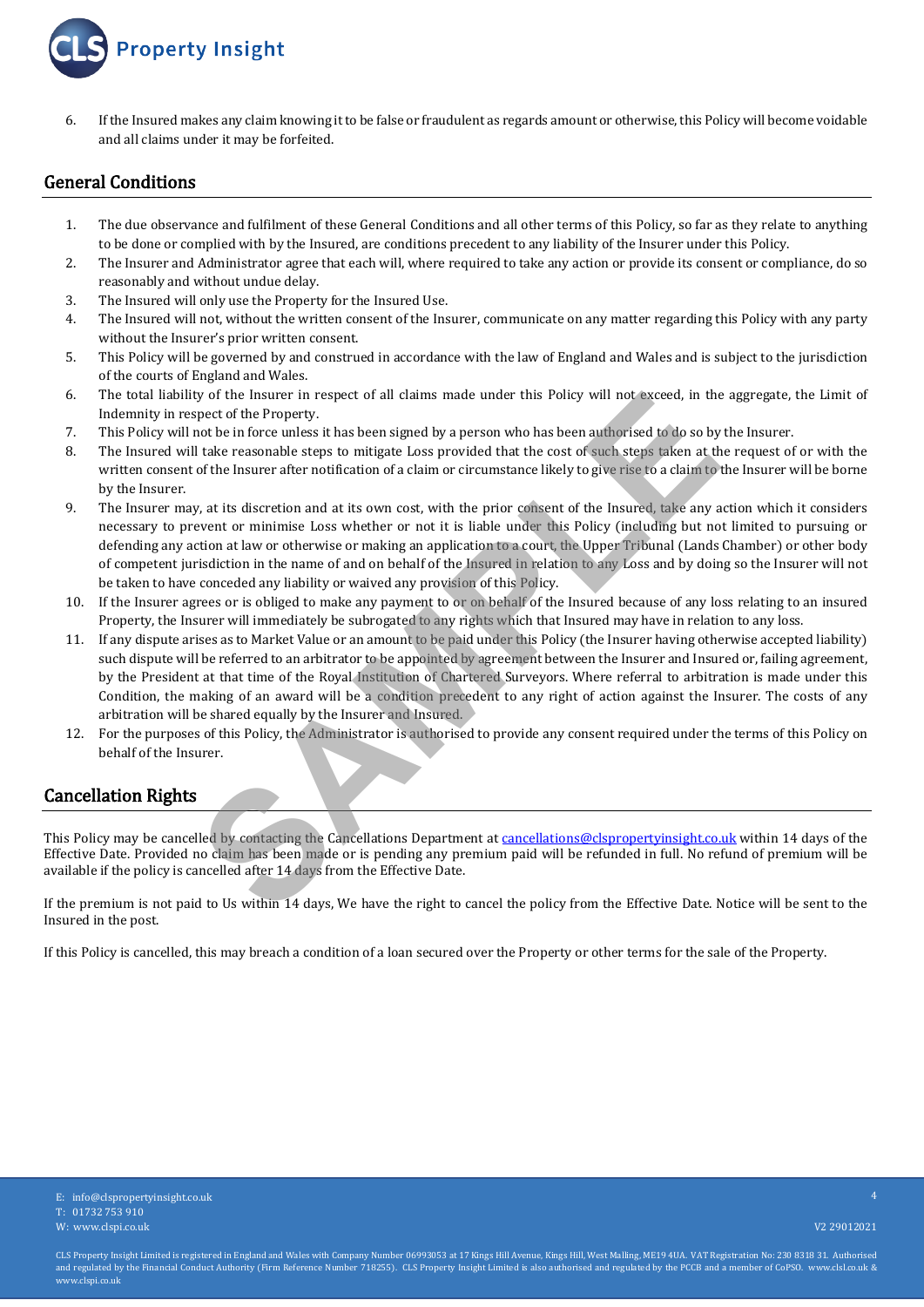

# **Making a Claim**

As soon as any circumstances likely to lead to a claim under the policy become known to You, please write with details to theClaims Manager at [claims@clspropertyinsight.co.uk](mailto:claims@clsrs.co.uk)quoting the policy number. Please be aware of the Claims Conditions and General Conditions of the policy.

# **Complaints Procedure**

We aim to provide an excellent service. If You have any cause for complaint You should, in the first instance, contact the Administrator by email [complaints@clspropertyinsight.co.uk,](mailto:complaints@clsrs.co.uk) by telephone at 0203 409 9510 or by post to CLS Property Insight Limited, 17 Kings Hill Avenue, West Malling, Kent, ME19 4UA. Please quote the details of the Policy (surname and initials, policy number and property address). If the matter is not resolved to Your satisfaction, please write to:

The Complaints Manager, ERGO UK Specialty Limited for Great Lakes Insurance SE, UK Branch, by email complaints@ergo-commercial.co.uk, by telephone 020 3003 7130 or by post to ERGO UK Specialty Limited for Great Lakes Insurance SE, Munich Re Group Offices, Plantation Place, 30 Fenchurch Street, London, EC3M 3AJ.

If You are still dissatisfied then You may have a right to refer Your complaint to: The Financial Ombudsman Service Exchange Tower London E14 9SR 0800 023 4 567 Calls to this number are now free on mobile phones and landlines 0300 123 9 123 Calls to this number cost no more than calls to 01 and 02 numbers Email at: [complaint.info@financial-ombudsman.org.uk.](mailto:complaint.info@financial-ombudsman.org.uk) Extract of spectral bandwidth of the teach is the protection of the proteinance SE, by a state in the proteinance SE. Munich Re<br> **SAMPLE AT A SAMPLE AT A SAMPLE AND A SET AND A SET A SAMPLE AT A SAMPLE AT A SAMPLE AT A sta** 

### **Financial Services Compensation Scheme (FSCS)**

Great Lakes Insurance SE, UK Branch is covered by the Financial Services Compensation Scheme (FSCS). You may be entitled to compensation from the scheme in the unlikely event that it cannot meet its obligations if You are an individual, an unincorporated association or a small business. The FSCS will meet up to 90% of Your claim without any upper limit. Further details can be obtained from [www.fscs.org.uk](http://www.fscs.org.uk/) or You may contact the FSCS on 0800 678 1100 for further details.

# **Data Privacy Notice**

The privacy and security of Your personal information is very important to CLS Property Insight Limited ('CLS'). The details provided here are a summary of how We process – that is collect, use, share, transfer and store – Your information.

For our full Data Privacy Notice please visit Our website https://clsl.co.uk/Content/PDFs/Website/Privacy%20Statement.pdf or contact our Compliance Manager at: 17 Kings Hill Avenue, Kings Hill, West Malling, ME19 4UA or by email: Compliance@clspropertyinsight.co.uk or by telephone: 01732 753 910.

Your insurance brokers or other intermediaries (if applicable) may have their own reasons for processing Your personal data. Please contact them directly should You require further information about their uses of Your data.

# **Collection of data**

CLS may collect a range of personal and business information supplied by You or third parties on Your behalf. This information may include the following: basic personal details such as Your name, address, telephone number, gender, marital status, and additional information about Your insurance requirements, such as details of Your business.

We will always attempt to explain clearly when and why We need this information and the purposes for which We will use it and where necessary We will obtain Your explicit consent to use personal data.

E: info@clspropertyinsight.co.uk

T: 01732 753 910

W: www.clspi.co.uk V2 29012021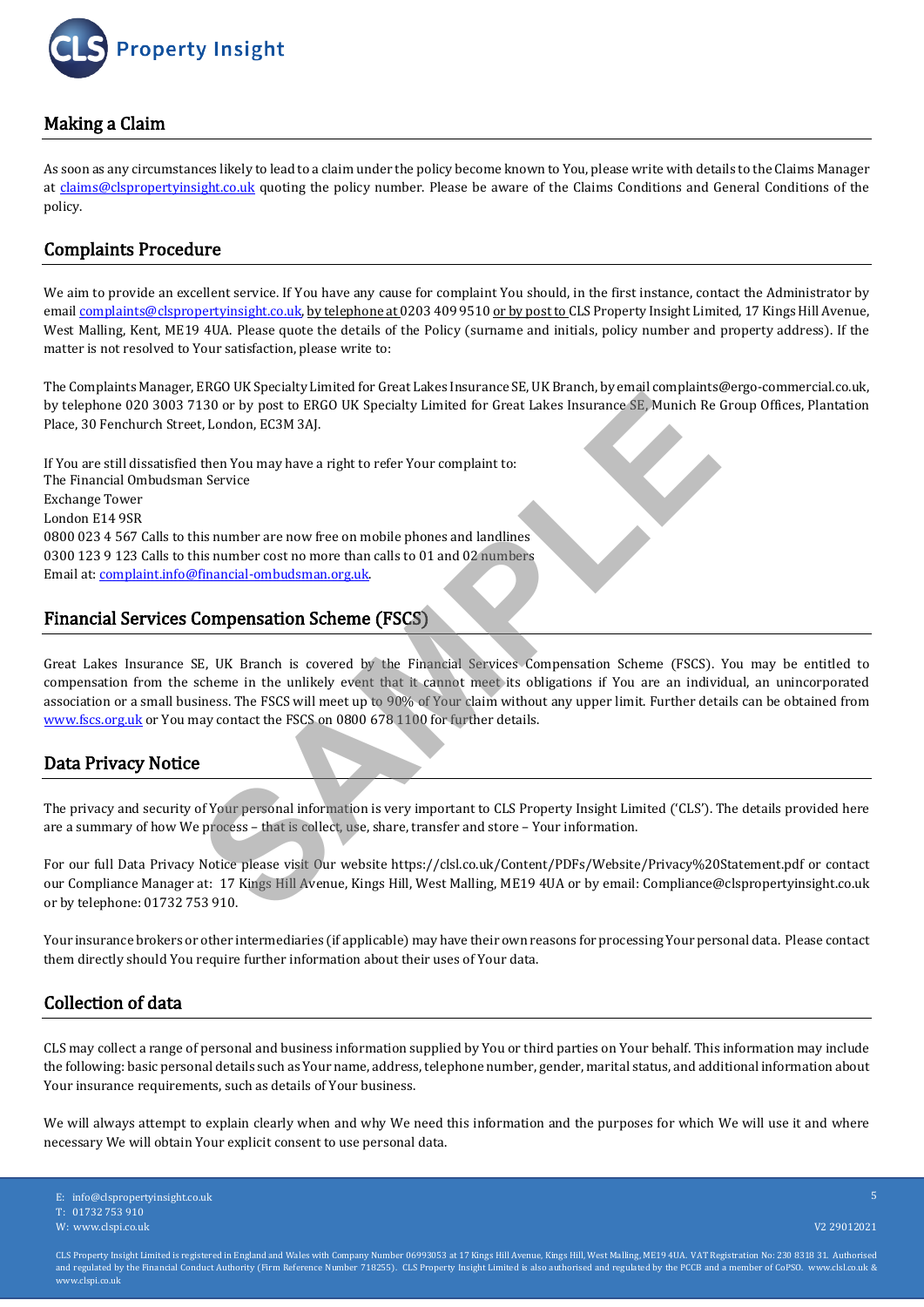**Property Insight** 

CLS may also collect data about You, Your business or the insured property from a number of different sources, including but not limited to the electoral roll, third party databases available to the insurance industry, other insurance firms, loss adjusters and/or other parties involved in the process of administrating a claim, as well as publicly available sources.

### **Personal data about others**

We may collect data about other individuals, such as Employees, family, or members of Your household. If You give Us information about another person, it is Your responsibility to ensure and confirm that You have told that person why and how CLS uses personal data and that You have that person's permission to provide that data to Us and for Us to process it.

### **Our uses of data**

CLS uses the data We collect to operate our business and provide the products We offer. The information We collect may be used for (amongst other purposes) the following: to assess Your application for a quote or product; to evaluate the risk You present; to verify Your identity; to administer Your Policy and deliver our services; to conduct statistical analysis for pricing purposes; to administer claims; and to investigate and resolve complaints.

Should the need arise, CLS may also use data for the following purposes: to collate Your Policy or claims history; to undertake credit referencing or credit scoring and to assist with financial crime and fraud detection.

# **Sharing Your data**

If You request a quote, or purchase a product, Your personal information may be shared with and processed by a number of third parties which include but are not limited to regulatory, dispute resolution or law enforcement bodies; other insurance organisations including reinsurers; fraud prevention and credit reference agencies (who may keep a record of the search); or other relevant third parties within our administrative structure.

Your data may be disclosed when We believe in good faith that the disclosure is required by law; necessary to protect the safety of our employees or the public; required to comply with a judicial proceeding, court order or legal process; or for the prevention or detection of crime (including fraud).

# **Transfer and Storage of Your Data Overseas**

Personal details may be transferred to countries outside the EEA. They will at all times be held securely and handled with the utmost care in accordance with all applicable principles of English law. Personal details will not be transferred outside the EEA unless the transfer is to a country which is considered to have equivalent standards with regard to data protection, or We have taken reasonable steps to ensure that suitable data protection standards are in place. The thouwing: to assess four application for a quote of product; to evantate units in the total<br>our Policy and deliver our services; to conduct statistical analysis for pricing purposes; to<br>sumplaints.<br>LS may also use data

# **Data Retention**

CLS will only keep data for as long as it is necessary to continue providing our products and services to You and/or to fulfil our legal and regulatory obligations in line with our data retention policy.

6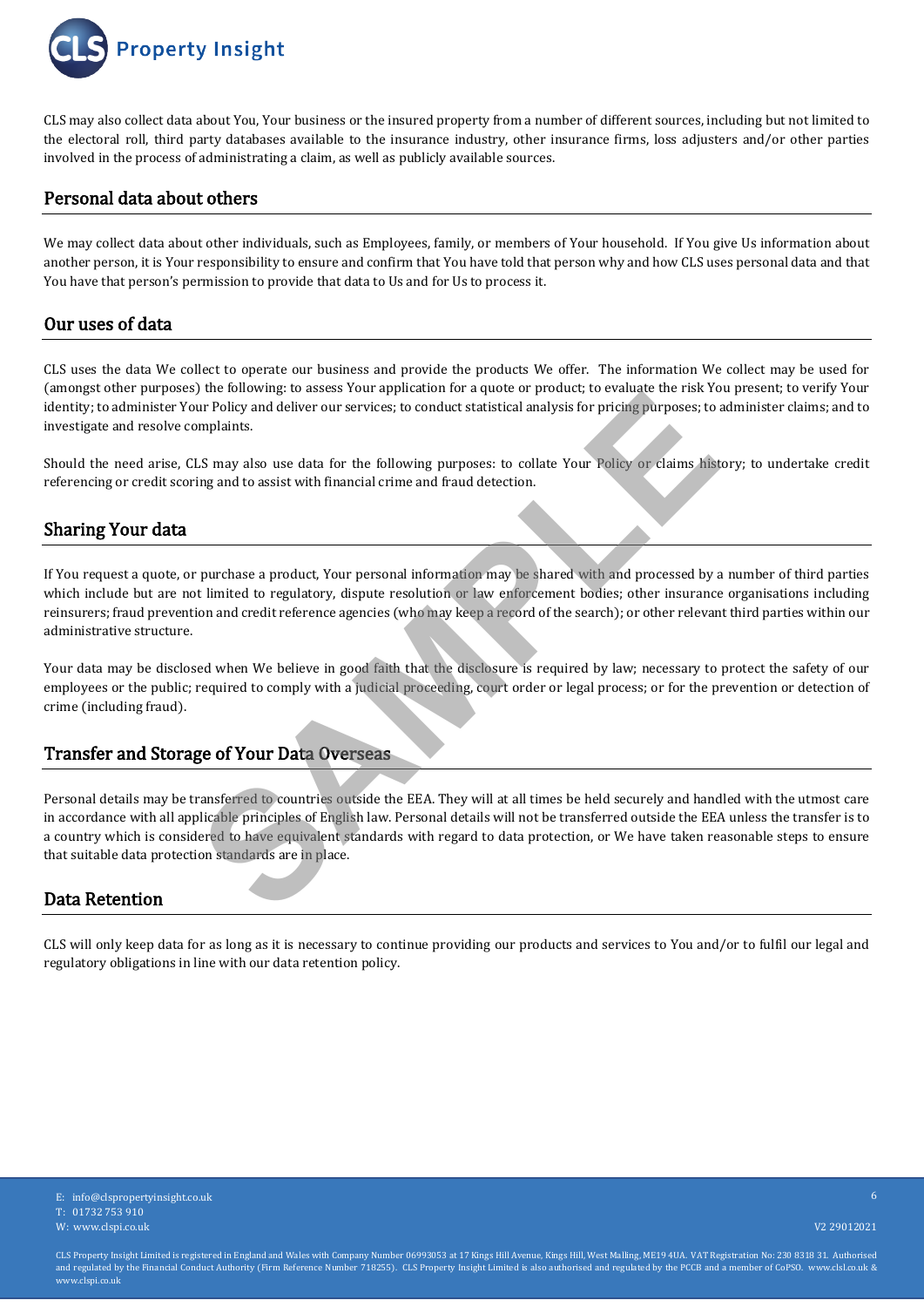

# **Data Subject Rights**

You have a number of rights in relation to the information We hold about You. These rights include but are not limited to the right to a copy of Your personal information We hold; to object to the use of Your personal information; to withdraw any permission You have previously provided; and to complain to the Information Commissioner's Office at any time if You are not satisfied with our use of Your information. For a more complete list of Your rights please refer to the full Data Privacy Notice.

Please note that there are times when We will not be able to delete Your information. This may be as a result of a requirement to fulfil our legal and regulatory obligations, or where there is a minimum statutory period of time for which We have to keep Your information. If We are unable to fulfil a request We will always let You know our reasons.

# **Changes to this Data Privacy Notice**

We may amend this Data Privacy Notice from time to time for example, to keep it up to date or to comply with legal requirements. Should any significant changes be made to the ways in which CLS processes data from those described at the time of collection, We will post a notice on our website. Frivady Notice from time to unter for example, to keep it up to cate of the torontogiv withing the control of the control of the control of the control of the control of the control of the control of the control of the con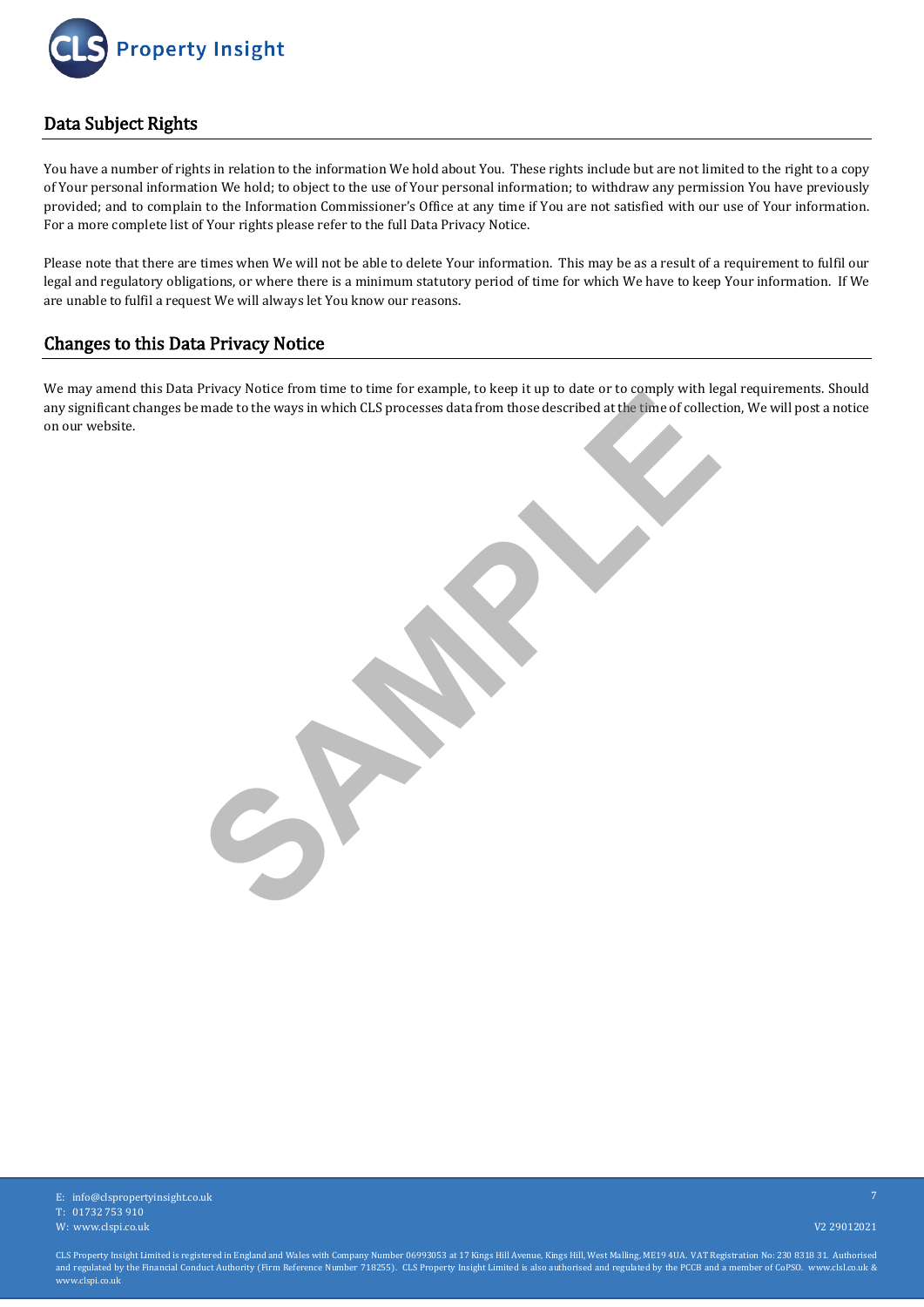# **Insurance Product Information Document**

#### **Company: Great Lakes Insurance SE, UK Branch Product: Identified Non-Coal Mining Minerals (CON29M)**

Great Lakes Insurance SE is a German insurance company with its headquarters at Königinstrasse 107, 80802 Munich. Great Lakes Insurance SE, UK Branch, is authorised and regulated by Bundesanstal and regulated by Bundesanst **für Finanzdienstleistungsaufsicht. Deemed authorised by the Prudential Regulation Authority. Subject to regulation by the Financial Conduct Authority and limited regulation by the Prudential Regulation Authority. Details of the Temporary Permissions Regime, which allows EEA-based firms to operate in the UK for a limited period while seeking full authorisation, are available on the Financial Conduct Authority's website.**

This Insurance Product Information Document is only intended to provide a summary of the main coverage and exclusions and is not personalised to your specific individual needs in any way. Complete pre-contractual and contractual information on the product is provided in your policy documentation.

#### **What is this type of insurance?**

This policy provides protection to the purchaser of an FCI CON29M Report or an FCI Premium Plus CON29M Report and the Assumed Responsible Person refuses to pay a claim after the Effective Date, in respect of subsidence to the Property due to historical underground Mineral Workings within a 650 metre radius of the Property as it falls outside the provisions of the Coal Mining Subsidence Act 1991 due to (1) subsidence occurring from historical non-coal mineral mining and/or (2) subsidence occurring from historical coal mining but where this activity was ancillary to non-coal mineral mining.



# **What is insured?**

(see the policy document for full details of the losses covered).

- The cost of repairs in respect of any Property following a claim by the Purchaser against the Assumed Responsible Person following subsidence but where the Assumed Responsible Person refuses to pay a claim as it falls outside the provisions of the Coal Mining Subsidence Act 1991 as a result of either (a) subsidence occurring from historical non-coal mineral mining and/or 1.1991 due to (1.1) subsidence occurring from historical noor coal mineral mining and/or (2) substituting minimal minimal minimal minimal minimal minimal minimal minimal minimal minimal minimal minimal minimal minimal mini
- (b) subsidence occurring historical coal mining but where this activity was ancillary to non-coal mineral mining. The loss in Market Value of the Property directly attributable to subsidence but where the Assumed Responsible Person refuses to pay a claim as it falls outside the provisions of the Coal Mining Subsidence Act 1991 as a result of either;
	- (a) subsidence occurring from historical non-coal mineral mining and/or
	- (b) subsidence occurring from historical coal mining but where this activity was ancillary to non-coal mineral mining.
- All other costs and expenses which have been agreed in advance by the Insurer.



# **What is not insured?**

(see the policy document for full details of the losses that are not covered).

The Insurer will not be liable to indemnify the Search Provider and/or the Insured for:

- Loss arising from subsidence occurring after the Effective Date which is or would otherwise be recoverable under a buildings insurance policy;
- Loss arising wholly or partly because of the wilful act or neglect of the Search Provider and/or the Insured;
- Loss if at the date of a claim the Insured is not the legal or beneficial owner of the Property;
- Loss in relation to loss of a transaction for the sale or for the purchase of the Property and any costs incurred by the Purchaser in relation to the loss of such transaction;
- Loss in respect of structural or other physical damage caused to the Property by subsidence or flooding following mining which occurred after the Effective Date;
- Loss in relation to any change to the FCI CON29M Report or an FCI Premium Plus CON29M Report made after the Effective Date which affects Insurer's responsibility under this Policy, if Insurers would not have been responsible for the Loss before such change;
- Loss in relation to any change in the interpretation of information upon which the FCI CON29M Report or an FCI Premium Plus CON29M Report was produced provided such information remains unchanged;
- Loss arising where Search Provider did not include within the FCI CON29M Report or an FCI Premium Plus CON29M Report that a subsidence claim may be deemed ineligible under the Coal Mining and Subsidence Act 1991;
-